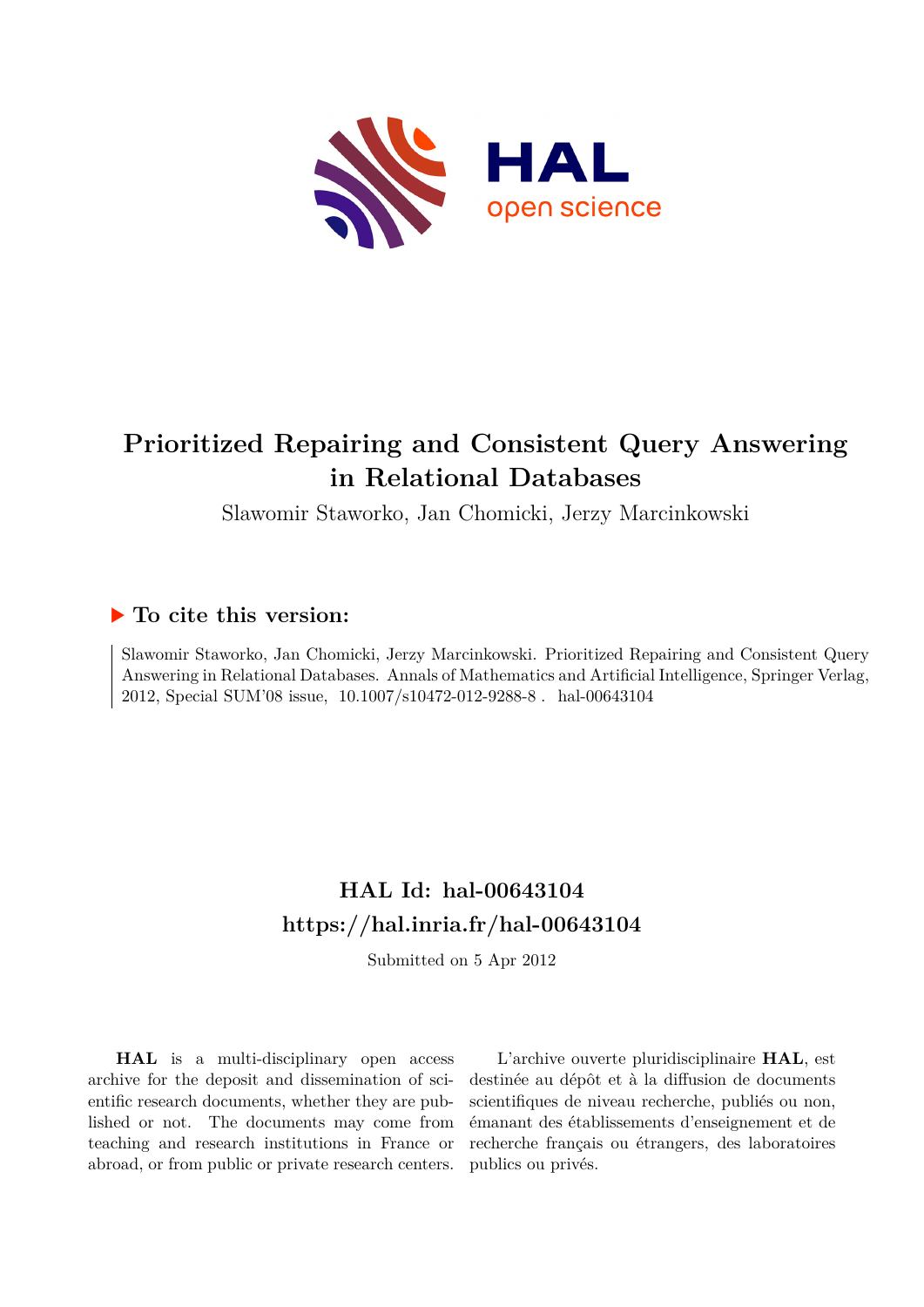## Prioritized Repairing and Consistent Query Answering in Relational Databases˚

 $Slawek Staworko<sup>†</sup>$ Mostrare project INRIA & LIFL (CNRS UMR8022) slawomir.staworko@inria.fr

Jan Chomicki Computer Science and Engineering University at Buffalo chomicki@buffalo.edu

Jerzy Marcinkowski Institute of Informatics Wrocław University jma@cs.uni.wroc.pl

Published in the speciall SUM issue of AMAI Received: August 5, 2009 / Accepted: December 22, 2010

#### Abstract

A consistent query answer in an inconsistent database is an answer obtained in every (minimal) repair. The repairs are obtained by resolving all conflicts in all possible ways. Often, however, the user is able to provide a preference on how conflicts should be resolved. We investigate here the framework of preferred consistent query answers, in which user preferences are used to narrow down the set of repairs to a set of preferred repairs. We axiomatize desirable properties of preferred repairs. We present three different families of preferred repairs and study their mutual relationships. Finally, we investigate the complexity of preferred repairing and computing preferred consistent query answers.

Keywords: repairing, consistent query answers, preferences, priorities.

## 1 Introduction

In many novel database applications, violations of integrity constraints cannot be avoided. A typical example is integration of two consistent data sources that contribute conflicting information. Inconsistencies also often occur in the context of long-running operations

<sup>˚</sup>Research partially supported by NSF grants IIS-0119186 and IIS-0307434, Ministry of Higher Education and Research, Nord-Pas de Calais Regional Council and FEDER through the' Contrat de Projets Etat Region (CPER) 2007-2013, Enumeration project ANR-07-blanc, and Polish Ministry of Science and Higher Education research project N N206 371339.

<sup>&</sup>lt;sup>†</sup>Corresponding author. Part of this research was done when the author was a PhD student at the University at Buffalo.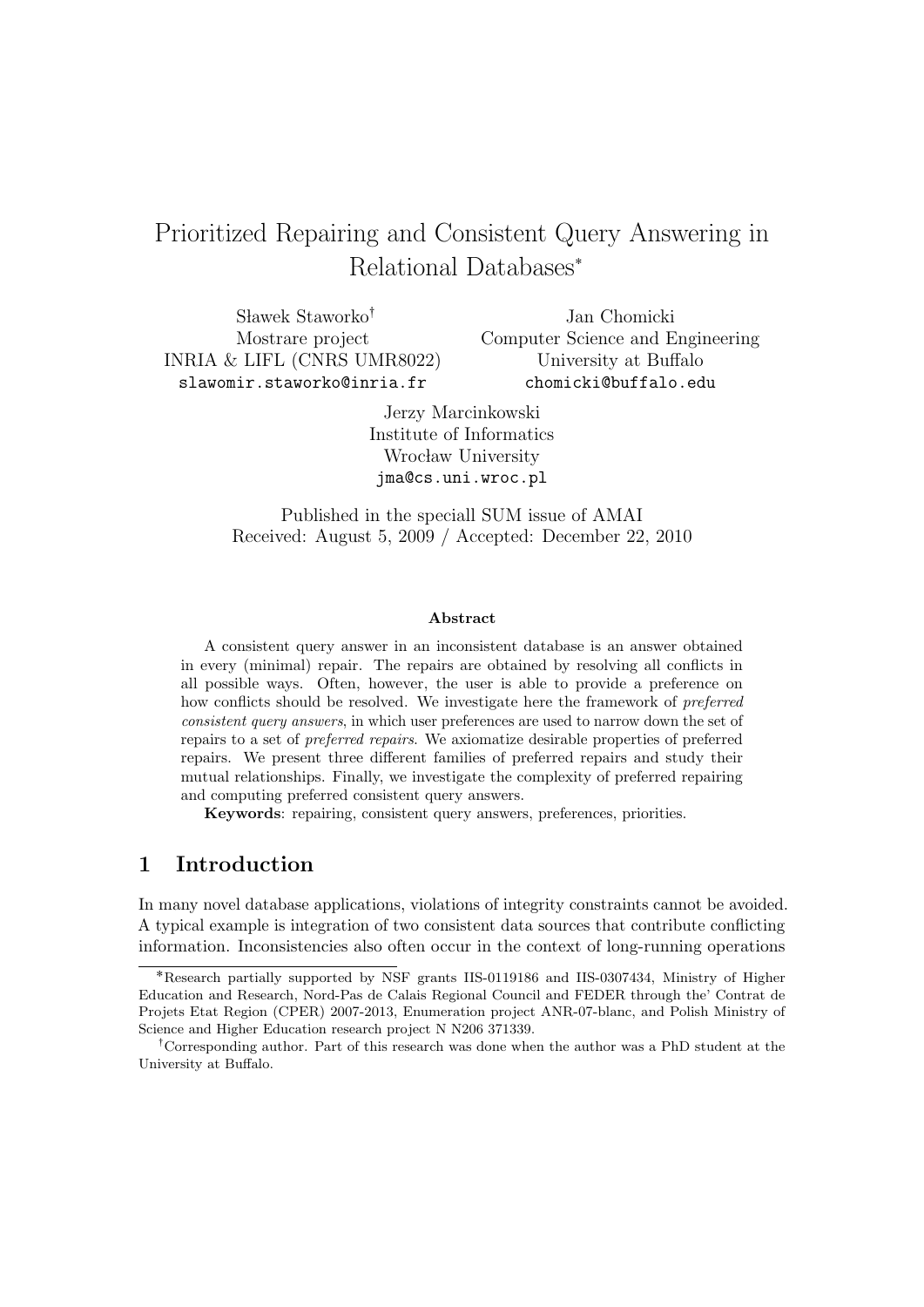where transaction mechanisms are not employed. Finally, integrity enforcement may be disabled because of efficiency considerations. Integrity constraints, however, capture important semantic properties of the stored data. These properties directly influence the way a user formulates a query. Evaluation of the query over an inconsistent database may yield answers that are meaningless or misleading.

The framework of repairs and consistent query answers [4] has been proposed to offset the impact of inconsistencies on the accuracy of query answers. A repair is a consistent database minimally different from the given one, and a *consistent answer* to a query is an answer present in every repair. This approach does not physically remove any facts from the database. The framework of [4] has served as a foundation for most of the subsequent work in the area of querying inconsistent databases (for the surveys of the area see [7, 6, 14, 12, 8], other works include [32, 33]).

Recently, the problem of database repairing has received an enlivened interest [2, 17]. Essentially, the goal is to construct a repair of a possibly inconsistent instance by resolving every conflict present in the given instance. In the case of denial constraints, the class of constraints we consider in this paper, a conflict is simply a set of facts that are present in the given instance that together violate a constraint. A resolution of a conflict is the deletion of one of the facts creating the conflict. Typically, there exists more than one repair and a repairing algorithm needs to make some nondeterministic choices when repairing the database instance. It is desirable for the algorithm to be sound i.e., always producing a repair, that is, an instance which is not only consistent but also minimally different from the given one. It is even more desirable for the algorithm to be *complete* i.e., allowing to produce every repair, with an appropriate sequence of choices [28].

Example 1 Consider the schema consisting of two relations

 $Emp(Name, Salary, Dept)$  and  $Mqr(Name, Salary, Dept),$ 

and the set of constraints  $F_0$  consisting of

$$
Emp: Name \rightarrow Name\ Salary\ Dept,
$$
  

$$
\forall x, y, z, x', y'.
$$
 -[ $Emp(x, y, z) \land Mgr(x', y', z) \land y > y'].$ 

The first constraint is a key dependency requiring the employee information to be associated with her name. The second constraint is a denial constraint requiring that no employee of a department earns more than the manager of the department.

Now, consider the inconsistent database instance

$$
I_0 = \{Emp(John, $40k, IT), Emp(John, $50k, IT), \newline Emp(John, $80k, IT), Mgr(Mary, $70k, IT)\}.
$$

This instance contains three conflicts w.r.t. the functional dependency and one conflict w.r.t. the denial constraint.  $I_0$  has three repairs w.r.t.  $F_0$ :

$$
I'_1 = \{Emp(John, $80k, IT)\},
$$
  
\n
$$
I'_2 = \{Emp(John, $50k, IT), Mgr(Mary, $70k, IT)\},
$$
  
\n
$$
I'_3 = \{Emp(John, $40k, IT), Mgr(Mary, $70k, IT)\}.
$$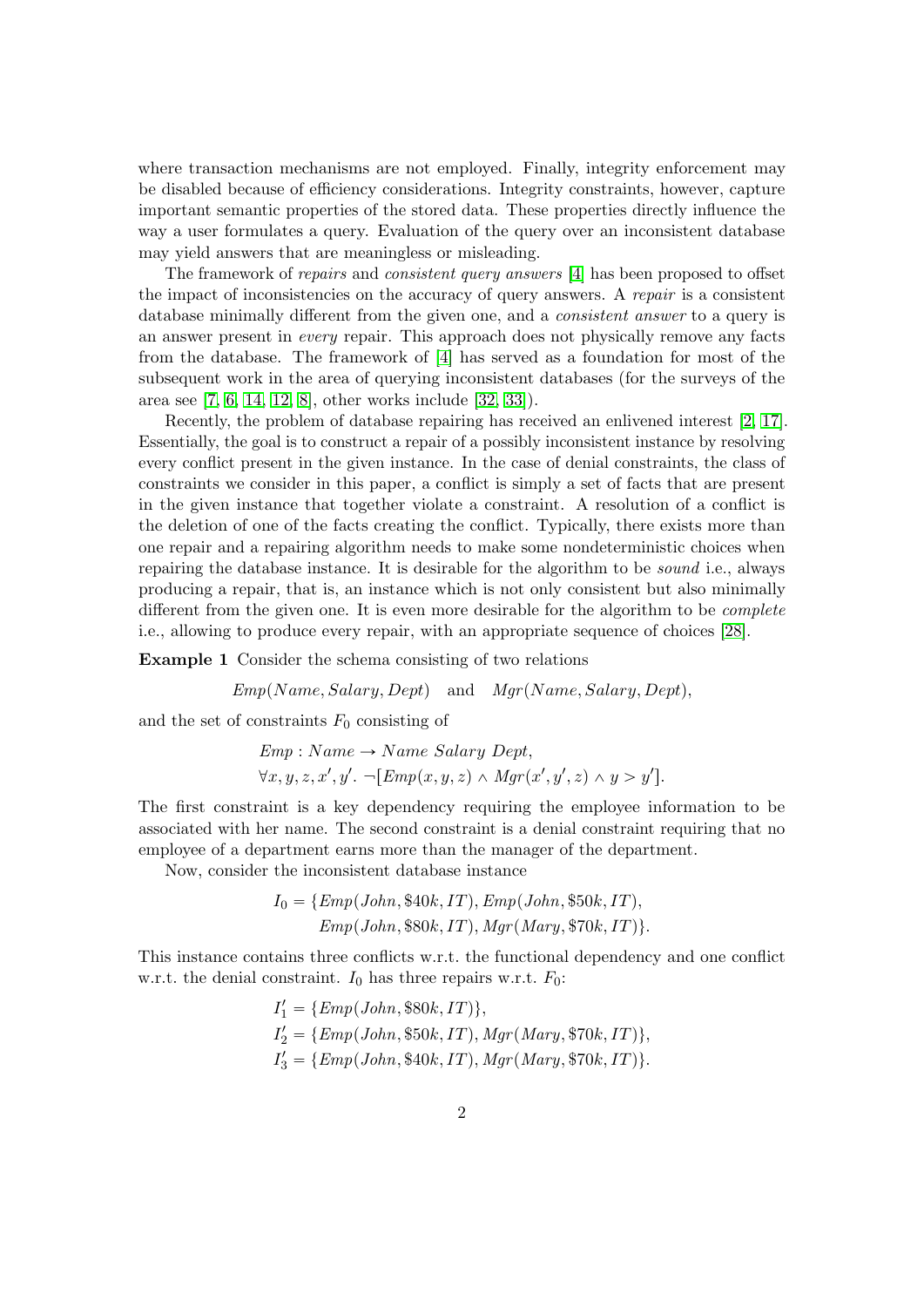Consider the query  $Q_0 = \exists x, y$ . Emp(John, x, y)  $\land x > $60k$  asking whether John earns more than \$60k. The answer to  $Q_1$  in the database instance  $I_0$  is **true**. However, **true** is not a consistent answer to  $Q_1$  because of the repairs  $I'_2$  and  $I'_3$  $\overline{\phantom{a}}$ 

One of the drawbacks of the framework of consistent query answers is that it considers all possible ways to resolve the existing conflicts. The user, however, may have a preference on what resolutions to consider. Typical information used to express the preference includes:

- the timestamp of creation/last modification of the fact; the conflicts can be resolved by removing from consideration old, outdated facts,
- the source of the fact (in data integration setting); the user can consider the data from one source more reliable than the data from another source,
- the data values stored in the conflicting facts.

To improve the quality of consistent answers we propose extending the framework of repairs and consistent query answers with the preference information. We use the preference information to define a set of preferred repairs (a subset of all repairs). Query answers obtained in every preferred repair are called preferred consistent query answers. For instance, in the previous example if the database contains an employee who earns more than her manager, then we might prefer to remove the information about the employee rather than the information about the manager of the department. Then the preferred repairs are  $I_2'$  and  $I_3'$ , and consequently, **false** is the preferred consistent answer to  $Q_0$ .

We observe, however, that there may be more that one way to select the preferred repairs based on the user preference; especially, when a resolution of one conflict affects the way in which another conflict can be resolved.

Example 2 We take the schema consisting of one relation name

 $Mar(Name, Salaru, Dept)$ 

with two functional dependencies

 $Mqr : Name \rightarrow Salary Dept$  and  $Mqr : Dept \rightarrow Name Salary.$ 

Consider the following inconsistent instance

$$
I_1 = \{Mgr(Bob, \$70k, RD), Mgr(Mary, \$40k, IT), Mgr(Ken, \$60k, IT),Mgr(Bob, \$60k, AD), Mgr(Mary, \$50k, PR), Mgr(Ken, \$50k, PR)\}\
$$

This instance contains five conflicts:

- 1.  $Mar(Bob, $70k, RD)$  and  $Mar(Bob, $60k, AD)$ .
- 2.  $Mgr(Mary, $40k, IT)$  and  $Mgr(Mary, $50k, PR)$ ,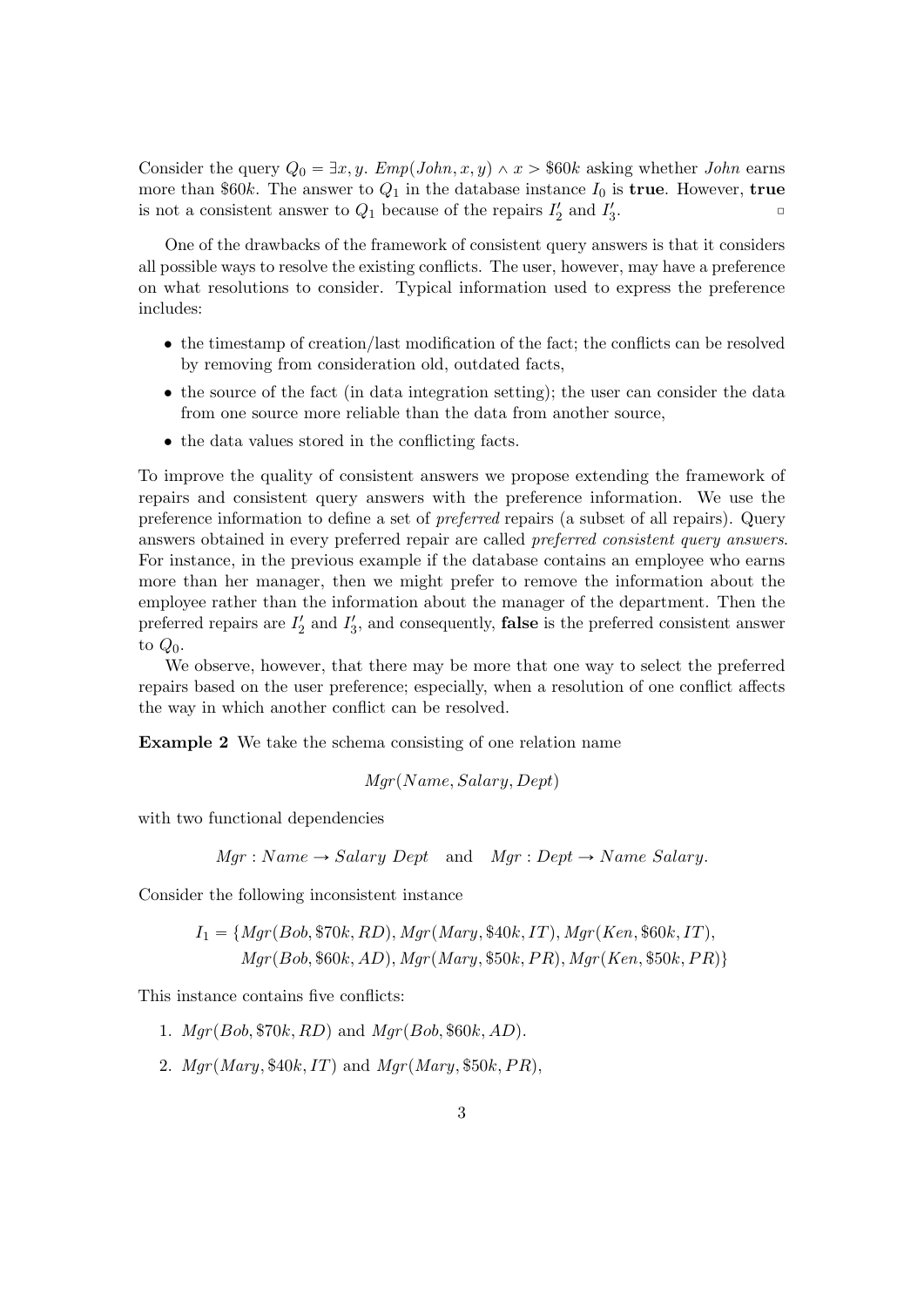- 3.  $Mgr(Ken, $60k, IT)$  and  $Mgr(Ken, $50k, PR)$ ,
- 4.  $Mgr(Mary, $40k, IT)$  and  $Mgr(Ken, $60k, IT)$ ,
- 5.  $Mgr(Mary, $50k, PR)$  and  $Mgr(Ken, $50k, PR)$ ,

These conflicts may arise from changes that are not yet fully propagated. For instance, Bob may have been moved to manage R&D department while previously being the manager of AD, or Bob may have been moved from AD department to RD department. Similarly, Mary may have been promoted to manage  $PR$  whose previous manager was moved to manage  $IT$ , or conversely, *John* may have been moved to manage  $IT$ , while *Mary* was moved from  $IT$  to  $PR$ .

The set of repairs of  $I_1$  consists of four instances:

$$
I'_1 = \{Mgr(Bob, \$70k, RD), Mgr(Mary, \$50k, PR), Mgr(Ken, \$60k, IT)\},
$$
  
\n
$$
I'_2 = \{Mgr(Bob, \$70k, RD), Mgr(Mary, \$40k, IT), Mgr(Ken, \$50k, PR)\},
$$
  
\n
$$
I'_3 = \{Mgr(Bob, \$60k, AD), Mgr(Mary, \$40k, IT), Mgr(Ken, \$50k, PR)\},
$$
  
\n
$$
I'_4 = \{Mgr(Bob, \$60k, AD), Mgr(Mary, \$50k, PR), Mgr(Ken, \$60k, IT)\}.
$$

Suppose that the user prefers to resolve a conflict created by two facts referring to the same person by *removing the tuples with the smaller salary*. This preference expresses the belief that if a manager is being reassigned, her salary is not decreased. It applies to the first conflict: the fact  $Mgr(Bob, \$70k, RD)$  is preferred over  $Mgr(Bob, \$60k, AD)$ . Similarly, the preference applies to the second and the third conflict. It does not apply to the last two conflicts as each of them involves facts referring to different persons.

The preference information on resolutions of the first conflict allows us to eliminate the last two repairs  $I'_3$  and  $I'_4$ . Similarly, by applying the preference to the conflicts 2 and 3 we may also eliminate the repair  $I'_2$ . This leaves us with only one preferred repair  $I'_1$ .

We observe that while the preference applies to conflicts 1, 2, and 3, it does not apply to conflicts 4 and 5 because conflicts 4 and 5 involve facts about different persons. However, the preferential resolution of conflicts 2 and 3 *implicitly* resolves the conflicts 4 and 5, which may not be desirable. Consequently, one may find the reasons for eliminating  $I'_2$  insufficient.

In this paper we consider three different families of preferred repairs. The families are based on various notions of compliance of a repair with the user preference. The first two notions, global and Pareto optimality, check if the compliance of a repair  $I'$  can be improved by replacing a subset of facts  $X \subseteq I'$  with a more preferred subset of facts  $Y \subseteq I \backslash I'$ . These notions differ in the way they lift preference on facts to preferences on sets of facts.

 $Global$  optimality requires that for every element in  $X$  there is a more preferred element in Y. This approach is inspired by the work on preferential reasoning  $[23]$  and corresponds to the first way of selecting preferred repairs in the previous example. For instance,  $I'_2$  is not globally optimal because we can replace  $X = \{Mgr(Mary, $40k, IT), Mgr(Ken, $50k, PR)\}$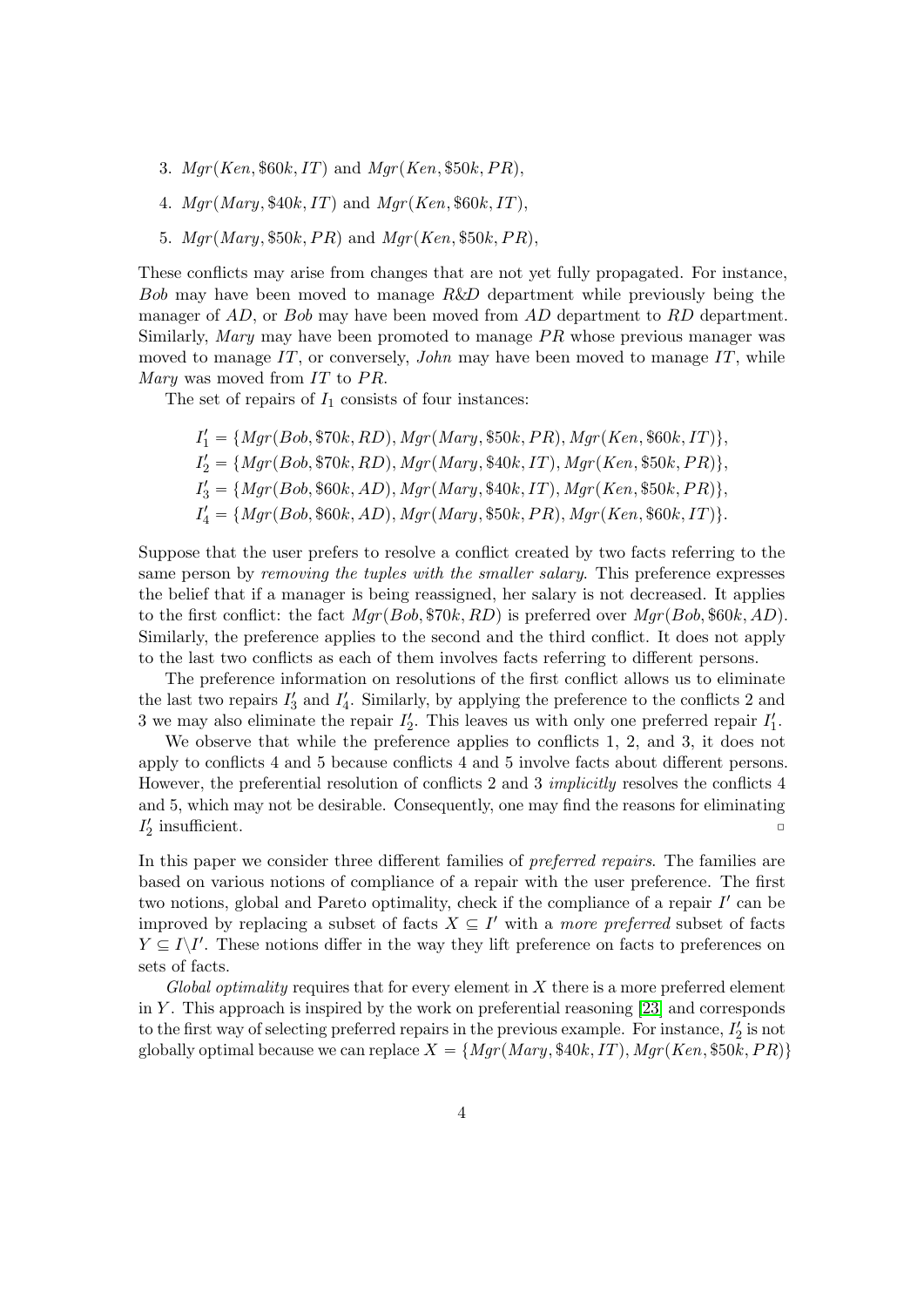with a more preferred  $Y = \{Mgr(Mary, $50k, PR), Mgr(Ken, $60k, IT)\}\,$ , obtaining the only globally-optimal instance  $I'_1$ .

Pareto optimality requires a stronger support from the preference to conclude that the compliance of a repair with the preference can be improved: every element of Y needs to be preferred over every element of  $X$ . This approach is inspired by the construction of the Pareto-optimal set of vectors [24] and it corresponds to the second way of selecting preferred repairs in the previous examples. For instance,  $I'_3$  is not Pareto optimal because we can replace  $X = \{Mgr(Bob, $60k, AD)\}\$  with  $Y = \{Mgr(Bob, $70, RD)\}\$ . We remark that for this notion of optimality the compliance of  $I'_2$  with the preference cannot be further improved, thus  $I'_2$  is Pareto optimal.

The third notion of *completion optimality* uses a different approach to verify an optimal compliance of a repair with the preference. It views the preference only as a step towards a total preference i.e., preference that specifies the preferred resolution of every conflict, which yields exactly one repair. A repair is completion optimal if the preference can be extended to a total preference that yields the given repair. In the previous example completion optimality coincides with global optimality. The instance  $I'_1$  is completion optimal because we can add an appropriate preference for conflicts  $4$ and 5.

For every family of preferred repairs we present a repairing algorithm. Each of them is sound i.e., it produces a repair belonging to the corresponding family of preferred repairs, and *complete* i.e., every repair from the family of preferred repairs can be constructed using the corresponding repairing algorithm. For the family of globally-optimal repairs and the family of Pareto-optimal repairs we define two pre-orders on repairs whose maximal elements are exactly the globally-optimal repairs and Pareto-optimal repairs respectively. It is an open question whether such an order can be defined for completion-optimal repairs.

We also adapt two basic decision problems: repair checking [14, 2] and consistent query answering [4] to obtain preferred repair checking and preferred consistent query answering. Basically, preferred repair checking is finding if a given database instance is a preferred repair, and preferred consistent query answering is finding if an answer to a query is obtained in every preferred repair.

Recall from [14] that the class of denial constraints lies on the tractability frontier of consistent query answering. On the one hand for the class of denial constraints repair checking and computing consistent answers to quantifier-free ground queries is in PTIME. On the other hand, computing consistent answers to conjunctive queries i.e., conjunctions of positive literals with existential quantifiers, becomes coNP-complete even in the presence of one functional dependency i.e., a simple denial constraint. It seems natural that this tractability frontier should shift after incorporating a nontrivial component into the inputs of the definitions of the decision problems and the interesting question is how much.

We show that using the notion of global optimality leads to intractability of both preferred consistent query answering, which becomes  $\Pi_2^p$ -complete, and preferred repair checking, which becomes coNP-complete. The complexity is reduced if we use the notion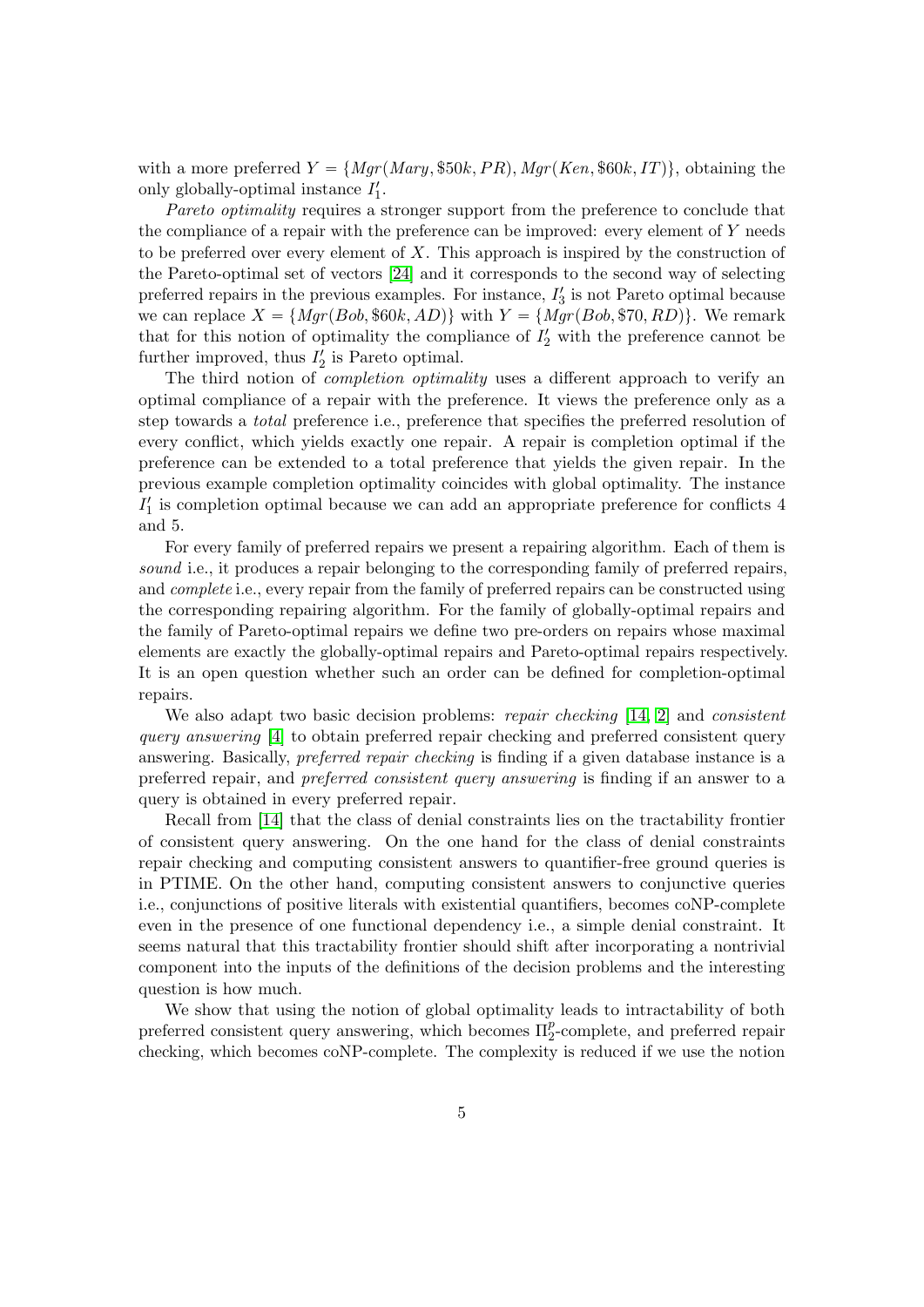of Pareto optimality: the preferred consistent query answering becomes coNP-complete and preferred repair checking is in LOGSPACE. Using completion-optimal repairs also reduces the complexity: preferred repair checking is in PTIME and preferred consistent query answering becomes coNP-complete. It is an open question whether in this case the preferred repair checking is PTIME-complete or in LOGSPACE. Finally, we identify a tractable case of quantifier-free ground queries and one FD per relation, for which preferred consistent query answering is in PTIME for every of the aforementioned families of preferred repairs.

The contributions of this paper are:

- A formal framework of families of preferred repairs and preferred consistent query answers for relational databases.
- A list of desirable properties of families of preferred repairs.
- Three different families of preferred repairs based on different notions of optimal compliance with the user preference.
- Repairing algorithm for every family of preferred repairs. The algorithms are both sound and complete.
- A thorough analysis of computational implications of preferences in the context of repairing and consistent query answers.

The presented work is an extension of [29]. The current paper extends the framework of preferred consistent query answers to denial constraints (instead of functional dependencies), provides detailed proofs of all claims, and presents sound and complete repairing algorithms for every considered family of preferred repairs (instead of just the repairing algorithm for the family of completion-optimal repairs only). Additionally, we further broaden the analysis of computational complexity by identifying a family of preferred repairs for which preferred repair checking is in LOGSPACE, offering a possibility of parallel implementation for this decision problem.

The paper is organized as follows. In Section 2 we recall basic notions of relational databases and the framework of repairs and consistent query answers. In Section 3 we extend this framework with preferences on conflict resolution. In Sections 4, 5, and 6 we present the families of globally-, Pareto-, and completion-optimal repairs respectively. We investigate their properties and mutual relationships, and analyze the computational implications of their semantics. In Section 7 we present a tractable case of preferred consistent query answering. Section 8 contains a discussion of related work. Finally, in Section 9 we summarize our results and outline directions for future work.

## 2 Preliminaries

In this section we recall the basic notions of relational databases [1] and the framework of consistent query answers [4]. A database schema  $S$  is a set of relation names of fixed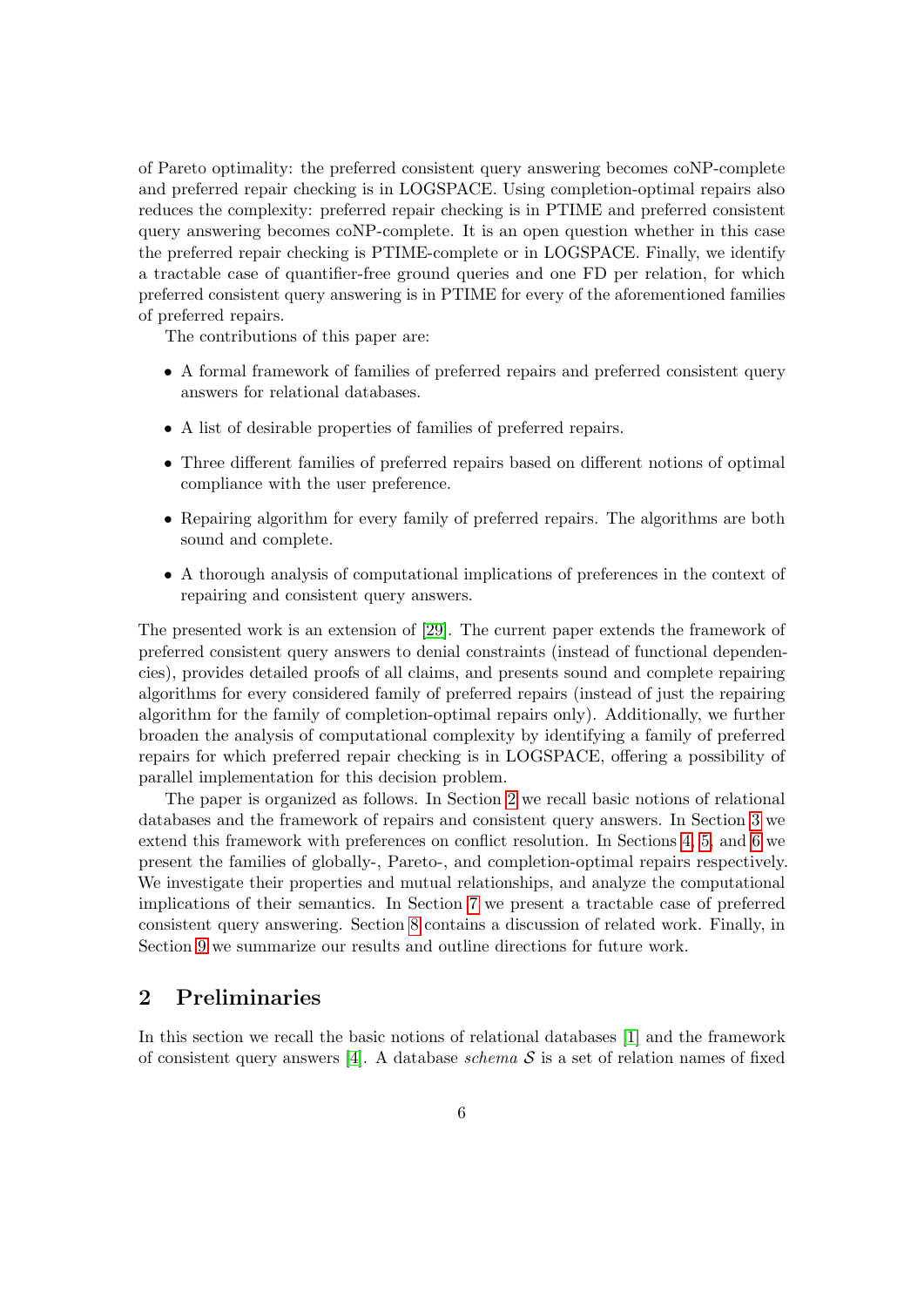arity (greater than  $\alpha$ ) whose attributes are drawn from an infinite set of names U. Every element of U is typed but for simplicity we consider only two disjoint infinite domains:  $\mathsf Q$ (rationals) and D (uninterpreted constants). We assume that two constants are equal if and only if they have the same name, and we allow the standard *built-in* relation symbols  $\alpha =$  and  $\neq$  over D. We also allow the built-in relation symbols  $=$ ,  $\neq$ ,  $\lt$ ,  $\lt$ ,  $\gt$ , and  $\geq$  with their natural interpretation over Q. We use these symbols together with the vocabulary S of relational names to build a first-order language  $\mathcal{L}$ . An  $\mathcal{L}$ -formula is:

- *closed* (or a *sentence*) if it has no free variables,
- *ground* if it has no variables whatsoever,
- *quantifier-free* if it has no quantifiers,
- atomic if it has no quantifiers and no Boolean connectives.

Finally, a *fact* is an atomic ground  $\mathcal{L}$ -formula.

Database instances are finite, first-order structures over the schema. Often, we find it more convenient to view an instance  $I$  as the finite set of all facts satisfied by the instance i.e.,  $\{R(t) | R \in S, I \models R(t)\}.$  In this paper we use the standard notion of satisfaction (or entailment) of an  $\mathcal{L}$ -formula  $\phi$  in a database instance I, in symbols  $I \models \phi$ . An  $\mathcal{L}$ -formula is *valid* iff it is satisfied in every database instance I. Notice that the validity of a quantifier-free ground formula using only built-in predicates is decided in a straightforward fashion.

In the sequel, we denote tuples of variables by  $\bar{x}, \bar{y}, \ldots$ , tuples of constants by  $t, s, \ldots$ , quantifier-free formulas using only built-in predicates by  $\varphi$ , instances by  $I, J, \ldots$ , relation names by  $R, P, \ldots$ , and attribute names by  $A, B, C, \ldots$ . The symbols  $X, Y, \ldots$  are used to denote finite sets of attribute names. We also use  $X, Y, \ldots$  to denote finite sets of facts, and it will always be clear from the context which usage is employed.

#### 2.1 Integrity constraints

In general, an integrity constraint is a closed  $\mathcal{L}$ -formula. In this paper we consider the class of denial constraints, L-sentences of the form

$$
\forall \bar{x}.\ \neg[R_1(\bar{x}_1) \land \ldots \land R_n(\bar{x}_n) \land \varphi(\bar{x})],
$$

where  $\varphi(\bar{x})$  is a quantifier-free formula referring to built-in relation names only and  $\bar{x}_1 \cup \ldots \cup \bar{x}_n = \bar{x}$ . We also make a natural assumption that  $n > 0$ .

The class of denial constraints contains functional dependencies (FDs) commonly formulated as  $R: X \to Y$ , where X and Y are sets of attributes of R. An FD  $R: X \to Y$ is expressed by the following denial constraint

$$
\forall \bar{x}, \bar{y}_1, \bar{y}_2, \bar{z}, \bar{z}'. \neg [R(\bar{x}, \bar{y}_1, \bar{z}) \wedge R(\bar{x}, \bar{y}_2, \bar{z}') \wedge \neg(\bar{y}_1 = \bar{y}_2)],
$$

where  $\bar{x}$  is the vector of variables corresponding to the attributes X, and  $\bar{y}_1$  and  $\bar{y}_2$ are two vectors of variables corresponding to the attributes Y. A key dependency is a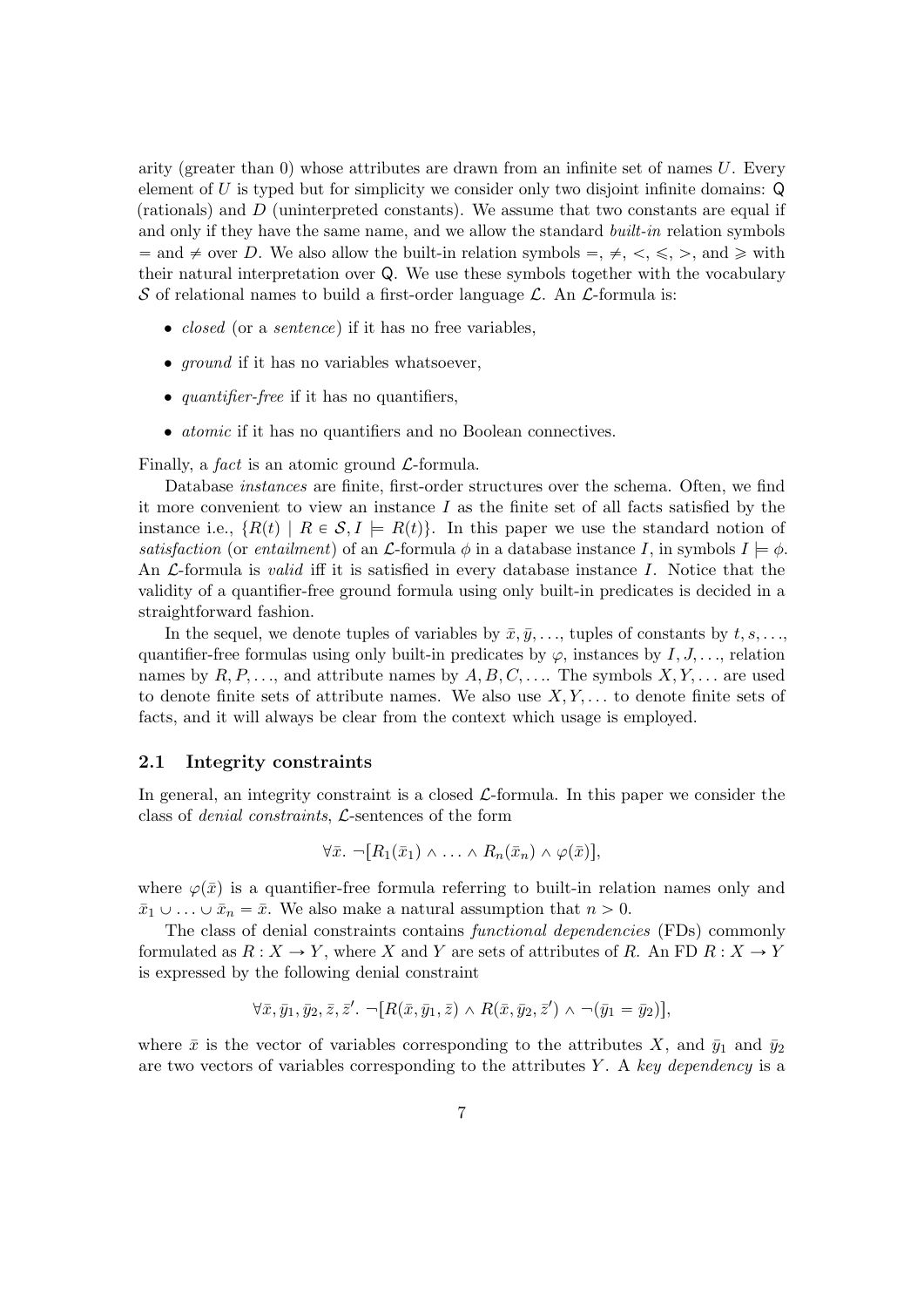functional dependency  $R : X \to Y$ , where Y comprises all attributes of R. If the relation name is known from context, for clarity we omit it in our notation i.e., we write  $X \to Y$ instead of  $R: X \to Y$ . Database consistency is defined in the standard way.

**Definition 1** Given a database instance  $I$  and a set of integrity constraints  $F$ ,  $I$  is consistent with F if  $I \models F$  in the standard model-theoretic sense; otherwise I is inconsistent.

We observe that an empty instance satisfies any set of denial constraints. This conforms to the behavior of typical SQL database management systems: an empty database satisfies any set of constraints expressed in SQL. Also, note that denial constraints can be represented using standard SQL assertions. We remark, however, that the converse is not necessarily the case.

#### 2.2 Queries

In this paper we deal only with *closed* queries i.e., closed  $\mathcal{L}$ -formulas. The query answers are Boolean: true or false. A query is *atomic (quantifier-free)* if the  $\mathcal{L}$ -formula is atomic (quantifier-free respectively). A conjunctive query is an existentially quantified conjunction of atomic  $\mathcal{L}$ -formulas.

**Definition 2** Given an instance I and a closed query  $Q$ , **true** is the answer to  $Q$  in I if  $I \models Q$ ; otherwise the answer to Q in I is false.

#### 2.3 Repairing

In the original framework, when repairing a database two operations are considered: inserting a fact and deleting a fact. In the presence of denial constraints inserting facts cannot resolve inconsistencies, and thus the repairs of the original instance are obtained by deleting facts only i.e., the repairs are subsets of the original instance.

**Definition 3 (Repair)** Given an instance I and a set of denial constraints  $F$ , an instance  $I'$  is a repair of I w.r.t. F if and only if I' is a maximal subset of I that is consistent with F. By  $Rep(I, F)$  we denote the set of all repairs of I w.r.t. F.

To identify the facts whose mutual presence causes inconsistency we use the notion of a conflict.

**Definition 4 (Conflict)** Given a instance I and a set of denial constraints  $F$ , a set of facts  $\{R_1(t_1), \ldots, R_n(t_n)\}\subseteq I$  is a conflict in I w.r.t. F if for some denial constraint in F of the form

$$
\forall \bar{x}.\ \neg[R_1(\bar{x}_1) \wedge \ldots \wedge R_n(\bar{x}_n) \wedge \varphi(\bar{x})]
$$

there exists a substitution  $\rho$  of variables  $\bar{x}$  such that  $\varphi(\rho(\bar{x}))$  is valid and  $\rho(\bar{x}_i) = t_i$  for every  $i \in \{1, \ldots, n\}.$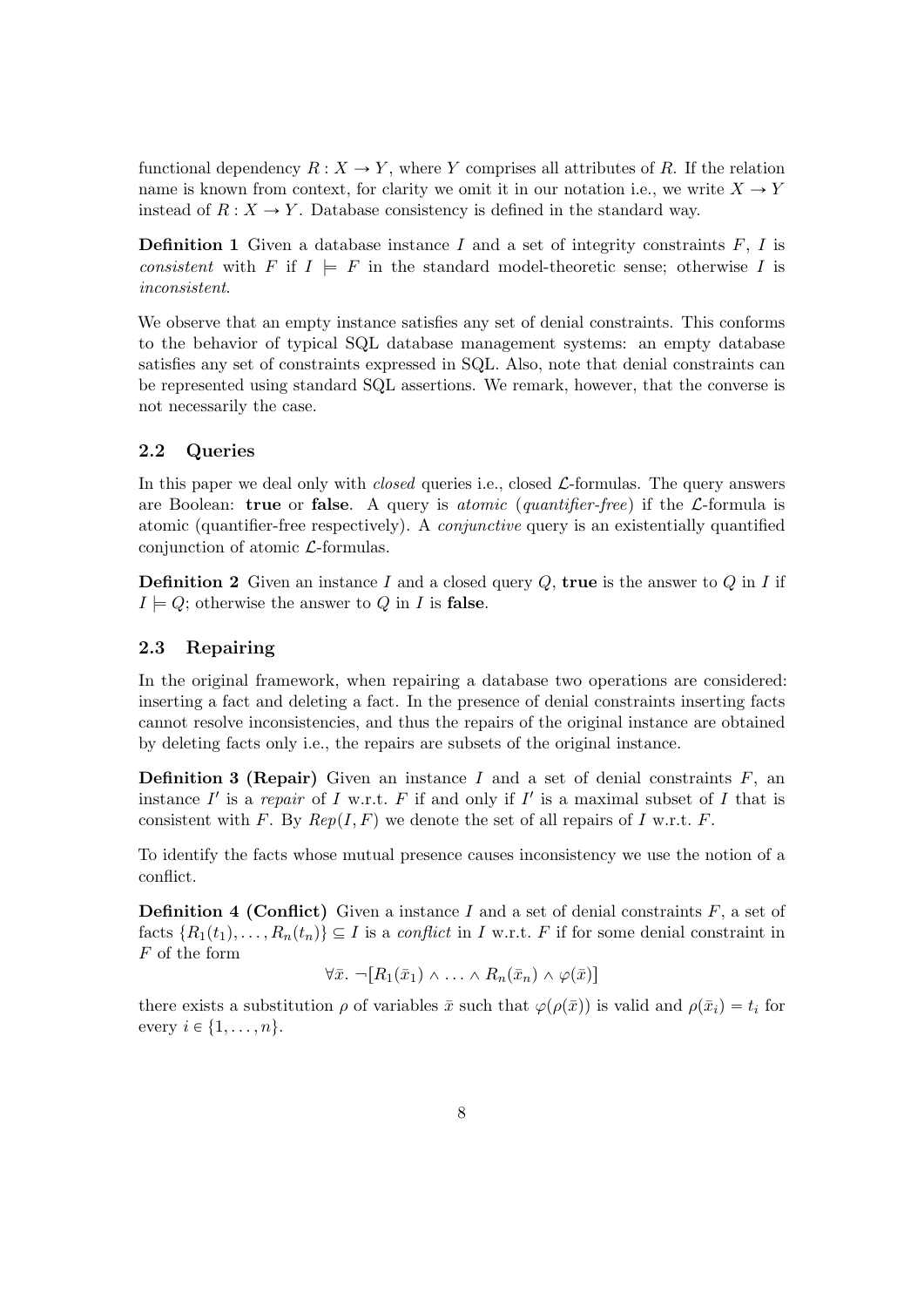We recall the notion of a conflict hypergraph that allows to visualize all the conflicts present in the instance [5, 13]. We recall that a hypergraph is a generalization of an undirected graph by allowing more than two nodes to be connected by a hyperedge. Formally, a hypergraph is a pair consisting of a set of nodes and a set of hyperedges, where a *hyperedge* is a subset of the node set. Given a hypergraph  $G$  we denote its set of nodes by  $V(\mathcal{G})$ , and its set of hyperedges by  $E(\mathcal{G})$ .

**Definition 5 (Conflict hypergraph)** Given a set of integrity constraints  $F$  and a database instance I, the conflict hypergraph  $\mathcal{G}(I, F)$  of I w.r.t. F is a hypergraph whose set of nodes is  $I$  and set of hyperedges consists of all conflicts in  $I$  w.r.t.  $F$ .

The size of the hypergraph is he sum of the size of the node set and the cardinalities of all hyperedges. We observe that assuming  $F$  to be fixed, the maximum cardinality of every hyperedge in a conflict hypergraph is bounded from above by a constant. Consequently, the size of a conflict hypergraph  $\mathcal{G}(I, F)$  is polynomial in the size of the instance I.

Two nodes are *neighboring* (or are *neighbors*) in a hypergraph if there exists a hyperedge containing both nodes. The *neighborhood* of a node  $v \in V(G)$  in a hypergraph  $\mathcal G$  is

$$
n_{\mathcal{G}}(v) = \{v' \in V(\mathcal{G}) \mid \exists e \in E(\mathcal{G}). \ \{v, v'\} \subseteq e\}.
$$

A hyperedge connecting exactly two nodes is called simply an edge and a hypergraph having only edges is called a graph. Similarly, we define the conflict graph. The conflict graph for the instance in Example 1 is in Figure 1. The conflict hypergraph is also a



Figure 1: The conflict graph  $\mathcal{G}(I_0, F_0)$ .

compact representation of all repairs as we recall the following fact.

**Proposition 1** ([5, 13]) A maximal independent set of  $\mathcal{G}(I, F)$  is any maximal set of vertices that contains no hyperedge. Any maximal independent set is a repair of  $I$  w.r.t. F and vice versa.

We recall that for only one key dependency (per relation name), the conflict graph is a union of pairwise disjoint cliques and every repair consists of exactly one element from each clique [5]. To generalize this observation to FDs we assume only one relation name R and one functional dependency  $R : X \to Y$ . Now, given an instance I, an X-cluster is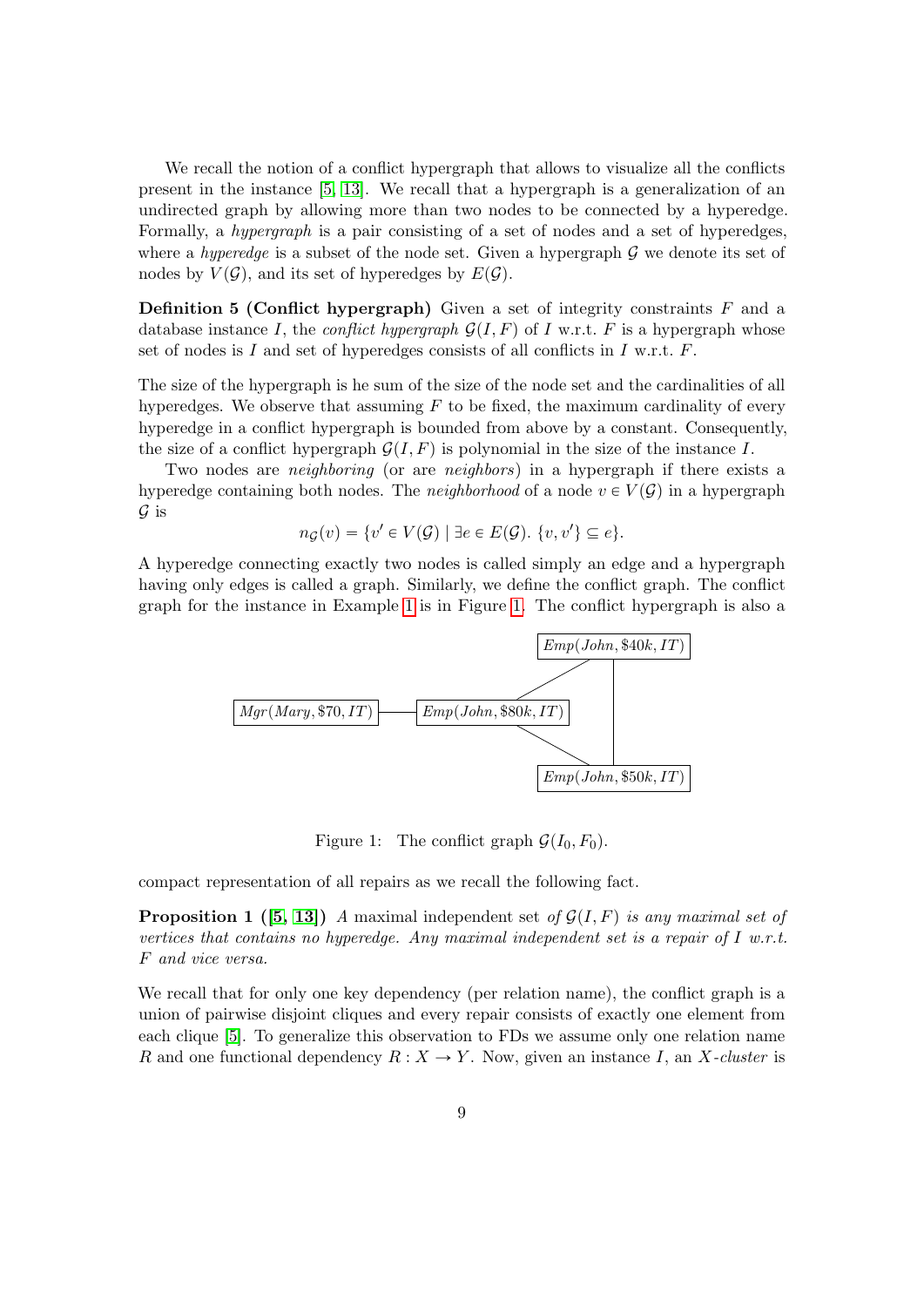the set of all facts (of R) in I that have the same attribute value in X, and similarly, an  $(X, Y)$ -cluster is the set of all facts (of R) in I that have the same attribute value in X and Y. Clearly, an X-cluster is a union of all  $(X, Y)$ -clusters with the same attribute value in X. We recall that every repair contains exactly one  $(X, Y)$ -cluster from each X-cluster. We also remark that conflicts are present only inside an X-cluster and two facts from the same X-cluster form a conflict if and only if they belong to different  $(X, Y)$ -clusters.

Example 3 Consider the database schema consisting of exactly one relation name  $R(A, B, C)$  and the FD  $R : A \rightarrow B$ . Take the following database instance

$$
I_2 = \{R(1, 1, 1), R(1, 1, 2), R(1, 1, 3), R(1, 2, 1), R(1, 2, 2),
$$
  

$$
R(2, 1, 1), R(2, 1, 2), R(2, 1, 3), R(2, 2, 1)\}.
$$

Its conflict graph is presented in Figure 2.  $I_2$  has two A-clusters each consisting of



Figure 2: A- and  $(A, B)$ -clusters of  $I_2$ .

two  $(A, B)$ -clusters (indicated with a dotted line). For instance, the consider the Acluster  $\{R(2, 1, 1), R(2, 1, 2), R(2, 1, 3), R(2, 2, 1)\}\$  which consists of two  $(A, B)$ -clusters:  $\{R(2, 2, 1)\}\$ and  $\{R(2, 1, 1), R(2, 1, 2), R(2, 1, 3)\}.$ 

Finally, we recall the basic database repairing algorithm [28]. Algorithm 1 iterates over

**Algorithm 1** Constructing a repair of  $I$  w.r.t.  $F$ 

```
1: I
     I^o \leftarrow I2: J \leftarrow \varnothing3: while I^o \neq \emptyset do
4: choose R(t) \in I^{\circ}5:\theta \leftarrow I^o \backslash \{R(t)\}6: if J \cup \{R(t)\}\models F then
7: J \leftarrow J \cup \{R(t)\}8: return J
```
the facts of the input instance  $I$  in some arbitrary order and creates a repair  $J$ . For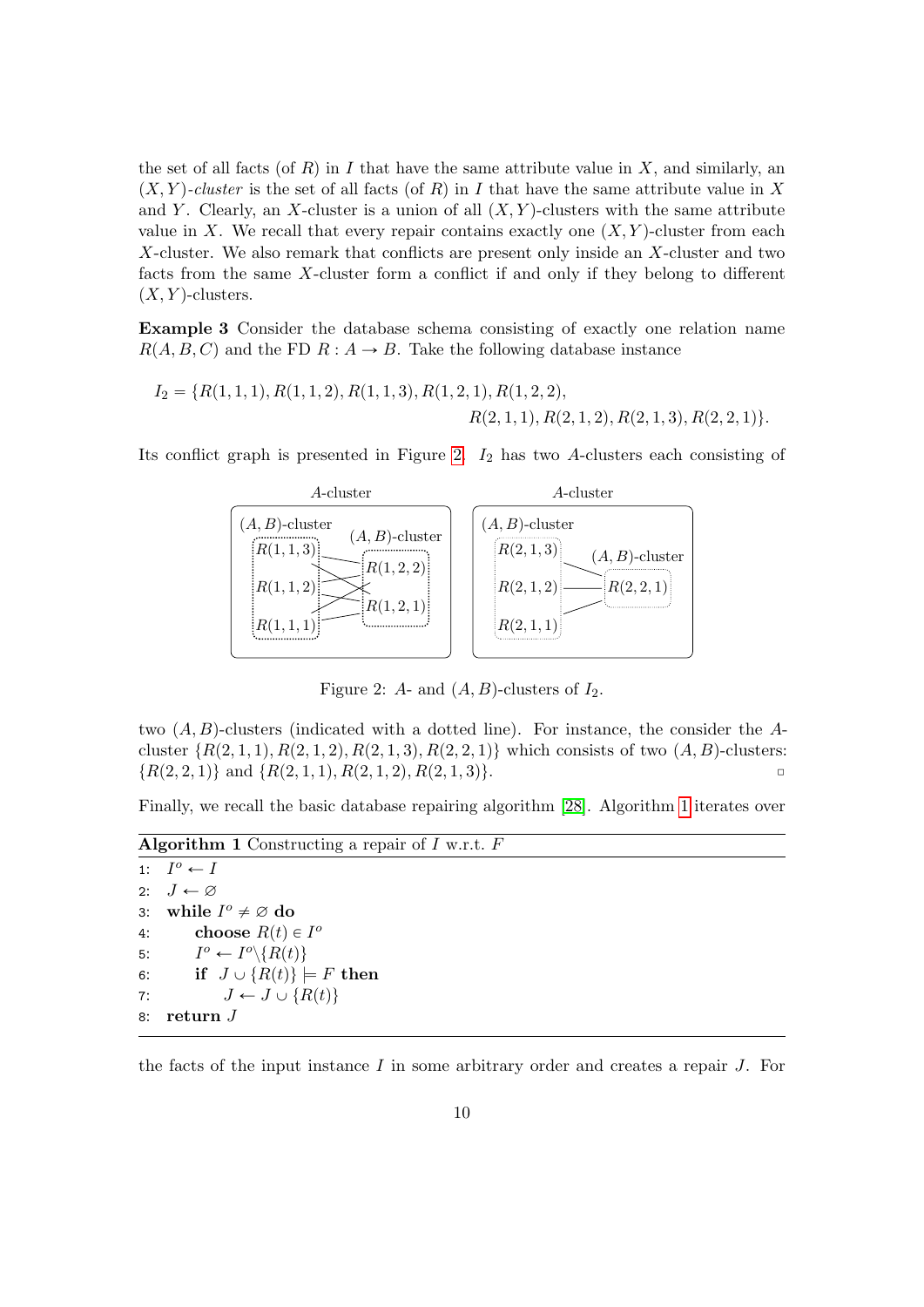every fact it adds the fact to  $J$  if so does not violate the set of denial constraints  $F$ ; otherwise the fact is discarded. Naturally, the constructed instance  $J$  is consistent with F. Moreover,  $J$  is a repair i.e., maximal consistent subset of  $I$ , since the algorithm considers adding every fact to the constructed instance. Thus Algorithm 1 is sound, it always produces a repair.

We observe that depending on the order in which Algorithm 1 iterates over the facts in input instance, we may obtain different repairs. For instance, in Example 1 the repair  $I'_2$  is obtained with the following ordering of the facts of  $I_0$ : 1)  $Mgr(Mary, $70k, IT)$ , 2)  $Emp(John, $50k, IT), 3) Emp(John, $40k, IT), and 4) Emp(John, $80k, IT). On the$ other hand the repair  $I'_3$  is obtained with the following ordering of  $I_0$ : 1)  $Mgr(Mary, $70k, IT)$ , 2)  $Emp(John, $40k, IT), 3) Emp(John, $50k, IT), and 4) Emp(John, $80k, IT). In fact,$ for every  $I' \in Rep(I, F)$  there exists an ordering of I for which Algorithm 1 returns I': it suffices to take any ordering of  $I'$  and append to it any ordering of  $I\setminus I'$ . Hence, we say that Algorithm 1 is complete because it is capable of producing any repair.

#### 2.4 Complexity classes

We make use of the following complexity classes:

- LOGSPACE: the class of decision problems solvable in logarithmic space by deterministic Turing machines (the input tape is read-only);
- PTIME: the class of decision problems solvable in polynomial time by deterministic Turing machines;
- coNP: the class of decision problems whose complements are solvable in polynomial time by nondeterministic Turing machines;
- $\bullet$   $\Pi_2^p$  $_{2}^{p}$ : the class of decision problems whose complements are solvable in polynomial time by nondeterministic Turing machines with an NP oracle.

We remark that these complexity classes are used only to measure the *data complexity* i.e., the complexity expressed in terms of the size of the database size only [31] (cf. Section 3.3).

## 3 Conflict resolution preferences

To represent the preference information we use a relation on pairs of neighboring facts i.e., pairs of facts present in a conflict. Resolving a conflict consists of deleting one of its elements and the relation is used to indicate those tuples that the user prefers to keep in the database. We observe, however, that a cycle in the relation may make the choice of the tuple to keep ambiguous, if not impossible. Consequently, we work with acyclic relations only.

**Definition 6 (Priority)** Given an instance I and a set of denial constraints  $F$ , a priority  $>$  of I w.r.t. F is a binary relation on I such that: (1)  $>$  is acyclic and (2) for every  $R(t), R'(t') \in I$  if  $R(t) > R'(t')$ , then  $R(t)$  and  $R'(t')$  are neighbors.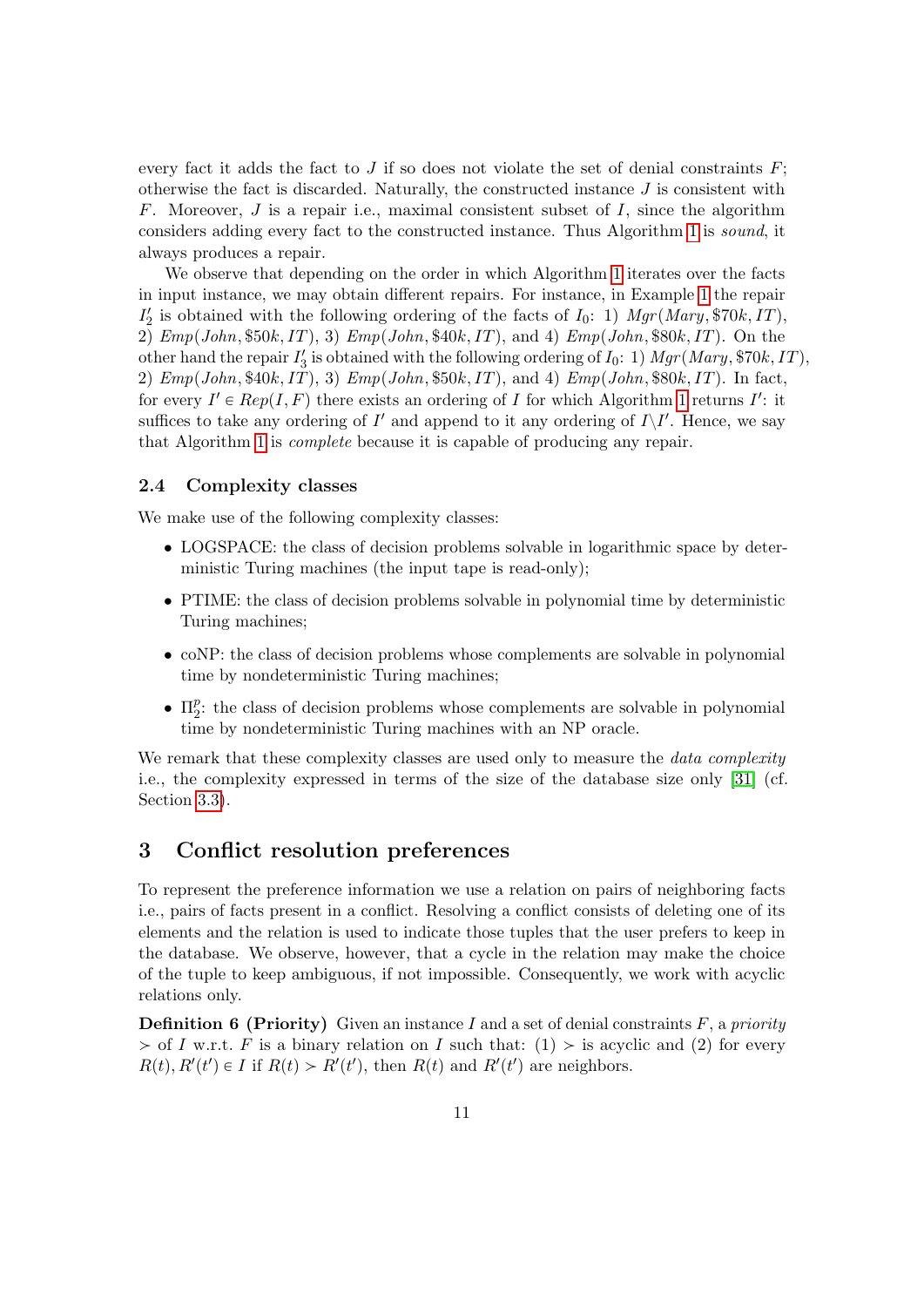In the sequel, we omit the reference to the instance I and the set of denial constraints  $F$ if they are known from the context.

From the point of the user interface it is often more natural to define the priority as some acyclic binary relation on facts of  $I$  and then consider the restriction of the priority relation to the conflicting facts. Clearly, this approach can be handled with the notion of priorities.

To help visualizing the priority we use the prioritized conflict hypergraphs. Basically, we extend the conflict hypergraph with directed edges corresponding to the priority relation:  $R(t) \rightarrow P(s)$  reads  $R(t) > P(s)$ . The examples we present in this paper use only conflict graphs i.e., conflict hypergraphs where edges connect exactly two nodes. Consequently, a prioritized graph can be seen as a graph with some of its edges oriented. For instance, Figure 3 contains the conflict graph for the instance in Example 1 with the priority corresponding to the following preference: if the database contains an employee who earns more than her manager, then the information about the employee should be removed.



Figure 3: Prioritized conflict graph.

**Definition 7 (Priority extension)** Given an instance I, a set of denial constraints  $F$ , and two priorities  $>$  and  $>'$  of I w.r.t.  $F, >'$  is an extension of  $>$ , denoted  $> \subseteq >'$  if and only if  $R(t) > R'(t')$  whenever  $R(t) > R'(t')$  for  $R(t), R'(t') \in I$ . A priority  $>$  of I w.r.t. F is total if there exists no priority  $>'$  of I w.r.t. F that is different from  $>$  and  $extends$  >.

Note that both an extension of a priority and a total priority are also acyclic and defined on pairs of neighboring facts only.

**Proposition 2** A priority  $>$  is total if and only if for every conflict C and any two facts  $x_1, x_2 \in C$  we have that either  $x_1 > x_2$  or  $x_2 > x_1$ .

PROOF The if part is trivial. For the only if part suppose there is a priority  $>$  that is total yet there exists neighboring  $x_1$  and  $x_2$  such that  $x_1 \nless x_2$  and  $x_2 \nless x_1$  i.e., both  $\{1 \geq 1 \leq x_1 \leq x_2\}$  and  $\{2 \leq x_2 \leq x_1\}$  are cyclic. Since  $\geq$  is not cyclic,  $\geq_1$  has a cycle that traverses  $(x_1, x_2)$  i.e., there exists a chain  $x_2 > y_1 > \ldots > y_n > x_1$ . Similarly,  $>$ <sub>2</sub> being cyclic implies that there exists a chain  $x_1 > z_1 > ... > z_m > x_2$ . Together this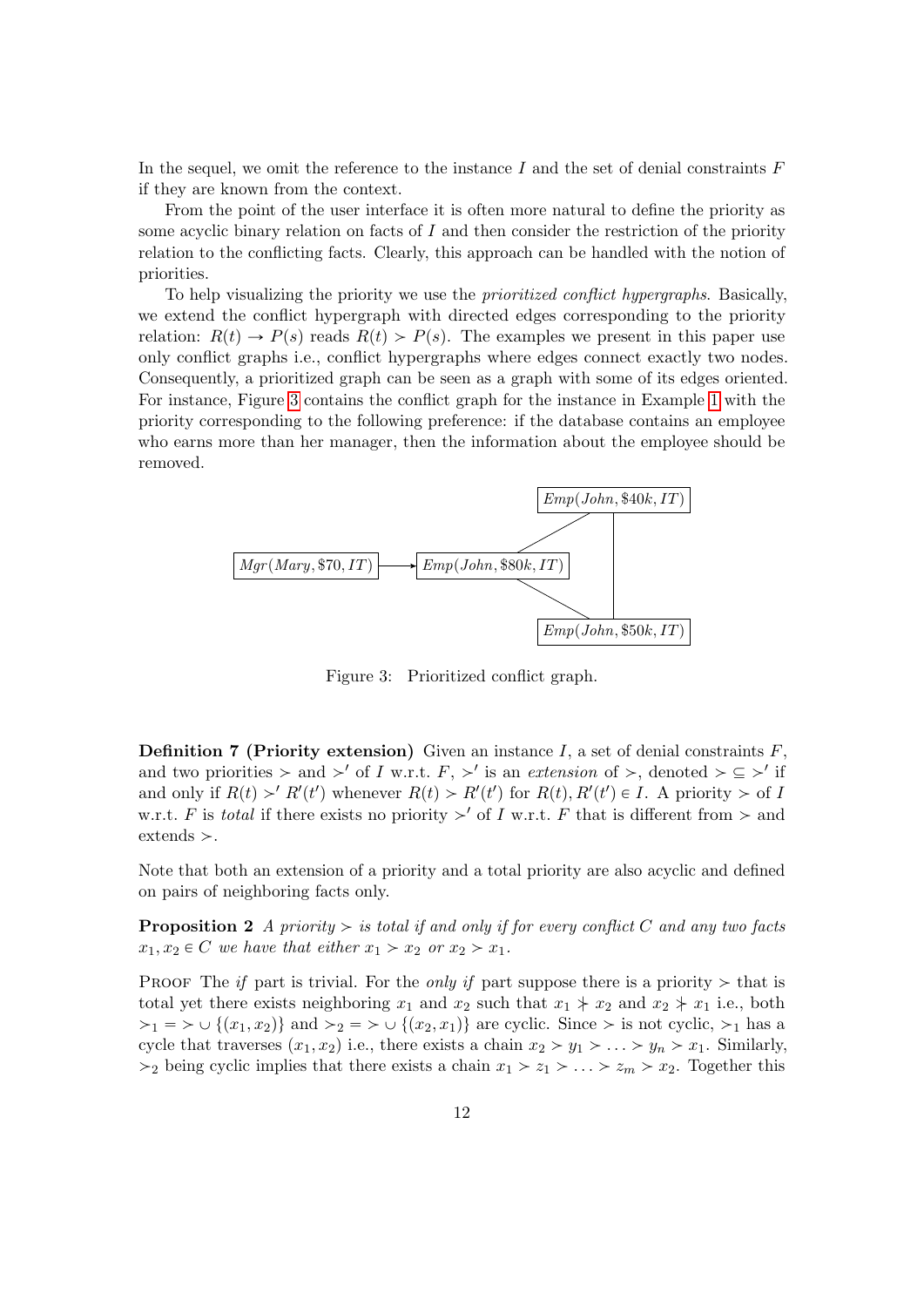implies that  $x_1 > \ldots > x_2 > \ldots > x_1$ ; a contradiction. To finish the proof we observe that the acyclicity of priority implicitly excludes the possibility of both  $x > y$  and  $y > x$ being true at the same time for some facts x and y.

#### 3.1 Preferred repairs and consistent query answers

Now, we introduce the general framework of prioritized repairing and query of inconsistent databases. We begin by defining a general notion of a family of preferred repairs. We do not make any assumptions on how such a family constructs preferred repairs. For generality, we do not even assume that the constructed instances are repairs in the sense of Definition 3. Instead, we list later on the desirable properties that a well-behaved family should satisfy.

**Definition 8 (Preferred repairs)** A family of preferred repairs is a function  $XRep$ defined on triplets  $(I, F, >)$ , where  $>$  is a priority in I w.r.t. a set of denial constraints F, such that  $XRep(I, F, >)$  is a set of database instances over the same schema. We say that a family *YRep subsumes* a family *XRep*, denoted  $XRep \subseteq YRep$ , if  $XRep(I, F, >) \subseteq$  $\mathcal{Y}Rep(I, F, >)$  for every  $(I, F, >)$ .

We generalize the notion of consistent query answers [4] by considering only preferred repairs when evaluating a query (instead of all repairs). We can easily generalize our approach to open queries as in [13, 15].

Definition 9 ( $X$ -preferred consistent query answer) Given a closed query  $Q$ , a triple  $(I, F, >)$ , and a family of preferred repairs XRep, true (false) is the X-preferred consistent query answer to Q in I w.r.t. F and  $>$  if and only if for every  $I' \in \mathcal{X} Rep(I, F, >)$ we have  $I' \models Q$  ( $I' \not\models Q$  respectively).

Note that we obtain the original notion of consistent query answer if we consider the family of all repairs  $Rep(I, F)$ .

#### 3.2 Desirable properties of preferred repairs

Now, we identify desirable properties of arbitrary families of preferred repairs. The properties should be satisfied for an arbitrary instance  $I$  and an arbitrary set of denial constraints F.

#### P1 Non-emptiness

Because the set of preferred repairs is used to define preferred consistent query answers, it is important that for any preference the framework is not trivialized by an empty set of preferred repairs:

$$
\mathcal{X} Rep(I, F, >) \neq \varnothing.
$$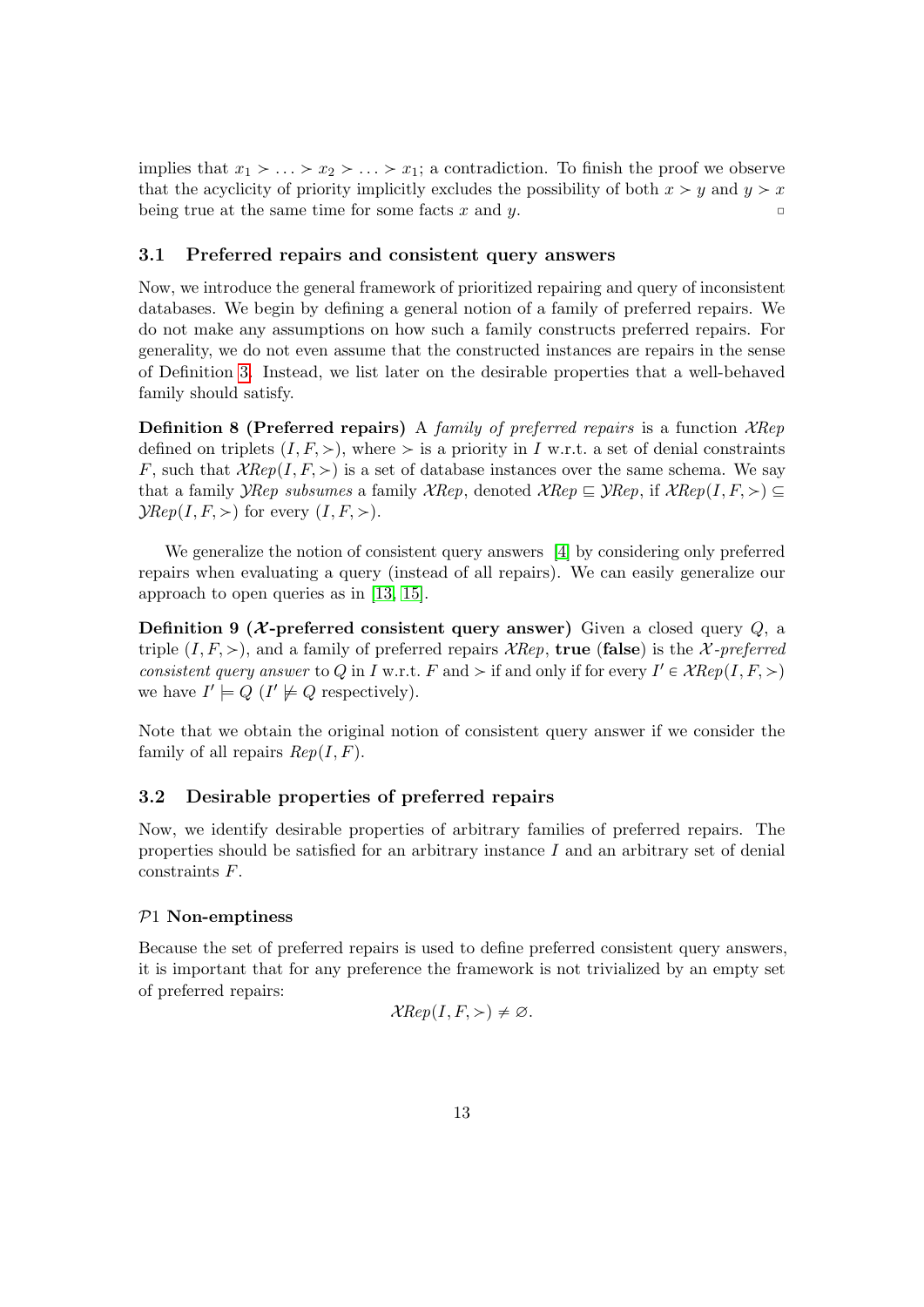#### P2 Monotonicity

The operation of extending the preference allows to improve the state of our knowledge of the real world. The better such knowledge is the finer the (preferred consistent) answers we should obtain. This is achieved if extending the preference can only narrow the set of preferred repairs:

$$
\succ_1 \subseteq \succ_2 \implies \mathcal{X} Rep(I, F, \succ_2) \subseteq \mathcal{X} Rep(I, F, \succ_1).
$$

#### P3 Non-discrimination

Removing repairs from consideration must be justified by existing preference. In particular, no repair should be removed if no preference is given:

$$
\mathcal{X} Rep(I, F, \varnothing) = Rep(I, F).
$$

#### P4 Categoricity

Ideally, a preference that cannot be further extended (the priority is total) should specify how to resolve every conflict:

$$
\rangle \text{ is total} \Longrightarrow |\mathcal{X} Rep(I, F, \rangle)| = 1.
$$

#### P5 Conservativeness

We also note that properties  $\mathcal{P}2$  and  $\mathcal{P}3$  together imply that preferred repairs are a subset of all repairs:

$$
\mathcal{X} Rep(I, F, \gt) \subseteq Rep(I, F).
$$

In fact, in the remainder of the paper we consider only families of preferred repairs that satisfy  $P5$ . We also observe that  $P5$  with  $P1$  imply that the only preferred repair of a consistent database instance is the instance itself.

#### 3.3 Data complexity

We also adapt the decision problems to include the priority. Note that the priority relation is of size quadratic in the size of the database instance, and therefore, it is natural to make it a part of the input. For a family  $\mathcal{X} Rep$  of preferred repairs the decision problems we study are defined as follows:

(i)  $\mathcal{X}\text{-}prefered\; repair\; checking\; i.e.,\; the complexity\; of\; the\; following\; set$ 

$$
\mathcal{B}_F^{\mathcal{X}} = \{ (I, \gt, I') : I' \in \mathcal{X} Rep(I, F, \gt) \}.
$$

(ii)  $\mathcal{X}\text{-}pref{erred}$  consistent query answering i.e., the complexity of the following set

$$
\mathcal{D}_{F,Q}^{\mathcal{X}} = \{ (I,>) : \forall I' \in \mathcal{X} Rep(I, F,>) . I' \models Q \}.
$$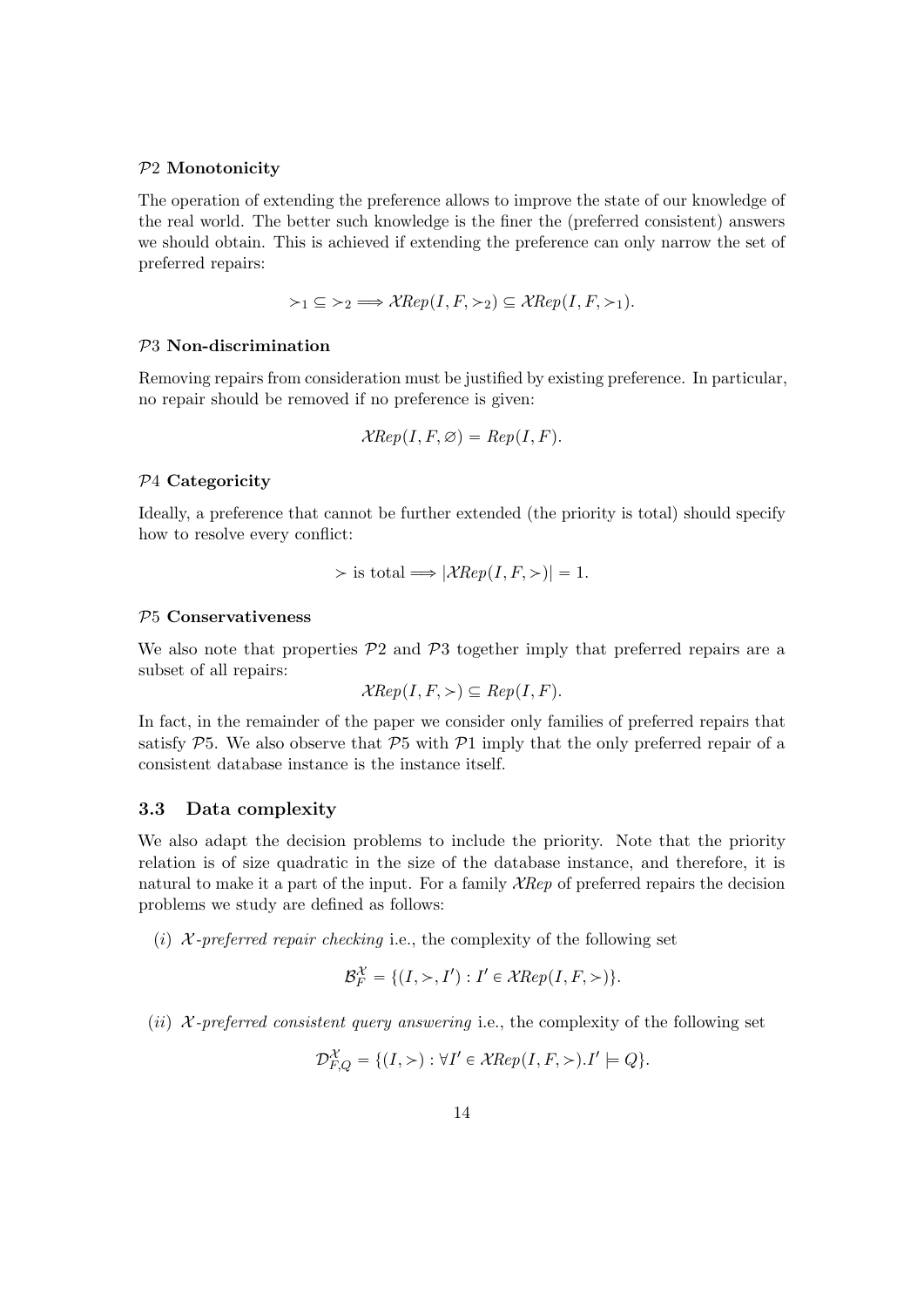## 4 Globally-optimal repairs

We investigate several different families of preferred repairs. The first family of preferred repairs is based on the notion of optimal compliance of the repair with the priority. Essentially, the compliance of a repair can be improved by replacing a subset of facts with a *more preferred* subset of facts. The way we define a set of facts being more preferred than another set of facts is inspired by the work on preferred models of logic programs [30] and preferential reasoning [23].

**Definition 10 (Globally-optimal repairs**  $\mathcal{R}$ **ex)** Given an instance I, a set of denial constraints F, and a priority  $\geq$ , an instance  $I' \subseteq I$  is globally optimal w.r.t.  $\geq$  and F if no nonempty subset X of facts from  $I'$  can be replaced with a subset Y of  $I\setminus I'$  such that

$$
\forall x \in X. \exists y \in Y. \ y > x \tag{*c}
$$

and the resulting set of facts is consistent with  $F$ .  $\mathcal{G}Rep$  is the family of globally-optimal repairs i.e.,  $\mathcal{G}Rep(I, F, \geq)$  is the set of all repairs of I w.r.t. F that are globally optimal w.r.t.  $>$  and F.

We emphasize that the family  $\mathcal{G}Rep$  selects all globally-optimal repairs. In general, it is, however, possible to define a family that selects only some of the globally-optimal repairs, or even more generally, a family that constructs a set of globally-optimal instances that need not be repairs.

The notion of global optimality identifies repairs whose compliance with the priority cannot be further improved. For the instance  $I_0$  in Example 1 with the priority in Figure 3 the set of globally-optimal repairs consists of  $I'_2$  and  $I'_3$ .

In the sequel, we fix an instance I and a set of denial constraints  $F$ , and omit them when referring to the elements of  $\mathcal{G}Rep(I, F, >)$ . Before investigating the properties of GRep we present an alternative characterization of globally-optimal repairs.

**Proposition 3** For a given priority  $>$  and two repairs  $I'_1$  and  $I'_2$ ,  $I'_1$  globally dominates  $I'_2$ , denoted  $I'_1 \gg_{\mathcal{G}} I'_2$ , if

$$
\forall x \in I_2' \backslash I_1'. \exists y \in I_1' \backslash I_2'. y > x. \tag{\text{#G}}
$$

The following facts hold:

- (i) a repair  $I'$  is globally optimal if and only if it is  $\gg_{\mathcal{G}}$ -maximal i.e., there is no repair  $I''$  different from  $I'$  such that  $I'' \gg_{\mathcal{G}} I'$ ;
- (ii) if  $>$  is acyclic, then so is  $\gg_G$ .

PROOF  $(i)$  We prove the contraposition i.e.,  $I'$  is not globally optimal if and only if there exists a repair  $I'' \neq I'$  such that  $I'' \gg g I'$ . For the if part take  $X = I' \setminus I''$  and  $Y = I'' \setminus I'$ , and note that  $(*g)$  follows from  $(*g)$ . Naturally,  $(I'\_X) \cup Y = I''$  is consistent. For the only if part take any nonempty  $X \subseteq I'$  and  $Y \subseteq I\backslash I'$  such that  $(*g)$  is satisfied and  $J = (I' \ X) \cup Y$  is consistent. We take any repair  $I''$  that contains J. Such a repair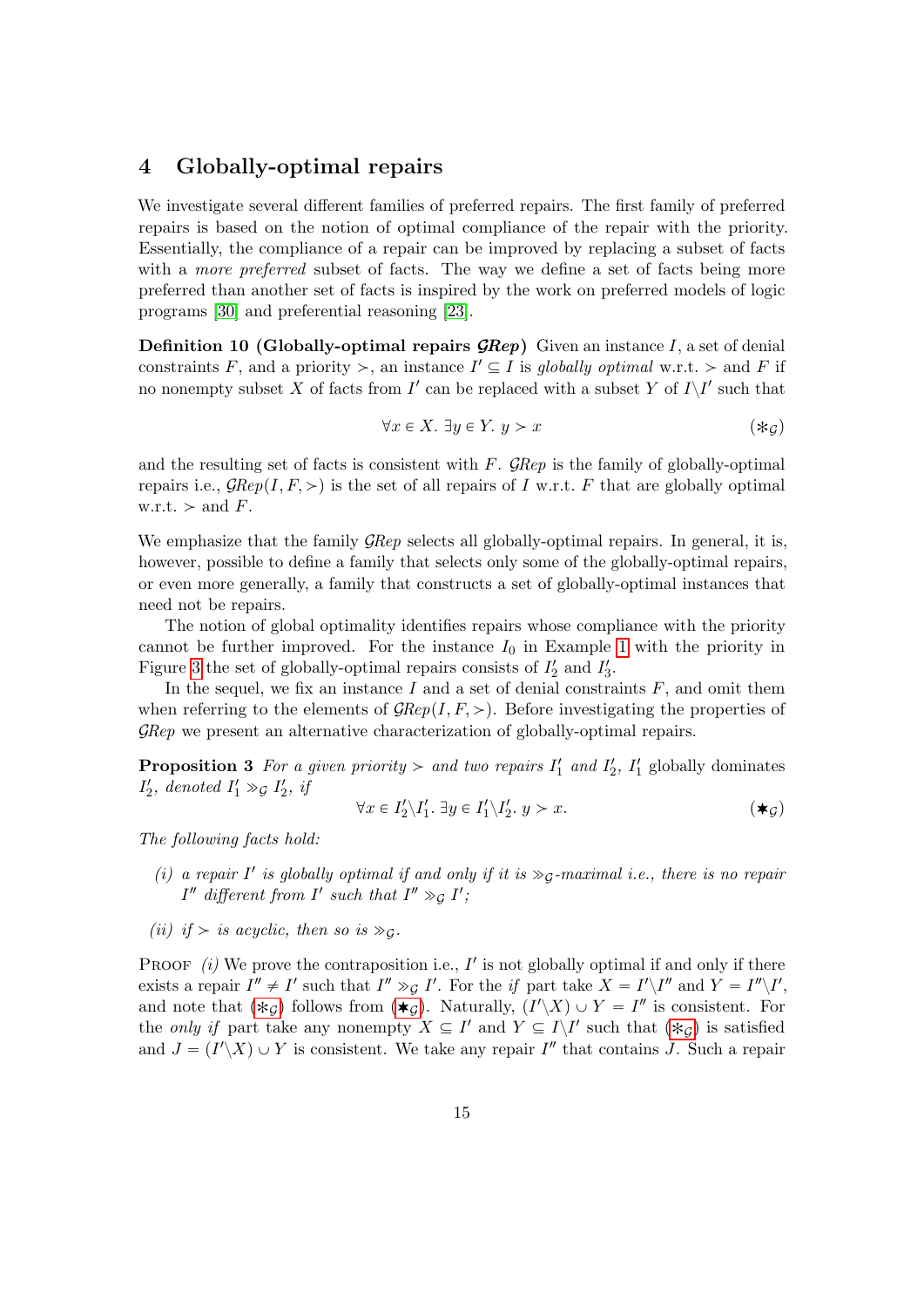exists since J is consistent. Clearly,  $I'\_I'' \subseteq X$  and also  $Y \subseteq I''\_I'$ . Hence  $(\ast_{\mathcal{G}})$  follows from  $(*g)$ . Consequently, I' is not globally optimal.

(*ii*) Suppose  $\gg g$  is cyclic i.e., there exists a sequence of different repairs  $I'_0, \ldots, I'_{n-1}$ such that  $I'_i \gg I'_{i+1}$  for  $i \in \{0, \ldots, n-1\}$ , where the + operator is interpreted modulo n. We show that  $>$  is cyclic as well. We construct inductively infinite sequences of facts  $y_1, y_2, \ldots$  and numbers  $k_1, k_2, \ldots$  such that  $y_{j+1} > y_j$  for  $j \in \mathbb{N}$  and  $y_j \notin I'_{k_j}$  and  $y_j \in I'_{k_j+1}$  for  $j \in \mathbb{N}$ .

For  $j = 1$  let  $y_1$  be any element of  $I'_1 \backslash I'_0$  and  $k_1 = 1$ . Now, suppose we have constructed the two sequences up to their j-th elements  $y_j$  and  $k_j$  such that  $y_j \notin I'_{k_j}$  and  $y_j \in I'_{k_j+1}$ . If  $y_j \in I'_0$ , then  $y_j$  must have been *pushed out* somewhere between  $I'_0$  and  $I'_{k_j}$  i.e., there exists  $k_{j+1} \in \{0, \ldots, k_j - 1\}$  such that  $y_j \in I'_{k_{j+1}}$  and  $y_j \notin I'_{k_{j+1}+1}$ . By  $I'_{k_{j+1}+1} \gg g I'_{k_{j+1}}$ there exists an element  $y_{j+1} \in I'_{k_{j+1}+1} \backslash I'_{k_{j+1}}$  such that  $y_{j+1} > y_j$ . The case when  $y_j \notin I'_0$ is treated symmetrically:  $y_j$  must have been pushed out somewhere between  $I'_{k_j+1}$  and  $I'_n = I'_0.$ 

Clearly, I has only a finite number of elements and thus any infinite  $\ge$ -chain must have a repetition, and consequently  $>$  is cyclic.

#### Proposition 4 GRep satisfies the properties  $P1-P4$ .

PROOF We get P1 by acyclicity of  $\gg_G$  and Proposition 3. To show P2 we observe that if a repair is globally optimal w.r.t.  $>_2$ , then it is globally optimal w.r.t. any  $>_1$  such that  $\geq_1 \subseteq \geq_2$ . P3 follows directly from definition: to show that a repair is not globally optimal,  $\geq$  needs to be nonempty.

Showing  $\mathcal{P}4$  requires a more elaborate argument. Take a total  $>$ . By  $\mathcal{P}1$  there exists at least one globally-optimal repair. Suppose that there exist two different globally-optimal repairs  $I'_0$  and  $I'_1$ . In the remaining part of the proof for  $i \geq 2$  we let  $I'_i = I'_{i \mod 2}$ . We show that  $\geq$  is cyclic by creating an infinite chain  $\ldots \geq x_1 \geq x_0$  such that  $x_i \in I'_i \setminus I'_{i+1}$  for every  $i \in \mathbb{N}$ . For  $x_0$  we take any element from  $I'_0 \setminus I'_1$ . Now, assuming that the sequence has been defined up to the *i*-th element  $x_i$ , we choose  $x_{i+1}$  to be any element of  $I'_{i+1} \setminus I'_i$  such that  $x_i > x_{i+1}$ . We show the existence of  $x_{i+1}$  using global optimality of  $I'_{i+1}$  as follows. First, we observe that the instance  $I'_{i+1} \cup \{x_i\}$  is inconsistent since  $x_i \notin I'_{i+1}$  and  $I'_{i+1}$ is a repair i.e., a maximal consistent subset of I. Let  $C_1, \ldots, C_k$  be all conflicts present in  $I'_{i+1} \cup \{x_i\}$ . Clearly, for every  $j \in \{1, ..., k\}$  the conflict  $C_j$  contains a fact  $z_j \notin I'_i$ since  $C_j \nsubseteq I'_i$  by the consistency of  $I'_i$ . Let  $X = \{z_1, \ldots, z_k\}$  and  $Y = \{x_i\}$ . Naturally,  $(I'_{i+1}\backslash X)\cup Y$  is consistent, and thus by global optimality of  $I'_{i+1}$  there exists an element  $x_{i+1} \in X$  such that  $x_i \nless x_{i+1}$ . But by totality of  $\gt$  and the fact that every element of X is a neighbor of  $x_i$ , we have that  $x_{i+1} > x_i$ . Clearly,  $x_{i+1} \notin I'_i$ , and moreover,  $x_{i+1} \in I'_{i+1}$ because  $x_{i+1} \in C_j \setminus \{x_i\} \subseteq I'_{i+1}$  for some  $j \in \{1, ..., k\}$ . This shows that  $>$  is cyclic; a  $\Box$ contradiction.  $\Box$ 

Now, we present Algorithm 2 that constructs globally-optimal repairs. It begins with an arbitrary repair  $I'$  obtained with Algorithm 1 and then iteratively attempts to improve the compliance of the repair with the priority. At each iteration it replaces a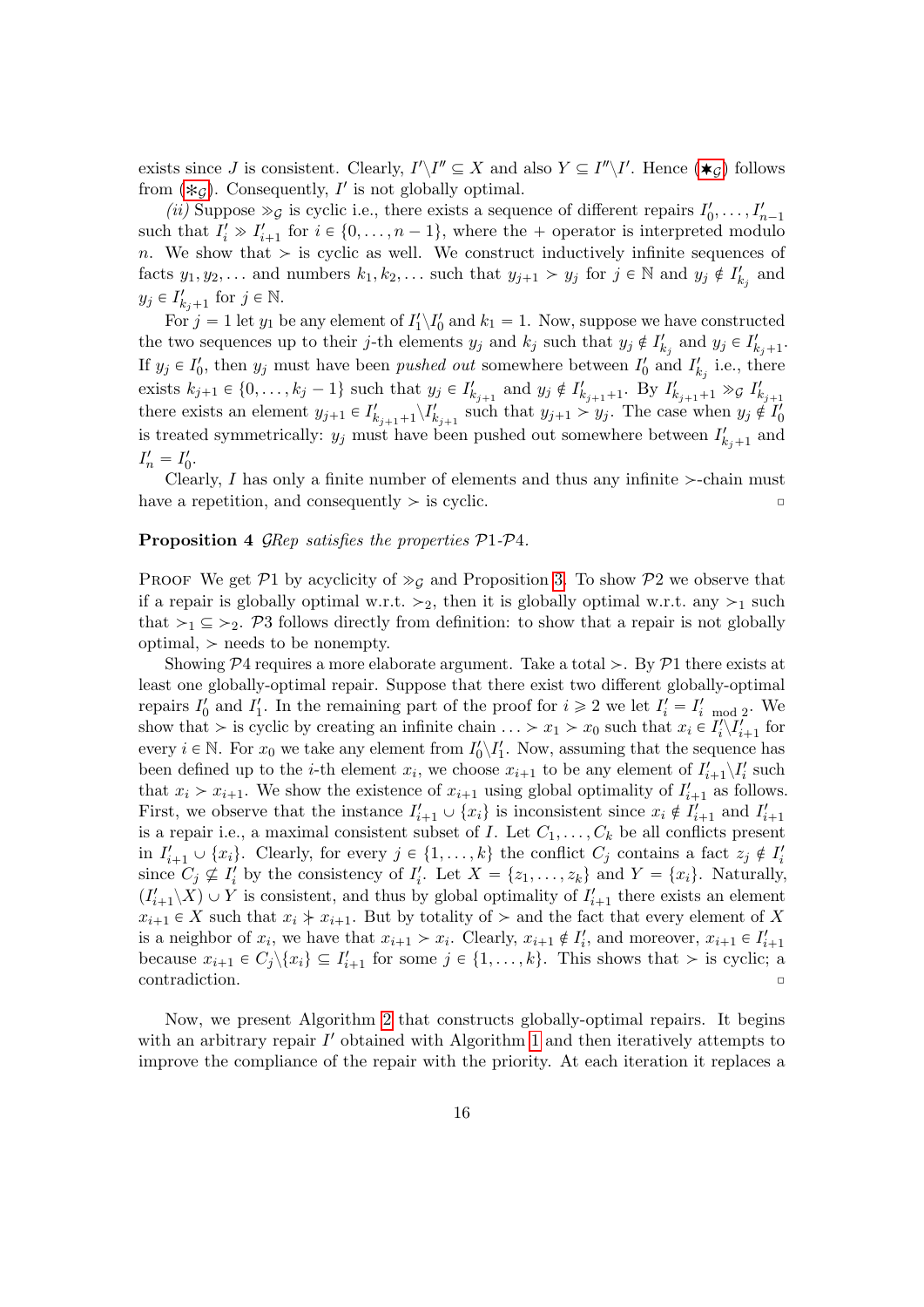subset  $X \subseteq I'$  of facts with a more preferred subset  $Y \subseteq I \setminus I'$  and extends the obtained consistent instance  $J = (I' \ X) \cup Y$  to a repair  $I''$  in a manner analogous to the way Algorithm 1 creates a repair: by attempting to add to J any fact from  $I\setminus J$  as long as doing so does not create a conflict.

**Algorithm 2** Constructing a globally-optimal repair of  $I$  w.r.t.  $F$ 

1: construct a repair  $I'$  /\*Algorithm  $1^*/$ 2: while  $\exists X \subseteq I'$ .  $\exists Y \subseteq I \setminus I'$ .  $\forall x \in X$ .  $\exists y \in Y$ .  $y > x$  do 3:  $J \leftarrow (I'\backslash X) \cup Y$ 4: extend *J* to a repair  $I''$  /\*Algorithm  $1^*/$  $7:$  $l' \leftarrow l''$ 8: return  $I'$ 

Naturally, Algorithm 2 is sound because its main loop stops only if the instance I' is globally optimal and since  $\gg_{\mathcal{G}}$  is acyclic, the loop always terminates. It is also complete because it is based on Algorithm 1 which constructs any repair, in particular any globally-optimal repair can be constructed in the line 1: of Algorithm 2. We observe that if  $I'_i$  is the repair constructed in the *i*-th iteration of the main loop, then  $I'_{i+1} \gg g I'_i$ . Since  $\gg g$  is acyclic and the number of repairs bounded by an exponential function of the size of  $I$ , the algorithm performs at most an exponential number of iterations. Checking global optimality (line 2:) can be done in exponential time, and thus the algorithm works in exponential time.

Theorem 1 Algorithm 2 is a sound and complete algorithm constructing globally-optimal repairs. It works in time exponential in the size of the input instance and the priority relation.

Algorithm 2 follows a rather simple principle: start with an arbitrary repair and iteratively improve its compliance with the priority until an optimal one is obtained. For such an approach to be tractable, two concerns would need to be addressed: 1) the preferred repair checking problem needs to be in PTIME and 2) the number of possible iterations needs to be bounded by a polynomial. Later on we show that G-preferred repair checking is coNP-complete (Theorem 2) which shows that this approach cannot be tractable (unless  $P = NP$ ), and furthermore, it suggests that there does not exist a tractable sound and complete algorithm constructing G-preferred repairs. However, for other families of preferred repairs considered in this paper the preferred repair checking problem is in PTIME. In the following example we construct a  $\ll_{G}$ -chain of exponential length, thus showing that the number of iterations of Algorithm 2 may be exponential. The same construction shows that for the other families of repairs an algorithm based on the same principle might require an exponential number of iterations. Consequently, more sophisticated solutions are required.

**Example 4** For a given  $n \in \mathbb{N}$  we construct an instance  $I_n$  and a priority  $\geq_n$  such that the size of  $I_n$  is  $O(n)$ , the size of  $\gt_n$  is  $O(n^2)$ , and there exists a  $\gt_{G}$ -chain of length  $\Omega(2^n)$ .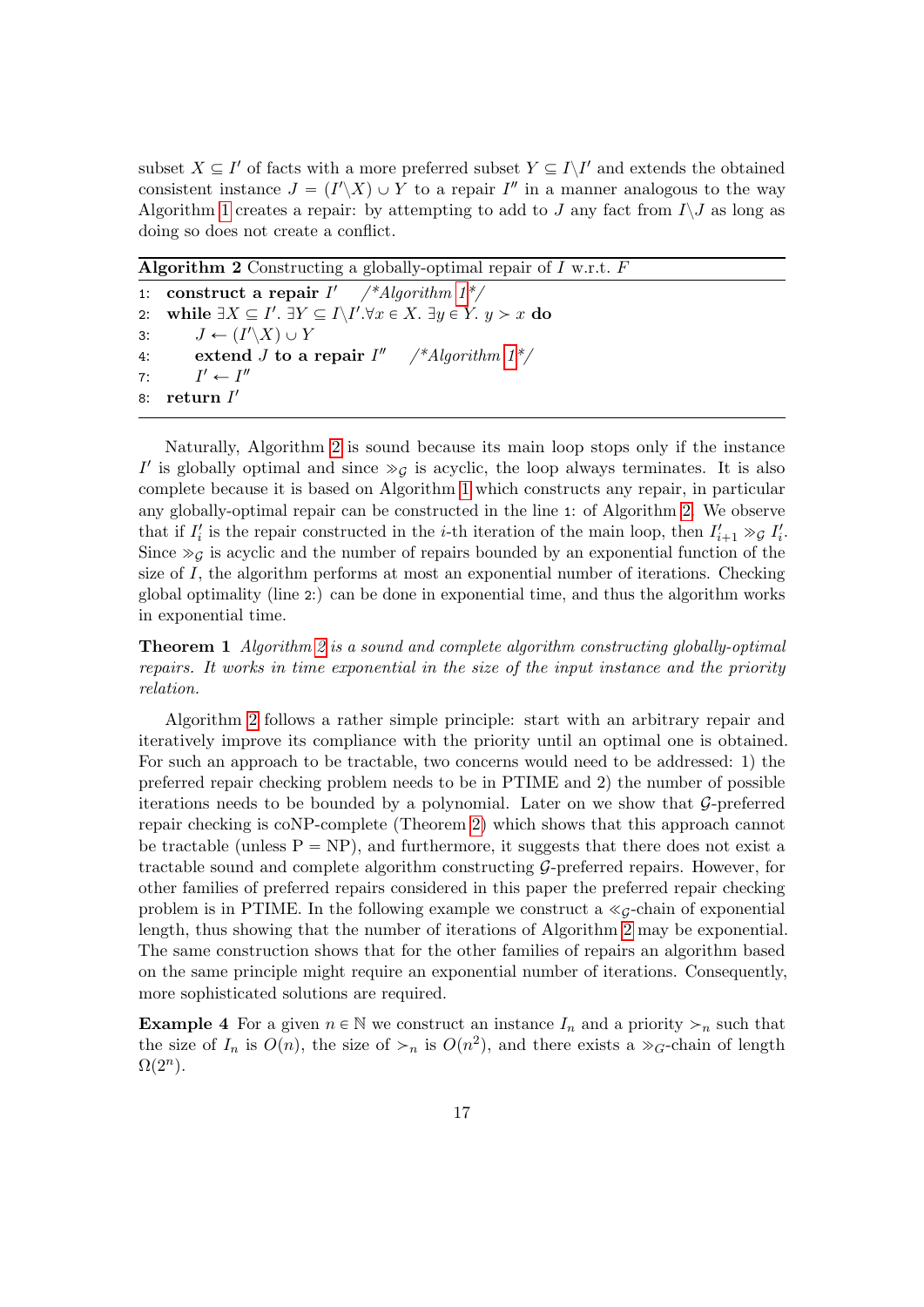Intuitively, we construct a chain of repairs which emulates a  $n$ -bit binary counter, incremented from  $0 = (0 \cdots 0)_2$  to  $2^n - 1 = (1 \cdots 1)_2$ . Incrementing a counter consists of setting to 1 the least significant bit with value 0 and setting to 0 all the preceding bits (up to this point all set to 1). For instance, if  $n = 3$  and we wish to increment the number  $3 = (011)_2$ , then we obtain  $4 = (100)_2$  by setting to 1 the third bit and setting to 0 the first and second bit. This operation can be seen as a (cascading) propagation of the carry bit. Notice that even numbers have their least significant bit set to 0 and thus require no propagation of the carry bit.

We work with instances of one relation only  $R(A, B)$  and the constructed instance  $I_n$ comprises of the following facts:

- $p_i^0 = R(i, 0)$  representing the *i*-th bit set to 0, for  $i \in \{0, ..., n 1\}$
- $p_i^1 = R(i, 1)$  representing the *i*-th bit set to 1, for  $i \in \{0, ..., n 1\}$ ,
- $p_i^c = R(i, 2)$  representing the *i*-th bit being carried over to the  $(i + 1)$ -th bit, for  $i \in \{0, \ldots, n - 2\}.$

To ensure proper behavior of the counter we use the following three constraints:

$$
R: A \to B,
$$
  
\n
$$
\forall i, j. \neg [R(i, 2) \land R(j, 1) \land i > j],
$$
  
\n
$$
\forall i, j. \neg [R(i, 1) \land R(j, 2) \land j = i - 1].
$$

The first constraint ensures that a bit is set to 0, set to 1, or being carried to the higher bit. The second constraint ensures that propagating a carry bit resets all lower bits to 0. The third constraint ensures that a bit can be carried over only if the immediately higher bit is set to 0. The correct order of increment is ensured by the priority relation  $\geq_n$  defined as:

$$
p_i^1 >_n p_i^0
$$
 for  $i \in \{0, ..., n-1\}$ ,  
\n
$$
p_i^1 >_n p_{i-1}^c
$$
 for  $i \in \{1, ..., n-1\}$ ,  
\n
$$
p_i^c >_n p_j^1
$$
 for  $i \in \{1, ..., n-2\}$  and  $j \in \{0, ..., i\}$ .

Notice that  $p_i^x >_n p_j^y$  $j_j^y$  implies that either  $i > j$  or  $i = j$ ,  $x = 1$ , and  $y = 0$ . Consequently,  $\succ_n$  is acyclic.

Now, we construct a  $\ll$ <sub>G</sub>-chain of repairs that corresponds to subsequent natural numbers ranging from 0 to  $2^n - 1$ . Additionally, for odd numbers the chain contains also repairs that represent the cascading propagation of the carry bit. Figure 4 contains an example of an instance  $I_3$  and a sequence of repairs that constitutes a  $\gg$ <sub>G</sub>-chain.

For instance,  $I'_0$  and  $I'_1$  correspond to  $0 = (000)_2$  and  $1 = (001)_2$  respectively while  $I'_{1,c}$  corresponds to 1 being incremented with a carry bit. For every  $i \in \{0, \ldots, 2^n - 1\}$  let  $(b_0^i, b_1^i, \ldots, b_{n-1}^i)$  be the binary representation of i, where  $b_j^i \in \{0, 1\}$  and  $b_0^i$  denotes the  $(\nu_0, \nu_1, \ldots, \nu_{n-1})$  be the binary representation of *i*, where  $\nu_j \in \{0, 1\}$  and  $\nu_0$  denotes the least significant bit i.e.,  $\sum_{j=0}^{n-1} 2^j b_j^i = i$ . The repair corresponding to  $i \in \{0, \ldots, 2^n - 1\}$  is

$$
I'_{i} = \{p_0^{b_0^i}, p_1^{b_1^i}, \ldots, p_{n-1}^{b_{n-1}^i}\}.
$$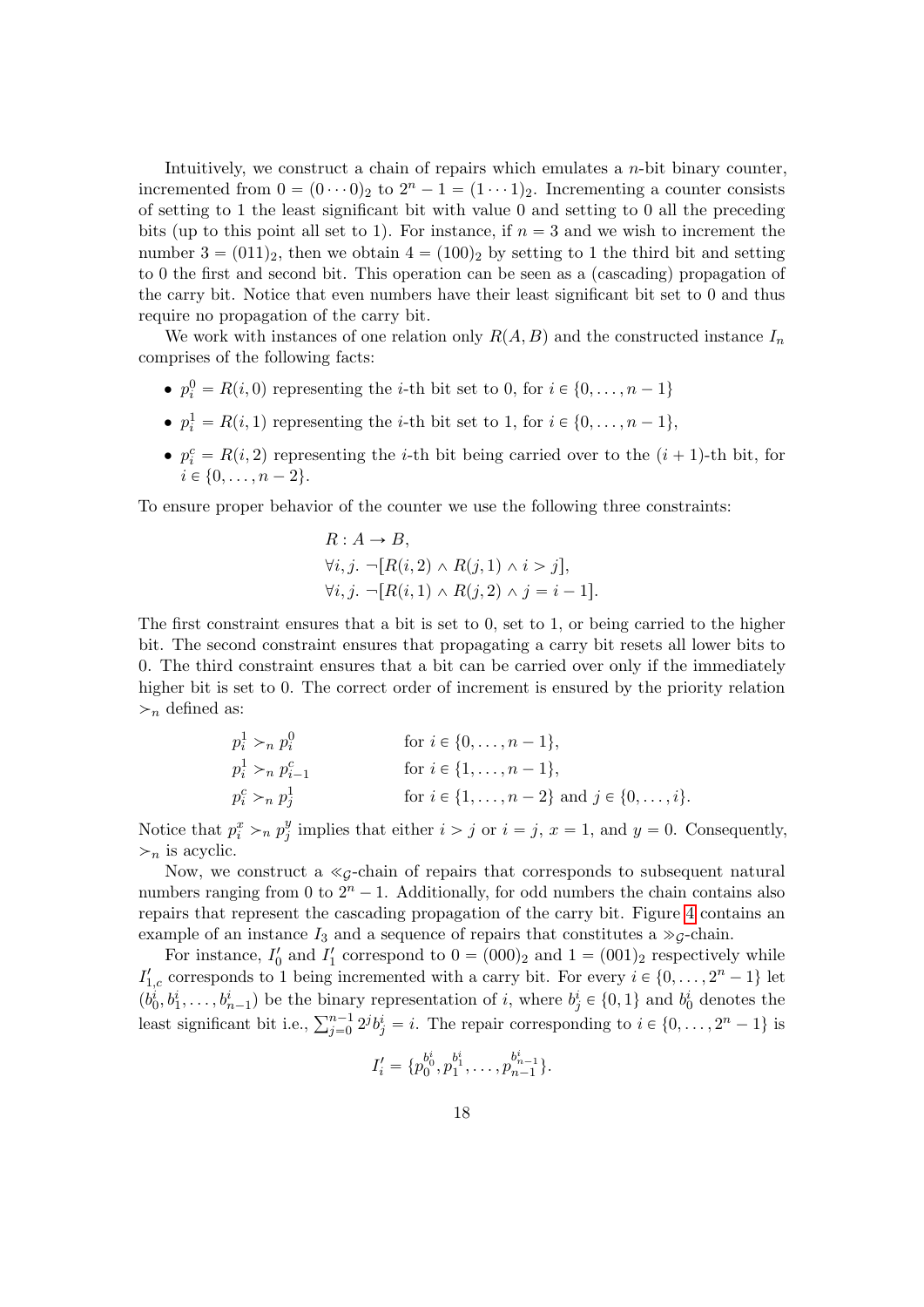

Figure 4: The instance  $I_3$  and the chain  $I'_7 \gg g I'_6 \gg g I'_{5,c} \gg g I'_5 \gg g I'_4 \gg g I'_{3,c} \gg g I'_3 \gg g$  $I'_2 \gg_{\mathcal{G}} I'_{1,c} \gg_{\mathcal{G}} I'_1 \gg_{\mathcal{G}} I'_0.$ 

For every odd  $i \in \{1, 3, ..., 2<sup>n</sup> - 3\}$  we also construct the repair that propagates the carry bit in a cascading fashion

$$
I'_{i,c} = \{p_0^0, \ldots, p_{j_i-2}^0, p_{j_i-1}^c, p_{j_i}^{b_{j_i}^i}, \ldots, p_{n-1}^{b_{n-1}^i}\},\
$$

where  $j_i$  is the position of the least significant bit of the binary representation of i that is set to 0 i.e., the minimal j such that  $b_j^i = 0$ . It can be easily shown that

$$
I'_{2^{n}-1} \gg_{\mathcal{G}} I'_{2^{n}-2} \gg_{\mathcal{G}} I'_{2^{n}-3,c} \gg_{\mathcal{G}} I'_{2^{n}-3,c} \gg_{\mathcal{G}} \dots
$$
  

$$
\dots \gg_{\mathcal{G}} I'_{3,c} \gg_{\mathcal{G}} \gg_{\mathcal{G}} I'_{3} \gg_{\mathcal{G}} \gg_{\mathcal{G}} I'_{2} \gg_{\mathcal{G}} \gg_{\mathcal{G}} I'_{1,c} \gg_{\mathcal{G}} I'_{1} \gg_{\mathcal{G}} I'_{0}.
$$

Finally, we observe that in the worst case scenario Algorithm 2 may traverse the full length of the constructed chain during its execution with  $I_n$  and  $\gt_n$ . We remark, however, that in this example the globally-optimal repair  $I'_{2^{n}-1}$  may be attained in just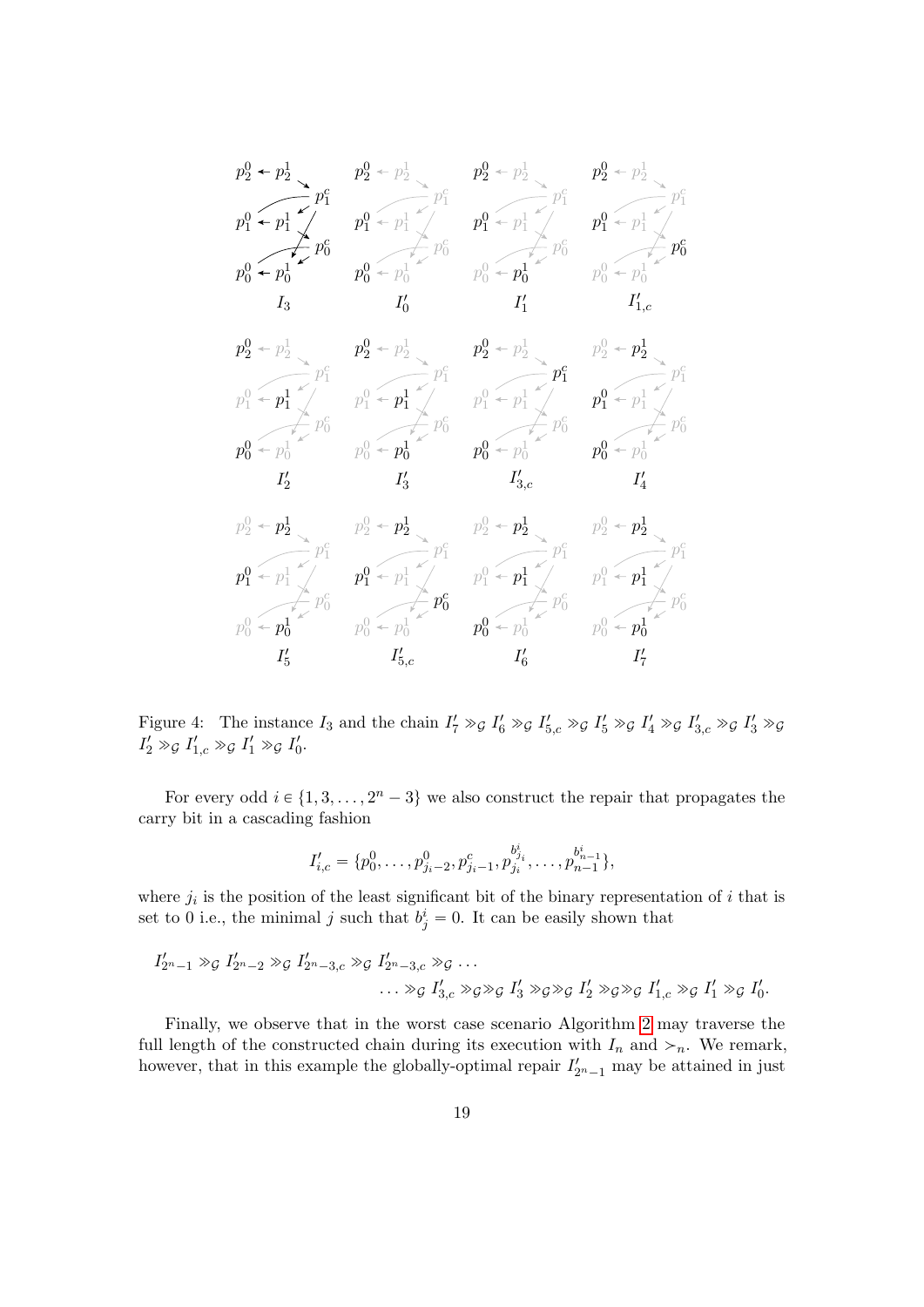one iteration of the main loop i.e.,  $I'_{2n-1} \gg g I'_i$  for  $i \in \{0, \ldots, 2^n - 2\}$  and  $I'_{2n-1} \gg g I'_{i,c}$  for  $i \in \{1, 3, \ldots, 2^n - 3\}$ . for  $i \in \{1, 3, \ldots, 2^n - 3\}.$ 

Now, we investigate computational properties of globally-optimal repairs. We observe that verifying whether a repair  $I'$  is not globally optimal can be easily accomplished with a nondeterministic Turing machine: it suffices to guess the sets  $X$  and  $Y$ , verify that  $(I'\_X) \cup Y$  is consistent, and check that  $(*_{\mathcal{G}})$  holds. Consequently,  $\mathcal{B}_F^{\mathcal{G}}$  $E_F^{\mathcal{G}}$  is in coNP. The membership of  $\mathcal{D}_{F,Q}^{\mathcal{G}}$  in  $\Pi_2^p$  follows from Definition 9: true is not the  $\mathcal{G}$ -preferred consistent answer to a query if the query is not true in some globally-optimal repair.

**Proposition 5**  $\mathcal{G}\text{-}$  preferred repair checking is in coNP and  $\mathcal{G}\text{-}$  preferred consistent query answering is in  $\Pi_2^p$  $\frac{p}{2}$ .

The upper bounds are tight.

Theorem 2 There exists a set of 4 FDs and an atomic query for which G-preferred repair checking is coNP-hard and  $\mathcal G$ -preferred consistent query answering is  $\Pi^p_2$  $\frac{p}{2}$ -hard.

PROOF We show  $\Pi_2^p$ -hardness of  $\mathcal{D}_{F,Q}^{\mathcal{G}}$  by reducing the satisfaction of  $\forall^*\exists^*QBF$  formulas to  $\mathcal{D}_{F,Q}^{\mathcal{G}}$ . Consider the following formula:

$$
\Psi = \forall x_1, \dots, x_n. \exists x_{n+1}, \dots, x_{n+m}. \Phi,
$$

where  $\Phi$  is (quantifier-free) 3CNF i.e.,  $\Phi$  equals to  $c_1 \wedge \ldots \wedge c_s$ , and  $c_k$  is a clause of three literals  $\ell_{k,1} \vee \ell_{k,2} \vee \ell_{k,3}$  for  $k \in \{1, \ldots, s\}$ . We call the variables  $x_1, \ldots, x_n$  universal and  $x_{n+1}, \ldots, x_{n+m}$  existential. We use the function q to identify the type of a variable with a given index:  $q(i) = 1$  for  $i \leq n$  and  $q(i) = 0$  for  $i > n$ . We also use the following two auxiliary functions var and sqn on literals of  $\Phi$ :

$$
var(x_i) = var(\neg x_i) = i, \qquad sgn(x_i) = 1, \qquad sgn(\neg x_i) = -1.
$$

A valuation is a (possibly partial) function assigning a Boolean value to the variables. We construct instances over the schema consisting of a single relation

$$
R(A_1, B_1, A_2, B_2, A_3, B_3, A_4, B_4).
$$

The set of integrity constraints is

$$
F = \{A_1 \to B_1, A_2 \to B_2, A_3 \to B_3, A_4 \to B_4\}.
$$

The constructed database instance  $I_{\Psi}$  consists of the following facts:

•  $v_i$  and  $\bar{v}_i$  corresponding to the positive and negative valuations of  $x_i$  resp. (for  $i \in \{1, \ldots, n + m\}$ 

$$
v_i = R(0, q(i), i, 1, i, 1, i, 1), \qquad \overline{v}_i = R(0, q(i), i, -1, i, -1, i, -1),
$$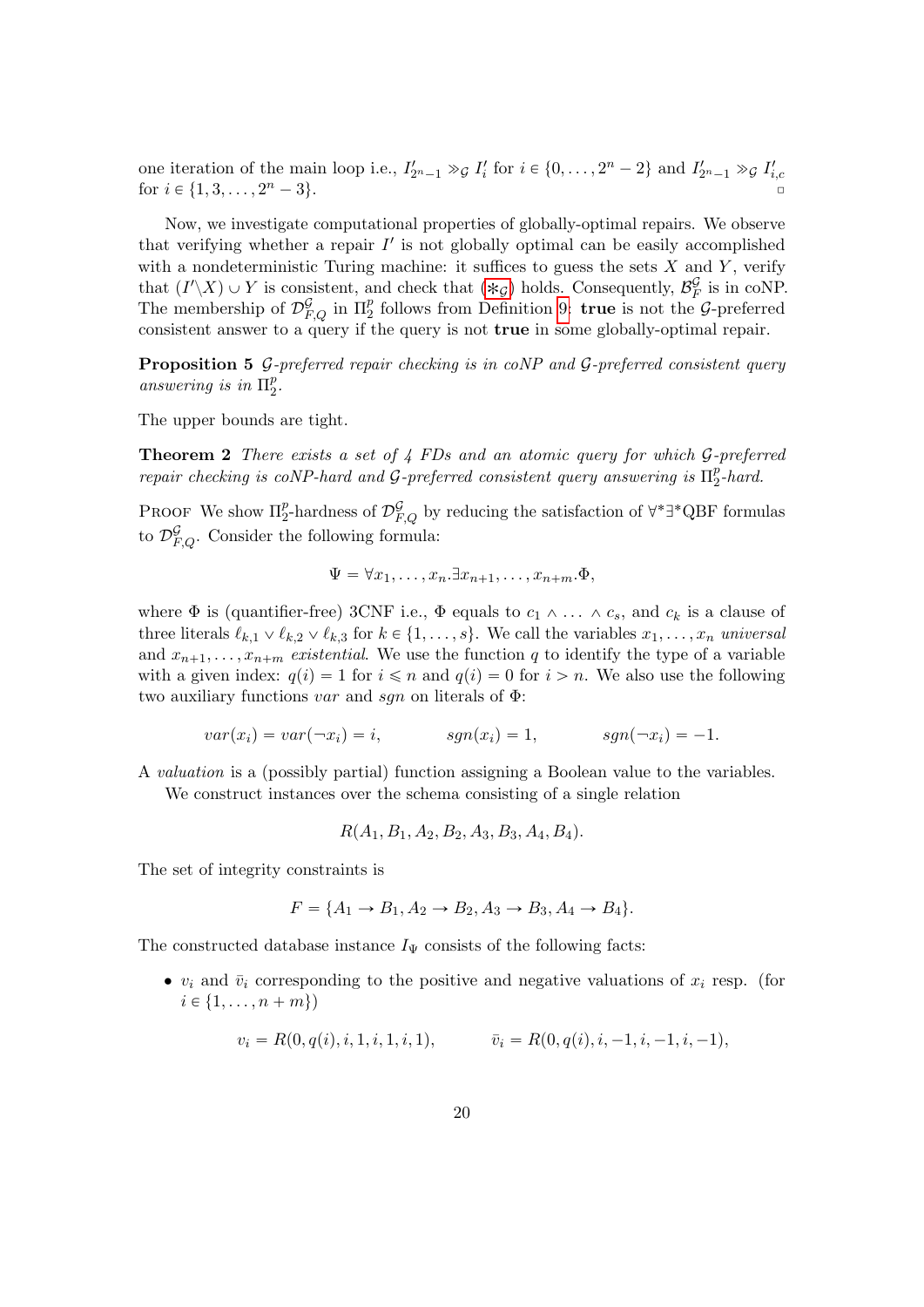•  $d_k$  corresponding to the clause  $c_k$  (for  $k \in \{1, \ldots, s\}$ )

 $d_k = R(0, 1, var(\ell_{k,1}), sgn(\ell_{k,1}), var(\ell_{k,2}), sgn(\ell_{k,2}), var(\ell_{k,3}), sgn(\ell_{k,3})),$ 

•  $p_{\exists}$  and  $p_{\forall}$  used to partition the set of all repairs into repairs that correspond to the valuations of existential and universal variables respectively:

$$
p_{\exists} = R(0, 0, 0, 0, 0, 0, 0, 0), \qquad p_{\forall} = R(0, 1, 0, 0, 0, 0, 0, 0).
$$

For the ease of reference by  $L_{k,p}$  we denote the fact corresponding to the satisfying valuation of literal  $\ell_{k,p}$  i.e.:

$$
L_{k,p} = \begin{cases} v_i & \text{when } \ell_{k,p} = x_i, \\ \bar{v}_i & \text{when } \ell_{k,p} = -x_i. \end{cases}
$$

#

The constructed priority relation  $\mathcal{V}_{\Psi}$  is the minimal priority of  $I_{\Psi}$  w.r.t. F such that:

| $v_i > \Psi d_k$                     | if $c_k$ uses a positive literal $x_i$ ,      |
|--------------------------------------|-----------------------------------------------|
| $\bar{v}_i >_{\Psi} d_k,$            | if $c_k$ uses a negative literal $\neg x_i$ , |
| $p_{\exists} >_{\Psi} v_i$           | for all $i \in \{1, \ldots, n\},\$            |
| $p_{\exists} >_{\Psi} v_i,$          | for all $i \in \{1, \ldots, n\}$ ,            |
| $p_{\exists} >_{\Psi} p_{\forall}$ . |                                               |

Figure 5 contains a prioritized conflict graph of the instance and the priority obtained for the formula:

$$
\Psi_0 = \forall x_1, x_2, x_3. \exists x_4, x_5. (\neg x_1 \lor x_4 \lor x_2) \land (\neg x_2 \lor \neg x_5 \lor \neg x_3).
$$



Figure 5: The prioritized conflict graph for  $\Psi_0$ . Dotted lines used for conflicts w.r.t.  $A_1 \rightarrow B_1.$ 

The query used in the reduction is  $Q = p_{\text{B}}$  and we claim that  $\Psi$  is valid if and only if true is G-preferred consistent query answer to  $p_{\exists}$  in  $I_{\Psi}$  w.r.t. F and  $\succ_{\Psi}$ . The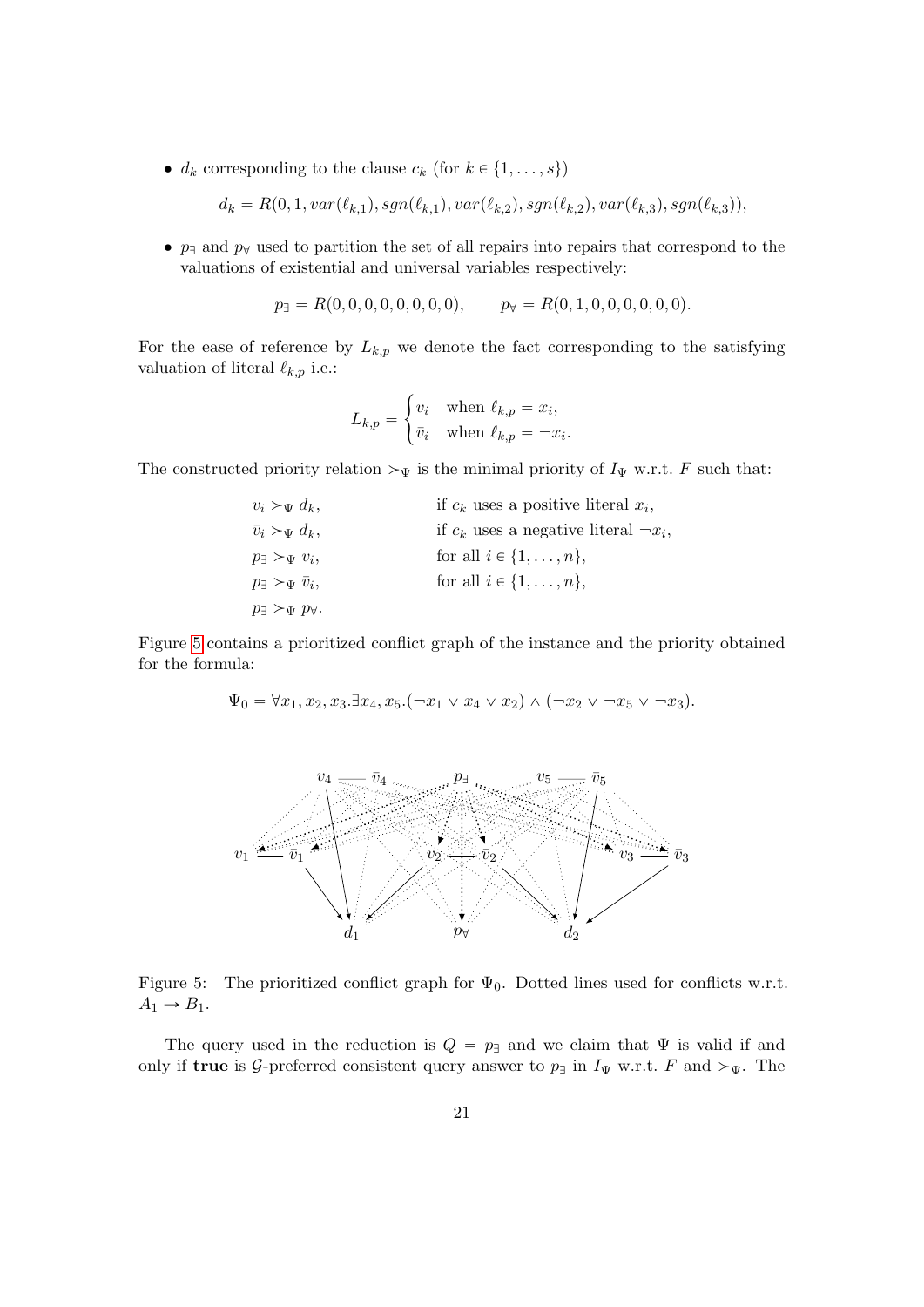proof is technically elaborate but can be summarized as follows. First, we partition the set of repairs into  $\exists$ - and  $\forall$ -repairs that correspond to valuations of existential and universal variables. Next, we show that an  $\exists$ -repair globally dominates a  $\forall$ -repair iff the combined valuation satisfies  $\Phi$ . Consequently, we argue that if the  $\exists$ -repairs are the only globally-optimal repairs, then for every valuation of universal variables there exists a valuation of existential variables that together satisfy  $\Phi$  i.e.,  $\Psi$  is valid.

We partition the set of all repairs of  $I_{\Psi}$  into two disjoint classes:  $\exists$ -repairs that contain  $p_{\exists}$  and  $\forall$ -repairs that do not contain  $p_{\exists}$ . Because of the FD  $A_1 \rightarrow B_1$  every  $\forall$ -repair contains  $p_\forall$ . For the same reason, a  $\forall$ -repair is always a subset of  $\{v_1, \overline{v}_1, \ldots, v_n, \overline{v}_n, d_1, \ldots, d_n, p_\forall\}$ whereas an  $\exists$ -repair is always a subset of  $\{v_{n+1}, \overline{v}_{n+1}, \ldots, v_{n+m}, \overline{v}_{n+m}, p_{\exists}\}.$ 

We use  $\exists$ - and  $\forall$ -repairs to represent all possible valuation of existential and universal variables respectively. To easily move from a valuation of variables to a repair we define the following two operators:

$$
I_{\exists}[V] = \{v_i \mid V(x_i) = \text{true} \land q(i) = 0\} \cup \{\bar{v}_i \mid V(x_i) = \text{false} \land q(i) = 0\} \cup \{p_{\exists}\},
$$
  
\n
$$
I_{\forall}[V] = \{v_i \mid V(x_i) = \text{true} \land q(i) = 1\} \cup \{\bar{v}_i \mid V(x_i) = \text{false} \land q(i) = 1\} \cup \{p_{\forall}\} \cup
$$
  
\n
$$
\left\{d_k \middle| \text{with } V \text{ is defined, we have } V \not\models \ell_{k,i} \right\}.
$$

Note that  $I_Y[V]$  contains the types corresponding to clauses that are not satisfied by the valuation of universal variables V alone.

For instance, take the formula  $\Psi_0$  in Figure 5 and the following total valuation  $V_0$  of variables  $x_1, \ldots, x_5$ :

$$
V_0(x_1)
$$
 = true,  $V_0(x_2)$  = false,  $V_0(x_3)$  = false,  $V_0(x_4)$  = true,  $V_0(x_5)$  = true.

Then, the repairs corresponding to the valuation of existential and universal variables are

$$
I_{\exists}[V_0] = \{v_4, v_5, p_{\exists}\}\
$$
 and  $I_{\forall}[V_0] = \{v_1, \bar{v}_2, \bar{v}_3, d_1, p_{\forall}\}.$ 

To move in the opposite direction, from a repair to a (possibly partial) valuation we use: **\$100 million** 

$$
V[I'](x_i) = \begin{cases} \textbf{true} & \text{if } v_i \in I', \\ \textbf{false} & \text{if } \bar{v}_i \in I', \\ \text{undefined} & \text{otherwise.} \end{cases}
$$

We observe that  $V[\cdot]$  defines a one-to-one correspondence between  $\exists$ -repairs and total valuations of existential variables. A similar statement, however, does not hold for  $\forall$ -repairs because of the interaction between facts  $d_k$  and the facts corresponding to universal variables. For example, for the instance in Figure 5 if we take the repair  $I_0 =$  $\{v_1, v_3, d_1, d_2, p_{\forall}\}\$ , the corresponding valuation  $V[I_0]$  of universal variables is undefined for  $x_2$ .

Consequently, for some  $\forall$ -repair I' the function  $V[I']$  may be only a partial valuation of universal variables. We call a  $\forall$ -repair  $I'$  strict if  $V[I']$  is a total valuation of universal variables. In this way,  $V[\cdot]$  defines a one-to-one correspondence between strict  $\forall$ -repairs and total valuations of the universal variables. The following result allows us to remove non-strict  $\forall$ -repairs from consideration.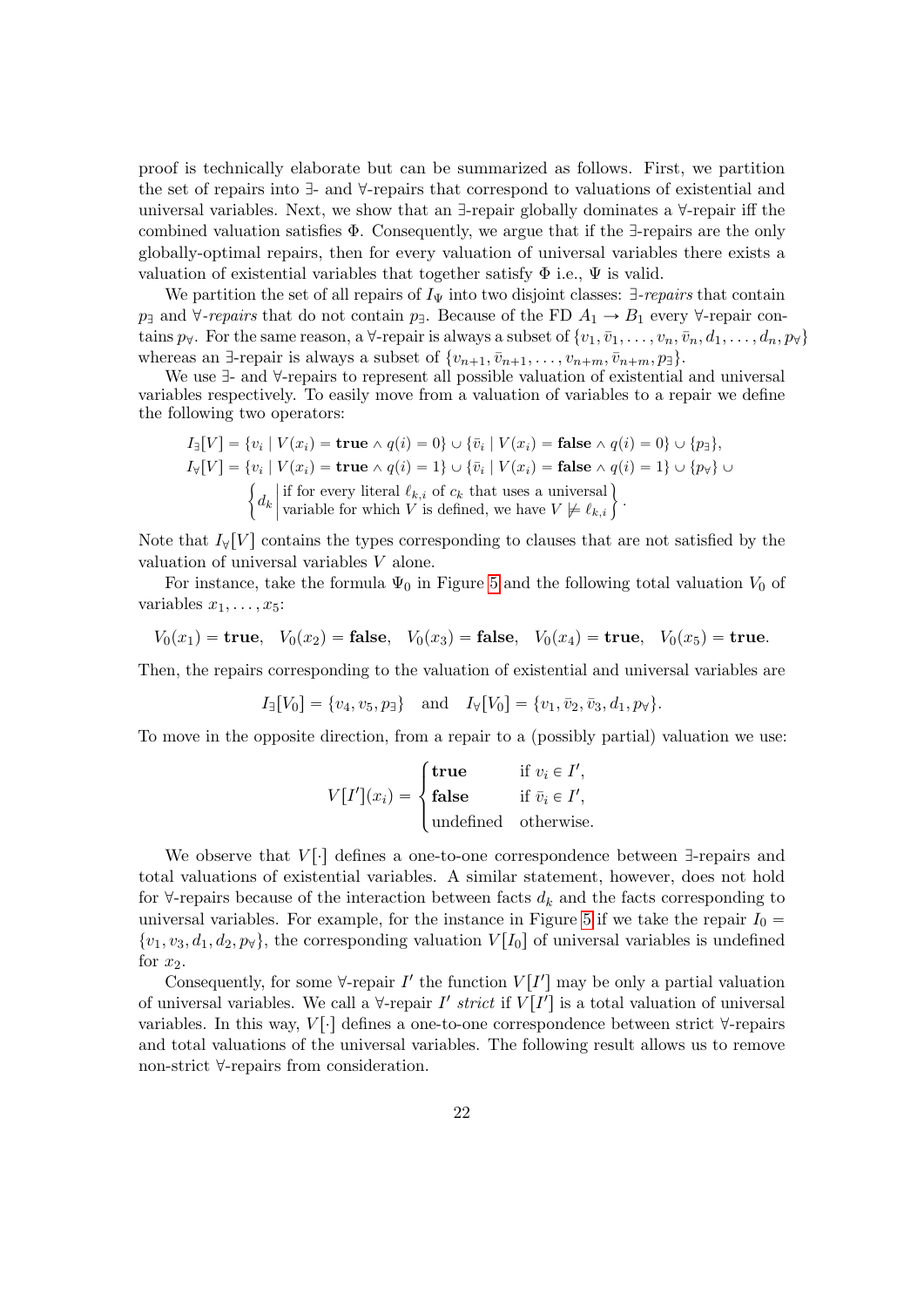**Lemma 1** Strict  $\forall$ -repairs are exactly  $\gg$ <sub>G</sub>-maximal  $\forall$ -repairs.

PROOF First, we prove that no non-strict  $\forall$ -repair is  $\gg g$ -maximal. For that we show how to construct from a non-strict  $\forall$ -repair  $I'$  a strict  $\forall$ -repair  $I''$  such that  $I'' \gg g I'$ . We take the partial valuation  $V' = V[I']$  and extend it to a total valuation  $V''$  of universal variables by assigning **false** value to variables undefined by  $V'$  i.e.,

$$
V'' = V' \cup \{(x_i, \text{false}) \mid 1 \leq i \leq n \land V'(x_i) \text{ is undefined}\}.
$$

Now, we go back to the repair  $I'' = I_{\forall}[V'']$  and show that

$$
\forall q' \in I' \backslash I''. \; \exists q'' \in I'' \backslash I'. \; q'' > q'.
$$

There are 4 cases of values of  $q'$  to consider:

- 1.  $q' = p_{\exists}$ ,  $q' = v_i$ , or  $q' = \overline{v}_i$  for  $i \in \{n+1, \ldots, n+m\}$  is not possible because neither of  $I'$  and  $I''$  contains these facts (being  $\forall$ -repairs)
- 2.  $q' = p_{\forall}$  is not possible because both I' and I'' are  $\forall$ -repairs.
- 3.  $q' = v_i$  or  $q' = \bar{v}_i$  for some  $i \in \{1, ..., n\}$  is also impossible because from the construction of  $I''$  we know that

$$
I'' \cap \{v_1, \overline{v}_1, \dots, v_n, \overline{v}_n\} \subseteq I' \cap \{v_1, \overline{v}_1, \dots, v_n, \overline{v}_n\}.
$$

4.  $q' = d_k$  for some  $k \in \{1, ..., s\}$ . The neighborhood of  $d_k$  in the conflict graph consists of facts  $p_1$ ,  $L_{k,1}$ ,  $L_{k,2}$ , and  $L_{k,3}$ . We observe that none of these facts belongs to I'. However, one of the facts must belong to I'' because  $q' \notin I''$  and I'' is a maximal consistent subset of  $I_{\Psi}$ . Since  $I''$  is a  $\forall$ -repair,  $p_{\exists}$  does not belong to I''. Therefore, for some  $p \in \{1, 2, 3\}$  the fact  $L_{k,p}$  must belong to I''. Consequently,  $q'' = L_{k,p} >_{\Psi} q'.$ 

Now, we show that every strict  $\forall$ -repair is also  $\gg$ <sub>G</sub>-maximal among  $\forall$ -repairs. Suppose otherwise i.e., for some strict  $\forall$ -repair I' there exists an  $\forall$ -repair I'' such that I'  $\gg g I''$ . Since I' is strict it contains  $v_i$  or  $\overline{v}_i$  for every  $i \in \{1, \ldots, n\}$ . By the construction of the priority  $\succ_{\Psi}$  the repairs I' and I'' must agree on facts  $v_1, \bar{v}_1, \ldots, v_n, \bar{v}_n$ . Therefore  $I' = I_{\forall}[V[I'']]$  and using the reasoning from the previous part we can show that  $I'' \gg g I'$ . Since  $\mathcal{L}_{\Psi}$  is acyclic, by Proposition 3 this gives us  $I' = I''$  $\overline{a}$   $\overline{a}$   $\overline{a}$   $\overline{a}$   $\overline{a}$   $\overline{a}$   $\overline{a}$   $\overline{a}$   $\overline{a}$   $\overline{a}$   $\overline{a}$   $\overline{a}$   $\overline{a}$   $\overline{a}$   $\overline{a}$   $\overline{a}$   $\overline{a}$   $\overline{a}$   $\overline{a}$   $\overline{a}$   $\overline{a}$   $\overline{a}$   $\overline{a}$   $\overline{a}$   $\overline{$ 

The central result in our reduction follows.

**Lemma 2** For any total valuation V,  $I_{\exists}[V] \gg_{\mathcal{G}} I_{\forall}[V]$  if and only if  $V \models \Phi$ .

PROOF For the if part, because a  $\forall$ -repair is disjoint with any  $\exists$ -repair, it is enough to show that for any fact  $q' \in I_{\forall}[V]$  there exists a fact  $q'' \in I_{\exists}[V]$  such that  $q'' > q'$ . For  $p_{\forall}, v_1, \bar{v}_1, \ldots, v_n, \bar{v}_n$  we simply choose  $p_{\exists}$ . If  $d_k$  belongs to  $I_{\forall}[V]$ , then none of the neighbors of  $d_k$  belongs to  $I_{\mathcal{V}}[V]$ . This implies that none of the literals using a universal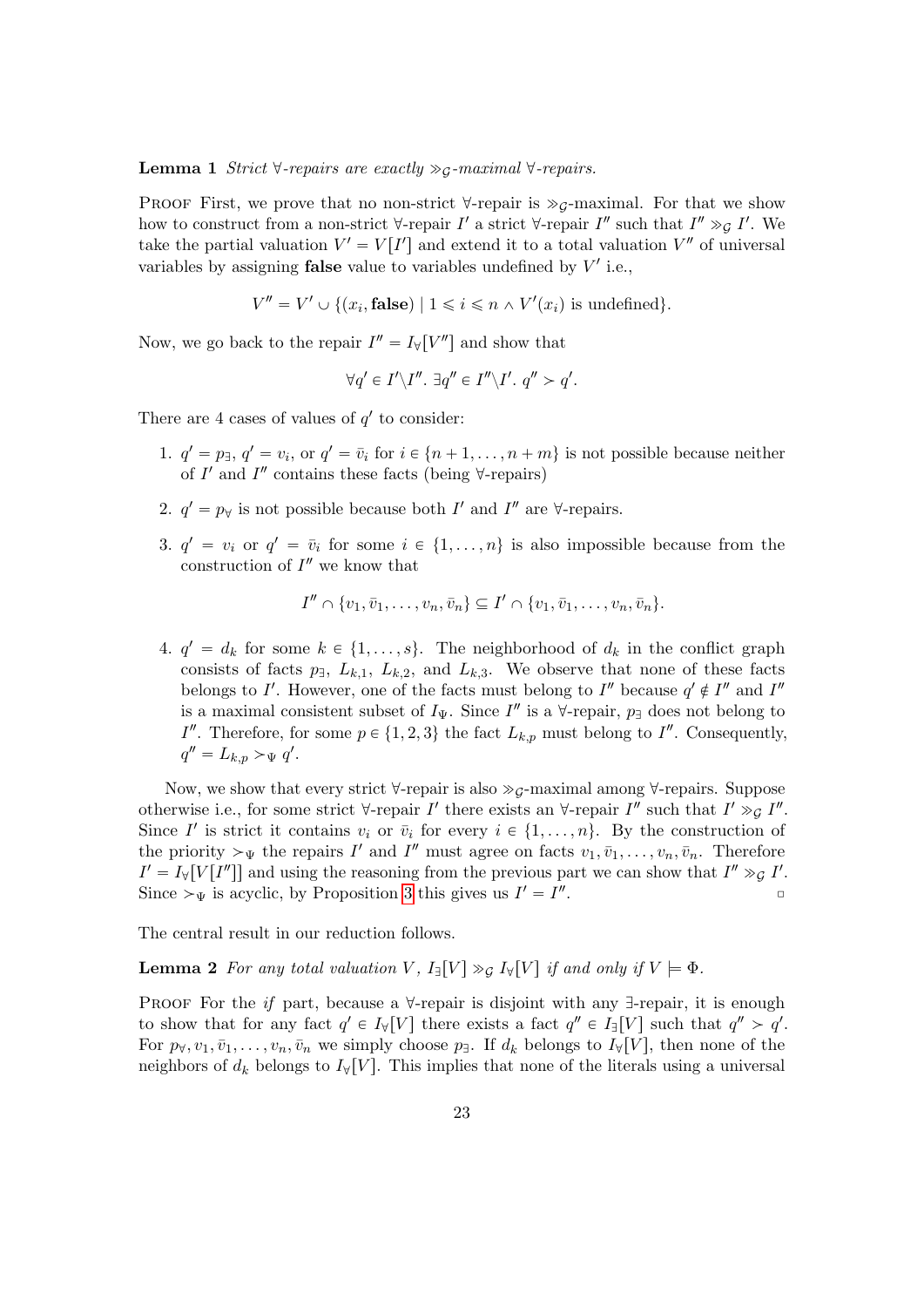variable is satisfied by V. Hence there must exist a literal  $\ell_{k,p}$  of the clause  $c_{k,p}$  that uses an existential variables and that is satisfied by V. Consequently, we have  $L_{k,p} \in I_{\exists}[V]$ and  $L_{k,p} >_{\Psi} d_k$ .

For the *only if* part take any  $k \in \{1, \ldots, s\}$  and consider the conjunct  $c_k = \ell_{k,1} \vee \ell_{k,2}$ .  $\ell_{k,3}$ . If none of the literals, which use universal variables, is satisfied by V, then none of the corresponding  $L_{k,p}$  belongs to  $I_{\forall}[V]$ , and consequently,  $d_k$  is in  $I_{\forall}[V]$ . Then  $I_{\exists}[V]$ must contain a fact  $L_{k,p'}$  corresponding to one of the literals of  $c_k$  using an existential variable. This implies that  $V \models \ell_{k,p'}$ , and consequently,  $V \models c_k$ .

This gives us.

**Corollary 1** The QBF  $\Psi$  is valid if and only if for any strict  $\forall$ -repair  $I'$  there exists an  $\exists$ -repair  $I''$  such that  $I'' \gg_{\mathcal{G}} I'.$ 

Because only an  $\exists$ -repair can be preferred over a strict  $\forall$ -repair and for every non-strict  $\forall$ -repair there is a more preferred strict  $\forall$ -repair, we can make a more general statement.

Corollary 2 The QBF  $\Psi$  is valid if and only if for any  $\forall$ -repair I' there exists a repair  $I''$  such that  $I'' \gg_{\mathcal{G}} I'.$ 

 $\forall$ -repairs are defined as repairs that do not contain the fact  $p_1$  and thus:

| $\models \forall x_1,\ldots,x_n. \exists x_{n+1},\ldots,x_{n+m}. \Phi$                                                                          |     |
|-------------------------------------------------------------------------------------------------------------------------------------------------|-----|
| $\forall I' \in Rep(I_{\Psi}, F)$ . $[I' \models \neg p_{\exists}] \Rightarrow [\exists I'' \in Rep(I_{\Psi}, F)$ . $I'' \gg_{\mathcal{G}} I']$ | iff |
| $\forall I' \in Rep(I_{\Psi}, F)$ . $[\nexists I'' \in Rep(I_{\Psi}, F)$ . $I'' \gg_G I'] \Rightarrow [I' \models p_{\exists}]$                 | iff |
| $\forall I' \in \mathcal{G} Rep(I_{\Psi}, F, \succ_{\Psi}).$ $I' \models p_{\exists}$                                                           | iff |
| $(I_{\Psi},\succ_{\Psi})\in\mathcal{D}_{F,n}^{\mathcal{G}}.$                                                                                    |     |

We finish by observing that the reduction can be carried out in polynomial time.

To show coNP-hardness of  $\mathcal{B}_F^{\mathcal{G}}$  we remark that a 3CNF formula  $\Phi$  can be treated as a ∀\*∃\*QBF with no universal variables. This way, we use the previous transformation to reduce the complement of 3SAT to  $\mathcal{B}_F^{\mathcal{G}}$  $\frac{G}{F}$ ; If  $I_{\Phi}$  is the instance obtained in the reduction with  $\Phi$ , then  $\{p_{\exists}\}\$ is a globally-optimal repair of  $I_{\Phi}$  if and only if  $\Phi \notin 3SAT$ .

## 5 Pareto-optimal repairs

The high computational cost of using global optimality compels us to seek different notions of optimality that may reduce the computational complexity. The next family of repairs that we consider is closely related to  $\mathcal{G} Rep$ . Similarly to  $\mathcal{G} Rep$ , it selects a set of repairs whose compliance with the priority cannot be further improved by replacing a set of facts with a more preferred set of facts. The only difference is in the way we lift the priority relation to a preference relation of sets of facts. This notion is inspired by the construction of the Pareto optimal set of vectors [24].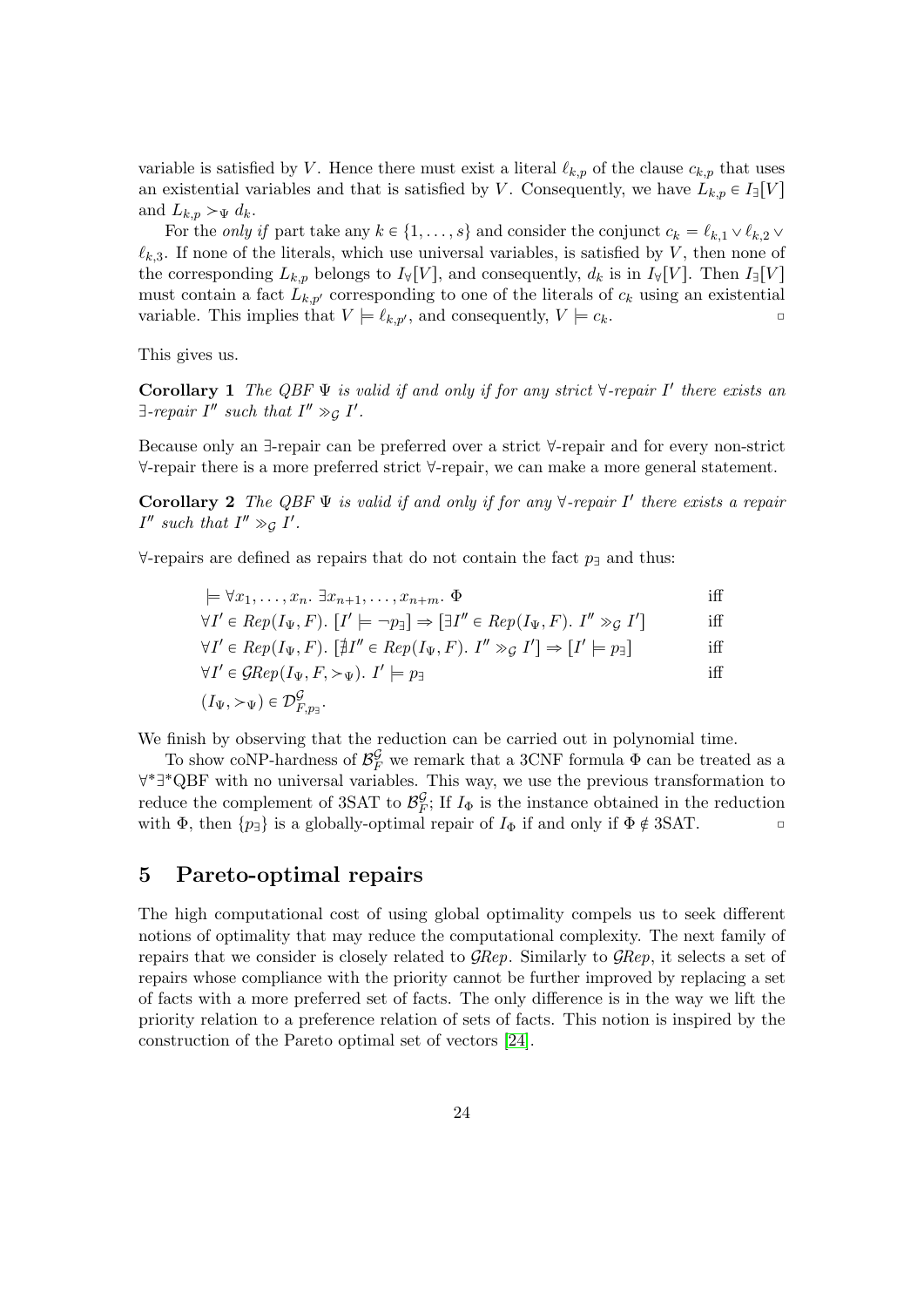**Definition 11 (Pareto-optimal repairs**  $\mathcal{P}$ **Rep)** Given an instance I, a set of integrity constraints F, and a priority  $\geq$ , an instance  $I' \subseteq I$  is Pareto optimal w.r.t.  $\geq$  and F if no nonempty subset X of facts from I' can be replaced with a nonempty set  $Y$  of facts from  $I\backslash I'$  such that

$$
\forall x \in X. \ \forall y \in Y. \ y > x \tag{*(p)}
$$

and the resulting set of facts is consistent with  $F$ . PRep is the family of Pareto-optimal repairs i.e.,  $P\text{Rep}(I, F, \geq)$  is the set of all repairs of I w.r.t. F that are Pareto optimal w.r.t.  $>$  and F.

We emphasize that the family  $\mathcal{P}$ Rep selects all Pareto-optimal repairs. In general, it is, however, possible to define a family that selects only some of the Pareto-optimal repairs, or even more generally, a family that constructs a set of Pareto-optimal instances that need not be repairs. This will allow us to state some general results e.g., Theorem 3 states that any family of Pareto-optimal repairs that satisfies  $P1$  and  $P$  leads inadvertently to intractability of preferred consistent query answering. In the sequel, we fix an instance I and a set of denial constraints F, and omit them when referring to the elements of  $PRep(I, F, >)$ .

**Proposition 6** PRep satisfies  $P1-P4$ . Also,  $\mathcal{G}Rep \subseteq \mathcal{P}Rep$ .

PROOF  $\mathcal{G}Rep \subseteq \mathcal{P}Rep$  follows from Definitions 10 and 11. The arguments used to prove  $P1$  through  $P4$  are essentially the same as in Proposition 4.

To show that  $PRep \not\sqsubseteq \mathcal{G}Rep$  we recall the instance  $I_1$  from Example 2 whose prioritized conflict graph is in Figure 6. The repairs  $I'_1$  and  $I'_2$  are Pareto optimal but only  $I'_1$  is globally optimal.



Figure 6: Prioritized conflict graph from Example 2.

The family of Pareto-optimal repairs can be viewed as an approximation of GRep enjoying better computational properties. We believe, however, that Pareto optimality is a more cautious and conservative alternative to global optimality because it requires a stronger support from the priority to eliminate a repair. For instance, recall that  $I'_2$ from Example 2 is not globally optimal because we can replace  $Mgr(Mary, $40k, IT)$ with the more preferred  $Mgr(Mary, $50k, PR)$  and  $Mgr(Ken, $50k, PR)$  with the more preferred  $Mgr(Ken, $60k, IT)$ . However, the same process can be seen as replacing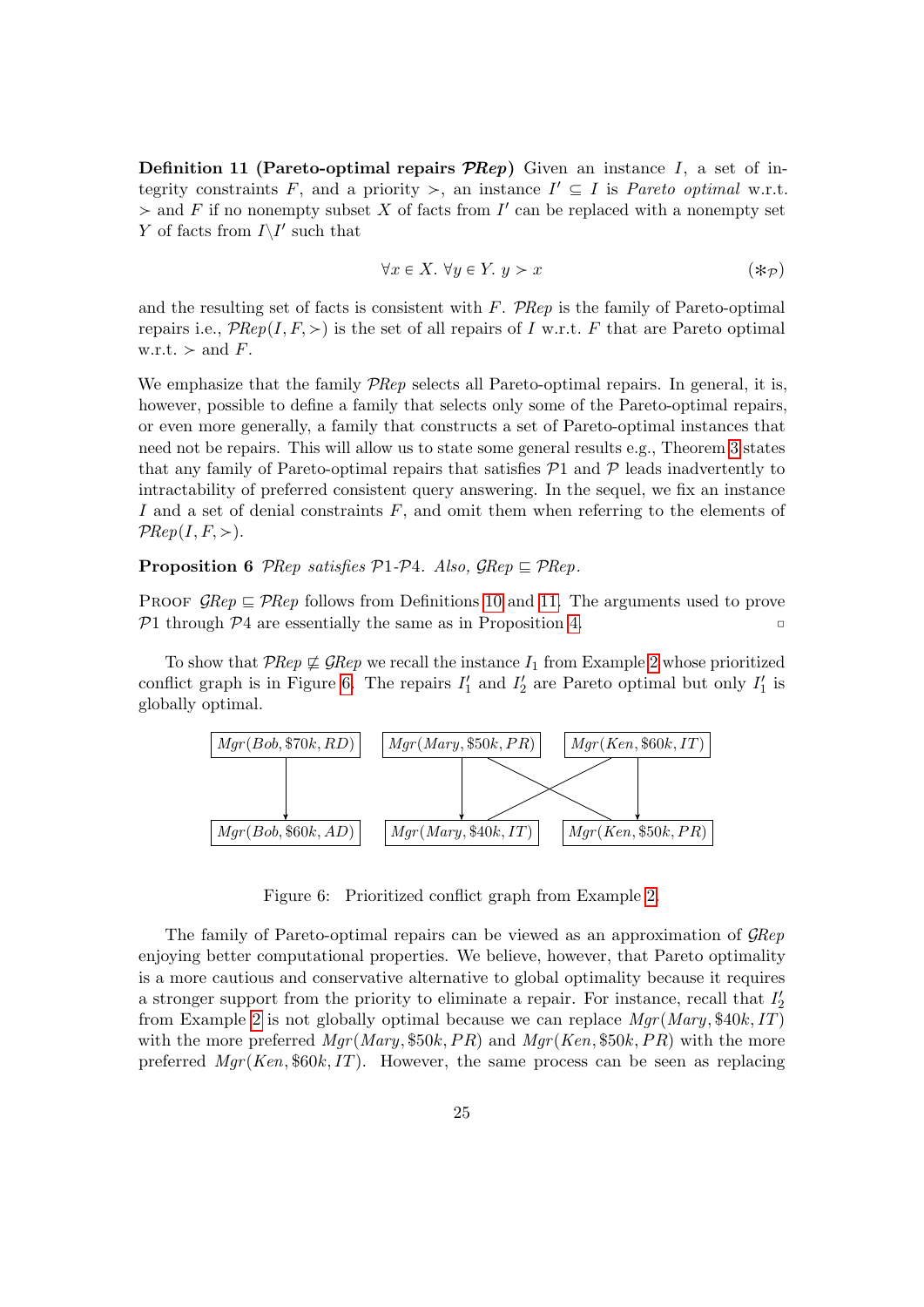$Mgr(Mary, $40k, IT)$  with  $Mgr(Ken, $60k, IT)$  and  $Mgr(Ken, $50k, PR)$  with  $Mgr(Mary, $50k, PR)$ , and neither of those swaps improves the compliance with the preference. Consequently,  $I'_2$  is Pareto optimal.

Similarly to GRep, P-preferred repairs have an alternative characterization that is based on extending the priority to a pre-order on repairs.

**Proposition 7** For a given priority  $>$  and two repairs  $I'_1$  and  $I'_2$ ,  $I'_1$  Pareto dominates  $I'_2$ , denoted  $I'_1 \gg_P I'_2$  if

$$
\exists y \in I'_1 \backslash I'_2. \ \forall x \in I'_2 \backslash I'_1. \ y > x. \tag{\bigstar}_{\mathcal{P}}\tag{}
$$

The following facts hold:

- (i) a repair  $I'$  is Pareto optimal if and only if it is  $\gg_{\mathcal{P}}$ -maximal i.e., there is no repair  $I''$  different from  $I'$  such that  $I'' \gg_P I'$ ;
- (ii) if  $>$  is acyclic, then so is  $\gg_{\mathcal{P}}$ .

PROOF  $(i)$  We prove the contraposition i.e., I' is not Pareto optimal if and only if there exists a repair  $I'' \neq I'$  such that  $I'' \gg_{\mathcal{P}} I'$ .

For the if part take  $X = I'\backslash I''$  and  $Y = \{y\}$ , where  $y \in I''\backslash I'$  such that  $\forall x \in X$  we have  $y > x$  (it exists by  $I'' \gg_{\mathcal{P}} I'$ ). Clearly, X and Y validate  $(\ast_{\mathcal{P}})$  and  $(I' \setminus X) \cup Y$  is consistent (as a subset of  $I''$ ). Consequently,  $I'$  is not Pareto optimal. For the only if part take any nonempty  $X \subseteq I'$  and  $Y \subseteq I\backslash I'$  such that  $(\ast_{\mathcal{P}})$  holds and  $J = (I'\backslash X) \cup Y$ is consistent. Take any repair  $I''$  that contains all facts of J. Clearly,  $I'\_I'' = X$  and  $Y \subseteq I''\backslash I'$  so it suffices to take X and any  $y \in Y$  to verify  $(\star_{\mathcal{P}})$ .

(*ii*) We observe that  $I' \gg_{\mathcal{P}} I''$  implies  $I' \gg_{\mathcal{G}} I''$ . Thus, if  $\gg_{\mathcal{P}}$  has cycles, then so does  $\gg_G$ , and consequently,  $\gt$ .

The class of Pareto-optimal repairs is the largest class of preferred repairs we consider in this paper. The remaining families select subsets of Pareto optimal, and in general, it is possible to consider other families that select only Pareto-optimal repairs. The following result states a rather general observation on the computational implications of introducing preferences to the framework of consistent query answers.

**Theorem 3** There exists an atomic query  $Q$  and a set  $F$  of two FDs such that for any family XRep of Pareto optimal repairs satisfying  $P1$  and  $P2$  the problem of X-consistent query answering i.e., the membership of the set

$$
\mathcal{D}_{F,Q}^{\mathcal{X}} = \{ (I,>) \mid \forall I' \in \mathcal{X} Rep(I, F,>) \colon I' \models Q \},
$$

is coNP-hard.

PROOF We show the hardness by reducing the complement of SAT to  $\mathcal{D}_{F,Q}^{\mathcal{X}}$ . Take then any CNF formula  $\Phi = c_1 \wedge \ldots \wedge c_k$  over variables  $x_1, \ldots, x_n$  and let  $c_j = \ell_{j,1} \vee \ldots \vee \ell_{j,m_j}$ . We assume that there are no repetitions of literals in a clause (i.e.,  $\ell_{j,k_1} \neq \ell_{j,k_2}$ ). We construct a relation instance  $I_{\Phi}$  over the schema  $R(A_1, B_1, A_2, B_2)$  in the presence of two functional dependencies  $F = \{A_1 \rightarrow B_1, A_2 \rightarrow B_2\}$ . The instance  $I_{\Phi}$  consists of the following facts: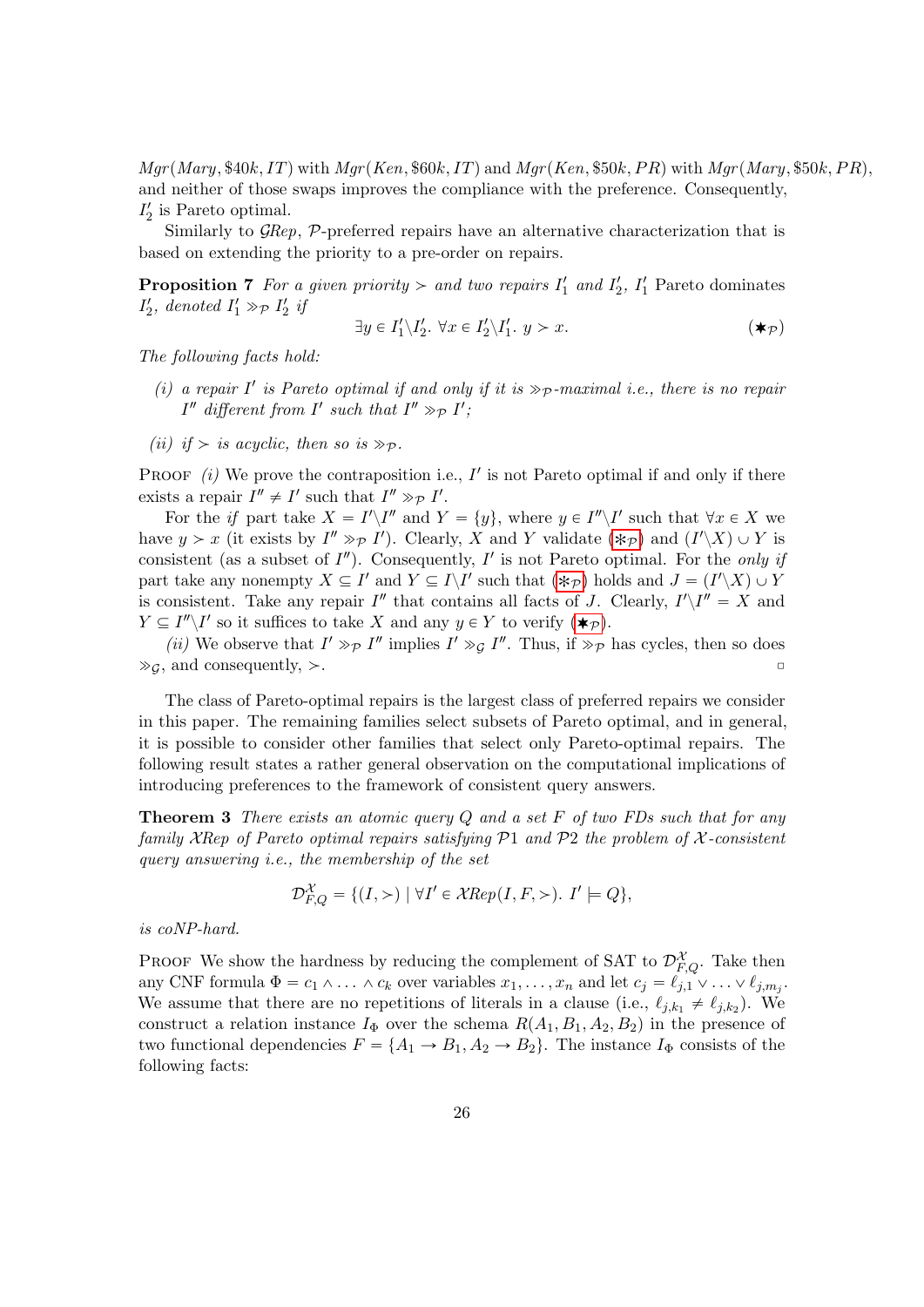- $w_i = R(i, 1, i, 1)$  corresponding to the positive valuation of  $x_i$  (for  $i \in \{1, \ldots, n\}$ ),
- $\bar{w}_i = R(i, -1, -i, 1)$  corresponding to the negative valuation of  $x_i$  (for every  $i \in$  $\{1, \ldots, n\},\$
- $d_j = R(n + j, 1, 0, 1)$  corresponding to the clause  $c_j$  (for every  $j \in \{1, \ldots, m\}$ ),
- $v_i^j = R(n+j, 1, -i, 0)$  encoding the use of  $x_i$  in the clause  $c_j$  (for any  $i \in \{1, ..., n\}$ and  $j \in \{1, \ldots, m\}$  such that  $c_j$  uses  $x_i$ ),
- $\bar{v}_i^j = R(n+j, 1, i, 0)$  encoding the use of  $\neg x_i$  in the clause  $c_j$  (for any  $i \in \{1, ..., n\}$ and  $j \in \{1, \ldots, m\}$  such that  $c_j$  uses  $\neg x_i$ ),
- $b = R(0, 0, 0, 0)$  corresponding to the formula  $\Phi$ .

The constructed priority  $>\Phi$  is the minimal priority of  $I_{\Phi}$  w.r.t. F such that:

$$
\begin{aligned}\n\bar{w}_i >_{\Phi} v_i^j, & v_i^j >_{\Phi} d_j, & d_j >_{\Phi} b, \\
w_i >_{\Phi} \bar{v}_i^j, & \bar{v}_i^j >_{\Phi} d_j.\n\end{aligned}
$$

Figure 7 presents prioritized conflict graph obtained from the formula  $\Phi = (\neg x_1 \lor x_2 \lor \neg x_3 \lor \neg x_4 \lor \neg x_5 \lor \neg x_5 \lor \neg x_6 \lor \neg x_7 \lor \neg x_8 \lor \neg x_9 \lor \neg x_1 \lor \neg x_2 \lor \neg x_4 \lor \neg x_5 \lor \neg x_6 \lor \neg x_7 \lor \neg x_8 \lor \neg x_9 \lor \neg x_1 \lor \neg x_2 \lor \neg x_3 \lor \$  $x_3$ )  $\wedge$   $(\neg x_3 \vee \neg x_4 \vee x_5)$ . The query we consider is  $Q = \neg b$ . We claim that



Figure 7: The prioritized conflict graph for  $\Phi = (-x_1 \vee x_2 \vee x_3) \wedge (-x_3 \vee -x_4 \vee x_5)$ .

$$
(I_{\Phi}, \succ_{\Phi}) \in \mathcal{D}_{F,Q}^{\mathcal{X}} \iff \forall I' \in \mathcal{X} Rep(I_{\Phi}, F, \succ_{\Phi}). \ b \notin I' \iff \Phi \notin \text{SAT}.
$$

For the if part, suppose there exists a repair  $I' \in \mathcal{X} Rep(I_{\Phi}, F, >_{\Phi})$  such that  $b \in I'$ . Obviously, for every  $j \in \{1, ..., m\}$  the fact  $d_j$  does not belong to I'. Also, for every j at least one fact neighboring to  $d_j$ , other than b, is present in I', or otherwise I' is not a Pareto-optimal repair. Similarly, I' has either  $w_i$  or  $\bar{w}_i$  for every  $i \in \{1, \ldots, n\}$ , and hence, the following valuation is properly defined:

$$
V(x_i) = \begin{cases} \textbf{true} & \text{if } w_i \in I',\\ \textbf{false} & \text{if } \bar{w}_i \in I'. \end{cases}
$$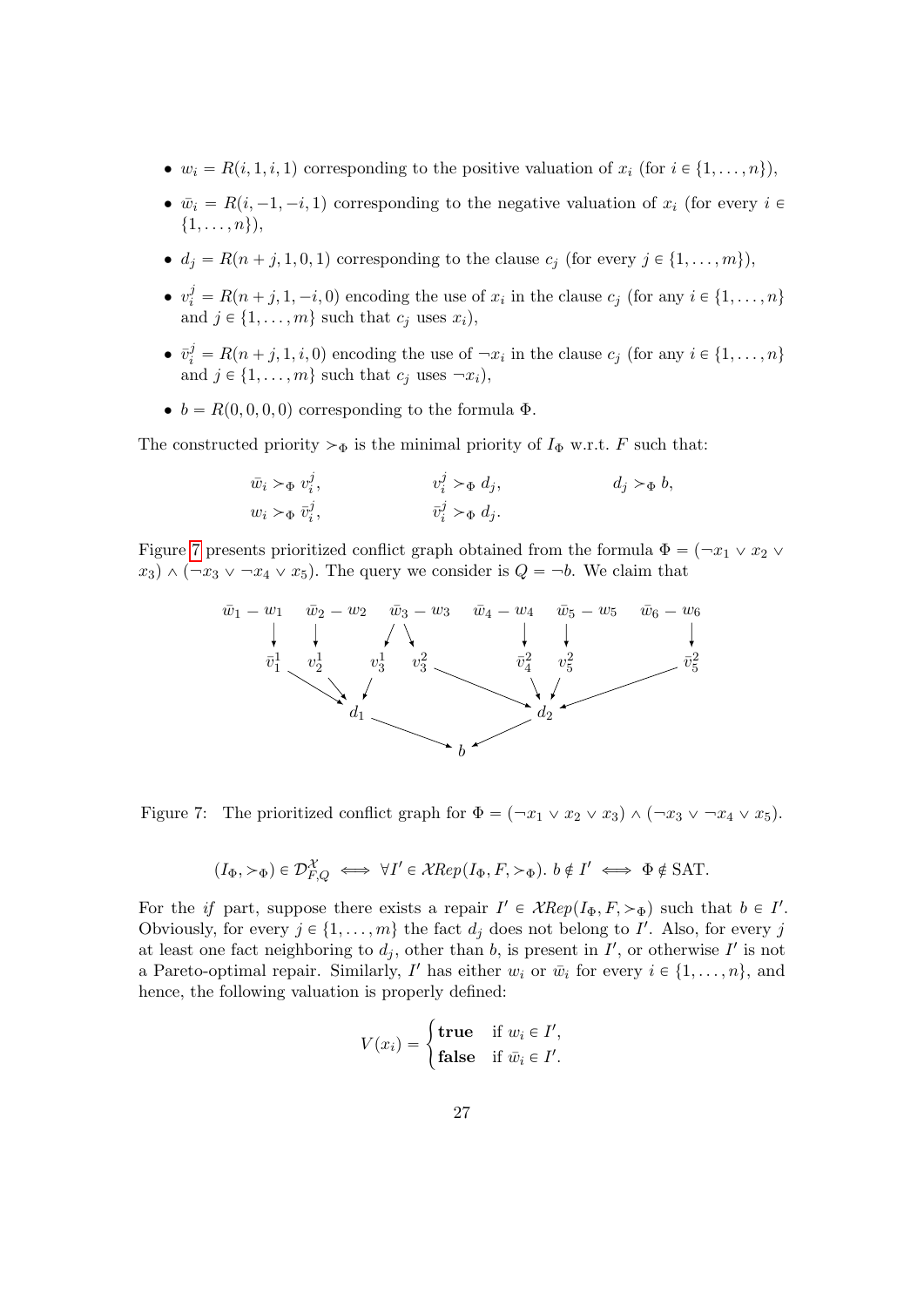We claim that  $V \models \Phi$ . Suppose otherwise and take any clause  $c_i$  unsatisfied by V. Let  $x \neq b$  be the fact neighboring to  $d_j$  that is present in I'. W.l.o.g. we can assume that  $x = \bar{v}_{j,i_0}$  for some  $i_0$  and then  $\neg x_{i_0}$  is a literal of  $c_j$ . Also then,  $w_{i_0}$  does not belong to I' and so  $V(x_{i_0})$  = **false**. This implies that  $V \models \neg x_{i_0}$  and  $V \models c_j$ ; a contradiction.

For the *only if* part, suppose there exists a valuation V such that  $V \models \Phi$  and consider the following instance

$$
I' = \{w_i \mid V(x_i) = \mathbf{true}\} \cup \{\bar{w}_i \mid V(x_i) = \mathbf{false}\} \cup \{v_i^j \mid V(x_i) = \mathbf{true}\} \cup \{\bar{v}_i^j \mid V(x_i) = \mathbf{false}\} \cup \{b\}.
$$

First, we note that  $I'$  is a repair and a Pareto-optimal one. Next, we show that  $I' \in \mathcal{X} Rep(I_{\Phi}, F, >_{\Phi}).$  To prove this consider the following priority  $>' = >_{\Phi} \cup \{(v_i, \bar{v}_i) \mid \Phi(v_i, \bar{v}_i) \in \mathcal{X} Rep(I_{\Phi}, F, >_{\Phi})\}$  $V(x_i) = \textbf{true} \cup \{(\bar{v}_i, v_i) \mid V(x_i) = \textbf{false}\}.$  It can be easily verified that I' is the only Pareto-optimal repair of  $I_{\Phi}$  w.r.t. F and  $\geq'$ . Since XRep satisfies  $\mathcal{P}1$ , we get  $I' \in$  $\mathcal{X} Rep(I_{\Phi}, F, \geq')$ . Note that  $\geq'$  is an extension of  $\geq_{\Phi}$  and thus I' belongs to  $\mathcal{X} Rep(I_{\Phi}, F, \geq)$ by P2. Finally, we observe that  $b \in I'$  which implies that **true** is not an X-preferred consistent query answer to Q in  $I_{\Phi}$  w.r.t. F and  $\succ_{\Phi}$ ; a contradiction.

We finish the proof with the observation that the described reduction requires time polynomial in the size of the formula  $\Phi$ .

We also present an alternative characterization of Pareto-optimal repairs that yields a tractable procedure for repair checking.

**Lemma 3** A repair  $I'$  is not Pareto optimal w.r.t.  $>$  if and only if there exists a fact  $y \in I \backslash I'$  such that for every conflict C in  $I' \cup \{y\}$  there is  $x \in C$  such that  $y > x$ .

PROOF For the if part, let  $C_1, \ldots, C_k$  be all conflicts in  $I' \cup \{y\}$  and  $x_i$  be the element of  $C_i$  such that  $y > x_i$  (for  $i \in \{1, ..., k\}$ ). Clearly,  $(I' \setminus \{x_1, ..., x_k\}) \cup \{y\}$  is consistent, which shows that  $I'$  is not Pareto optimal.

For the *only if* part, take any nonempty X and Y such that  $(I'\_X) \cup Y$  is consistent and  $\forall y \in Y$ .  $\forall x \in X$ .  $y > x$ . Fix any  $y \in Y$  and take any conflict C in  $I' \cup \{y\}$ . Clearly, C contains an element x of X since  $(I'\backslash X) \cup Y$  is consistent. Naturally  $y > x$ .

Corollary 3 P-preferred repair checking is in LOGSPACE and P-preferred consistent query answering is coNP-complete.

PROOF We observe that to check the condition of Lemma 3 we need to iterate over  $I\setminus I'$ which can be accomplished with two pointers: one to iterate over  $I$  and the other to scan  $I'$ . Recall that a conflict is a set of facts and its cardinality is bounded by the size of  $F$ which is assumed to be a constant parameter. Hence, we can iterate over all conflicts of  $I'$ (extended with one fact) using a constant number of pointers scanning  $I'$ . Consequently, P-preferred repair checking is in LOGSPACE.  $\mathcal{D}_{F,Q}^{\mathcal{P}}$  belongs to coNP from the definition of  $P$ -preferred consistent query answers and is coNP-complete by Theorem 3.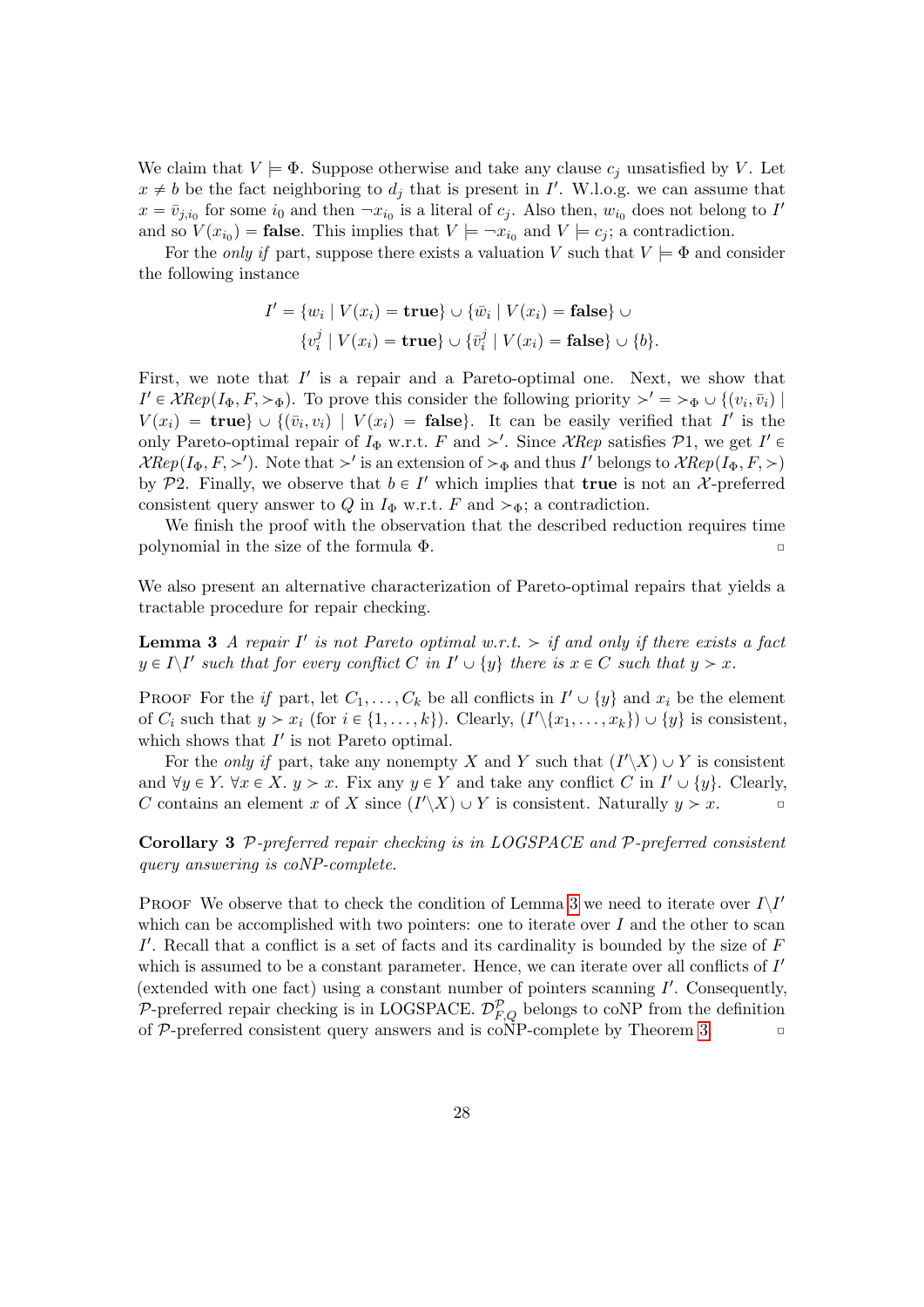Now, we investigate a sound and complete algorithm for computing Pareto-optimal repairs. First, we observe that it is possible to use an algorithm similar to Algorithm 2, starting with an arbitrary repair and attempting to iteratively improve its compliance with the priority until a Pareto-optimal repair is reached. While checking Pareto optimality can be done in polynomial time, we note that the sequence of repairs, constructed in Example 4, of exponential length is also a  $\gg_{\mathcal{P}}$ -chain. Consequently, such an algorithm may require an exponential number of iterations to obtain a Pareto-optimal repair.

We propose a simpler approach where we construct an arbitrary repair and if it is not Pareto optimal we discard it and construct a completion-optimal repair using Algorithm 4 presented in the next section. Completion-optimal repairs constitute a subset of Pareto-optimal repairs and thus if the algorithm fails to construct a Pareto-optimal repair in the first stage, then the repair constructed in the second stage is Pareto optimal. Consequently, Algorithm 3 is sound. We recall that Algorithm 1 is complete, i.e it may return any repair, in particular, any Pareto-optimal repair. If the repair constructed in step 1 of Algorithm 3 is Pareto optimal, then this repair is returned. Consequently, the algorithm is complete. Finally, it works in polynomial time since checking Pareto optimality is in LOGSPACE and Algorithms 1 and 4 work in polynomial time.

**Algorithm 3** Constructing a Pareto-optimal repair of I w.r.t. F and  $\geq$ . 1: construct a repair  $I'$  of  $I$  /\*Algorithm  $1^*/$ 2: if  $I'$  is Pareto optimal w.r.t. > then  $3:$  return  $I'$ 4: else 5: return any completion-optimal repair of I w.r.t.  $>$  /\*Algorithm  $4*/$ 

Proposition 8 Algorithm 3 is a sound and complete algorithm constructing Paretooptimal repairs. It works in time polynomial in the size of the input instance and the priority relation.

## 6 Completion-optimal repairs

The last family of preferred repairs is based on a notion of optimality different from global and Pareto optimality and intuitively can be described as follows. When repairing a database with a priority that is not total and resolving a conflict that is not prioritized, we commit to a particular prioritization of this conflict. In this view, constructing a repair that conforms to a given priority is equivalent to constructing a total extension of that priority such that the constructed repair is the only repair globally optimal w.r.t. the total priority. We remark that this notion is quite robust as it remains identical if we replace in it global optimality by Pareto optimality. The same holds for all results stated in this section. This is because  $\mathcal{G} Rep$  and  $\mathcal{P} Rep$  coincide for total priorities by  $\mathcal{G}Rep \subseteq \mathcal{P}Rep$  and  $\mathcal{P}4$  for  $\mathcal{P}Rep$  and  $\mathcal{G}Rep$ . Another motivation for the family of repairs presented in this section is a fairly intuitive and natural repairing algorithm which we present later on.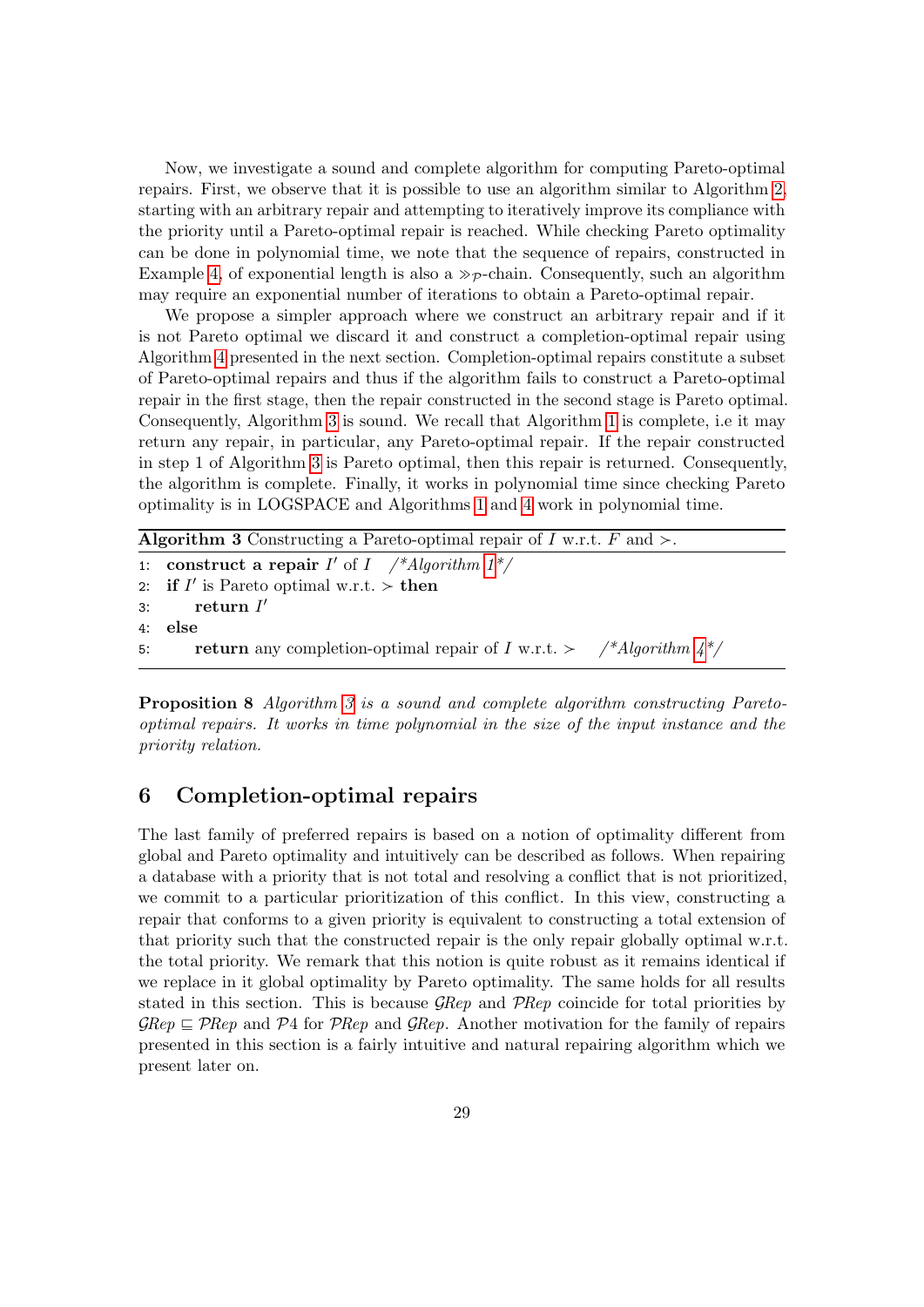**Definition 12 (Completion-optimal repairs CRep)** Given an instance I, a set of denial constraints F, and a priority  $\ge$ , an instance  $I' \subseteq I$  is completion optimal w.r.t.  $\ge$ and F if and only if there exists a total priority  $\geq' \supseteq \geq$  such that I' is globally optimal w.r.t.  $>$ ' and F. CRep is the family of completion-optimal repairs i.e., CRep(I, F,  $>$ ) is the set of all repairs of I w.r.t. F that are completion optimal w.r.t.  $>$  and F.

We remark that *CRep* selects all completion-optimal repairs and that it is possible to consider families that select only some completion-optimal repairs. We fix an instance I and a set of denial constraints  $F$ , and omit them when referring to the elements of  $\mathcal{C}$ Rep $(I, F, >)$ .

**Example 5** Consider the schema of one relation name  $R(A, B, C, D)$  with a set of two functional dependencies  $F_4 = \{R : A \rightarrow B, R : C \rightarrow D\}$ . Take the following instance

$$
I_4 = \{R(1, 1, 1, 1), R(1, 2, 1, 2), R(1, 3, 0, 0), R(0, 0, 1, 3)\}
$$

and the following priority relation

$$
\succ_4 \; = \{ (R(1, 1, 1, 1), R(1, 3, 0, 0)), (R(1, 2, 1, 2), R(0, 0, 1, 3)) \}.
$$

The corresponding prioritized conflict graph is presented in Figure 8. The instance  $I_4$ 



Figure 8: The prioritized conflict graph  $G(I_4, F_4, \geq 4)$ .

has 3 repairs:

$$
I'_1 = \{R(1,1,1,1)\}, \qquad I'_2 = \{R(1,2,1,2)\}, \qquad I'_3 = \{R(1,3,0,0), R(0,0,1,3)\}.
$$

We note that all three repairs are globally optimal w.r.t.  $>_4$ . The repairs  $I'_1$  and  $I'_2$  are completion optimal as witnessed by the following total extensions of  $\geq_4 (\geq'_4$  for  $I'_1$  and  $>\!\!4'$  for  $I'_2$ :

$$
\begin{aligned}\n& \succ_4' &= \succ_4 \cup \{ (R(1,1,1,1), R(0,0,1,3)), (R(1,2,1,2), R(1,3,0,0)), \\
& (R(1,1,1,1), R(1,2,1,2)) \} \\
& \succ_4'' &= \succ_4 \cup \{ (R(1,1,1,1), R(0,0,1,3)), (R(1,2,1,2), R(1,3,0,0)), \\
& (R(1,2,1,2), R(1,1,1,1)) \}.\n\end{aligned}
$$

On the other hand, there is no total extension of  $\geq_4$  for which the repair  $I'_3$  is globally optimal, and hence,  $I'_3$  is not completion optimal.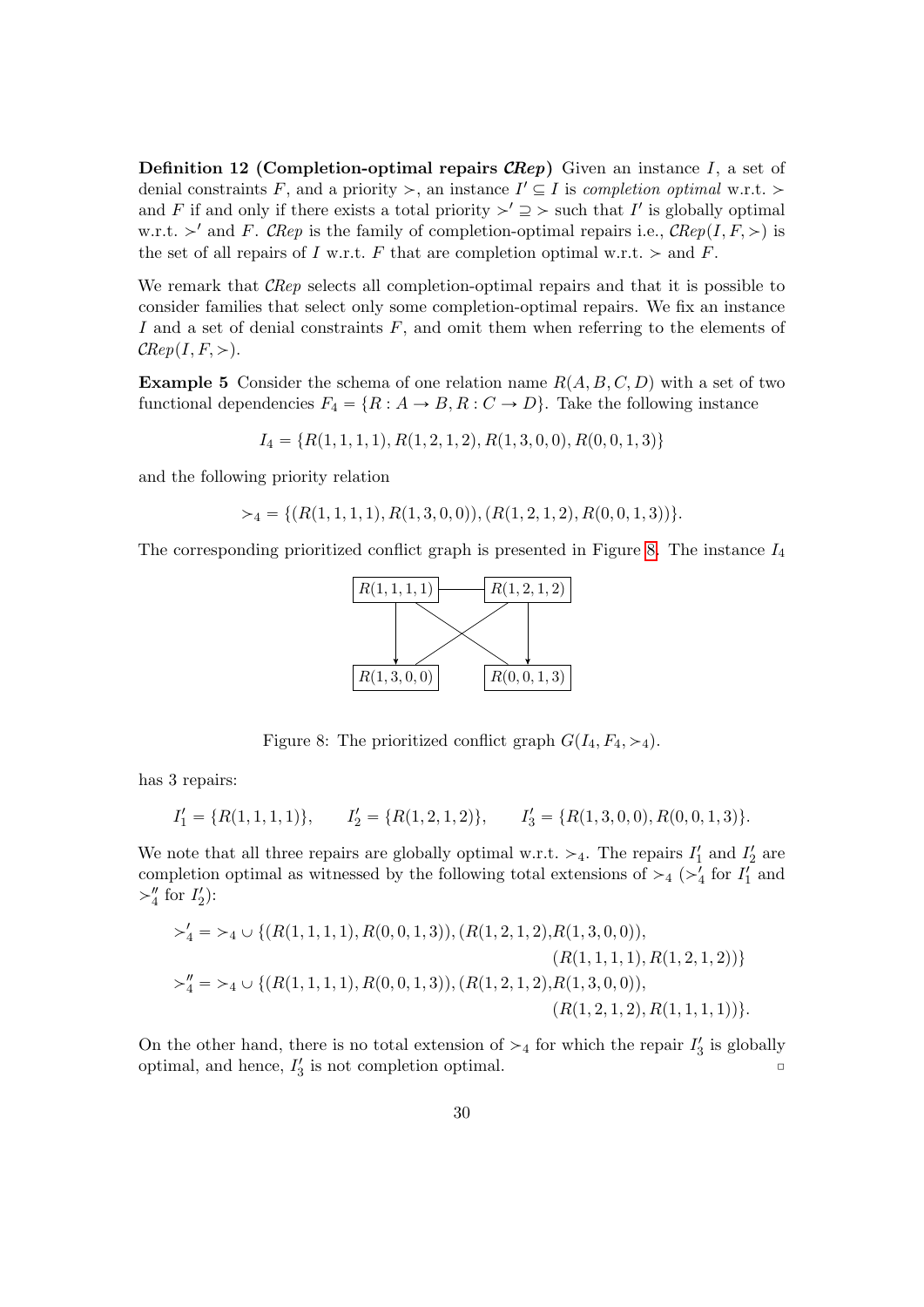It is an open question whether there exists an intuitive definition of a pre-order on repairs whose maximal elements are exactly completion-optimal repairs. We show, however, the family of completion-optimal repairs is the smallest family of globallyoptimal repairs that satisfies the properties  $P1$  and  $P2$ . Notice that  $\mathcal{G}Rep$  is only one of the possible families of globally-optimal repairs satisfying  $P1$  and  $P2$ . CRep is another one.

**Lemma 4** CRep  $\subseteq$  XRep for every family XRep of globally-optimal repairs that satisfies P1 and P2. In other words, a repair  $I'$  is completion optimal w.r.t. F and  $>$  if and only if  $I' \in \mathcal{X} Rep(I, F, >)$  for every family  $\mathcal{X} Rep$  of globally-optimal repairs that satisfies  $\mathcal{P}1$ and P2.

PROOF For the only if part, observe that by  $P4$  for  $\mathcal{G}Rep$  I' is the only globally-optimal repair w.r.t. > Consequently,  $I' \in \mathcal{X} Rep(I, F, >')$  for any family  $\mathcal{X} Rep$  satisfying  $\mathcal{P}1$ . Moreover,  $I' \in \mathcal{X} Rep(I, F, >)$  because  $\mathcal{X} Rep$  satisfies  $P2$  and  $\geq \leq \geq'$ . Thus, I' is a completion-optimal repair of I w.r.t. F and  $\geq$ .

For the *if* part, suppose  $>$  has no acyclic total extension  $>$ ' for which I' is globally optimal w.r.t.  $\geq'$ . Consider the following family of globally-optimal repairs

$$
\mathcal{X}Rep(I^o, F^o, \gt^o) = \begin{cases} \mathcal{G}Rep(I^o, F^o, \gt^o) \setminus \{I'\} & \text{if } \gt^o \supseteq \gt, I^o = I, \text{ and } F^o = F, \\ \mathcal{G}Rep(I^o, F^o, \gt^o) & \text{otherwise.} \end{cases}
$$

It can be easily seen that  $\mathcal{X} Rep$  satisfies  $\mathcal{P}1$  and  $\mathcal{P}2$ . We observe that  $I' \notin \mathcal{X} Rep(I, F, >)$ . Consequently,  $I'$  is not a completion-optimal repair of  $I$  w.r.t.  $F$  and  $\gt$ .

**Proposition 9** CRep satisfies  $P1-P4$  and CRep  $\subseteq$  GRep.

PROOF CRep  $\subseteq \mathcal{G}$ Rep because  $\mathcal{G}$ Rep is a family of globally-optimal repairs that satisfies both  $P1$  and  $P2$  (cf. Proposition 4).

 $P1$  follows from the definition of completion-optimal repairs and the observation that any priority  $>$  can be extended to some total  $>$ ' (the same argument as in the proof of Proposition 4). Therefore,  $\emptyset \neq \mathcal{G} Rep(I, F, >') \subseteq \mathcal{C} Rep(I, F, >)$  by  $\mathcal{P}4$  for  $\mathcal{G}Rep. \mathcal{P}2$ follows directly from Lemma 4.

To show  $P3$  we take an arbitrary repair  $I'$  and construct a priority  $>$  such that  $I'$ is globally optimal w.r.t. >. For that we take any total ordering  $\succ_1$  of I' and any total ordering of  $\geq_2$  of  $I \setminus I'$ . We obtain  $>$  by a diligent composition of  $\geq_1$  with  $\geq_2$ :

$$
R(t) > R'(t') \iff \begin{cases} R(t) >_1 R'(t') & \text{if } R(t), R'(t') \in I', \\ \text{true} & \text{if } R(t) \in I' \text{ and } R'(t') \in I \setminus I', \\ R(t) >_2 R'(t') & \text{if } R(t), R'(t') \in I \setminus I', \\ \text{false} & \text{if } R(t) \in I \setminus I' \text{ and } R'(t') \in I', \end{cases}
$$

for any two neighboring facts  $R(t)$  and  $R'(t')$   $(R(t) \nless R'(t')$  if  $R(t)$  and  $R'(t')$  are not neighboring). Clearly,  $>$  is acyclic since it is based on the acyclic components  $>1$  and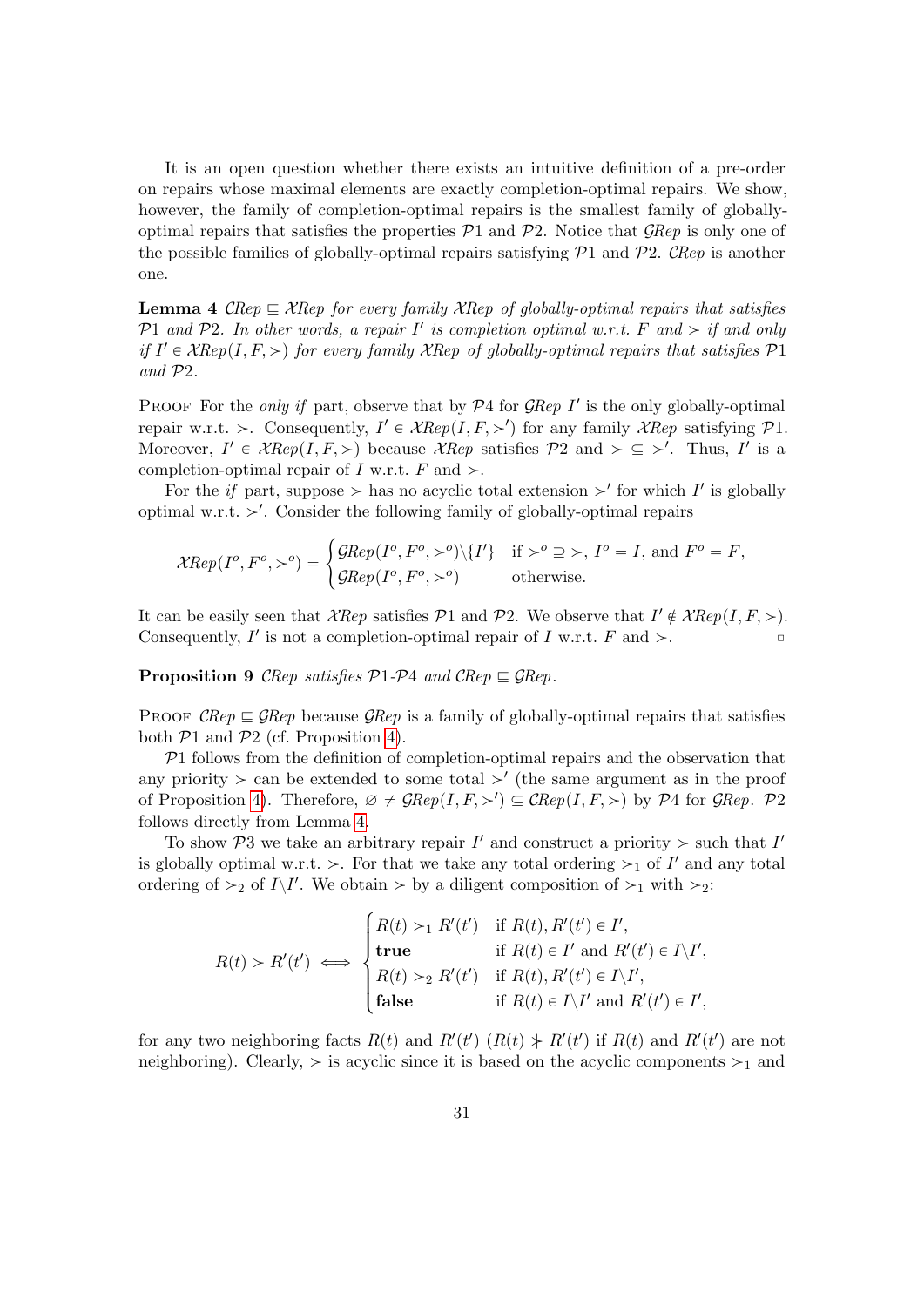$\geq_2$ , and we add an element  $(R(t), R'(t'))$  only if  $R(t) \in I'$  and  $R'(t') \notin I'$ . Naturally,  $\geq$  is a total priority. It is also easy to verify that  $I'$  is globally optimal w.r.t. >. P4 follows from  $\mathcal{C}Rep \subseteq \mathcal{G}Rep$ ,  $\mathcal{P}4$  for  $\mathcal{G}Rep$ , and  $\mathcal{P}1$  for  $\mathcal{C}Rep$  proved above.

Completion-optimal repairs can be also characterized as exactly those repairs that can be obtained with an iterative accumulation of facts selected with the winnow operator  $|11|$ :

$$
\omega_{>}(I) = \{ R(t) \in I \mid \nexists R'(t') \in I. \ R'(t') > R(t) \}.
$$

Algorithm 4 Constructing a completion-optimal repair.

1:  $I^o \leftarrow I$ 2:  $J \leftarrow \varnothing$ 3: while  $\omega_{>} (I^o) \neq \emptyset$  do 4: choose  $R(t) \in \omega_>(I^o)$ 5:  $I^o \leftarrow I^o \setminus \{R(t)\}$ 6: if  $J \cup \{R(t)\}\models F$  then 7:  $J \leftarrow J \cup \{R(t)\}$ 8: return J

**Theorem 4** Algorithm  $\downarrow$  is a sound and complete algorithm constructing completionoptimal repairs. It works in time polynomial in the size of the input instance and the priority relation.

PROOF We observe that the instance resulting from an execution of Algorithm 4 can be associated with the sequence of choices made in line 4 during the execution. We also observe that this sequence is an ordering of the facts of the original instance I.

To show soundness, we take an instance  $I'$  obtained with the sequence of choices  $x_1, \ldots, x_n$ . We show that I' is completion optimal by extending  $>$  to a total priority  $\gt'$ for which  $I'$  is globally optimal. The priority  $\geq'$  is defined as

 $x_i >' x_j \iff x_i$  and  $x_j$  are neighboring and  $i < j$ .

Clearly,  $>$ ' is acyclic and a total priority. We also observe that  $\geq \leq$  because  $x_i > x_j$ implies that  $i < j$  i.e.,  $x_i$  is selected before  $x_j$  and the choices are constrained by  $\omega_{\succ}$ .

To show that I' is globally optimal w.r.t.  $\geq'$  take any  $X \subseteq I'$  and any  $Y \subseteq I\backslash I'$ such that  $(I'\_ X) \cup Y$  is consistent. Now, take any  $x_j \in Y$  and observe that adding  $x_i$  to the instance being created by Algorithm 4 must have been prevented by some conflict  $\{x_{i_1}, \ldots, x_{i_k}, x_j\}$  with the facts added previously i.e.,  $i_\ell < j$  for  $\ell \in \{1, \ldots, k\}$ . Consequently,  $x_{i_\ell} >' x_j$  for  $\ell \in \{1, ..., k\}$ . We observe that at least one of  $x_{i_1}, \ldots, x_{i_k}$ must be present in X since Y contains  $x_j$ , I' contains  $x_{i_1}, \ldots, x_{i_k}$ , and  $(I'\setminus X) \cup Y$  is consistent. Thus,  $x_j \nmid x_\ell$  for some  $x_\ell \in X$ , I' is globally optimal w.r.t.  $\gt'$ , and by  $\mathcal{P}2$ for  $\mathcal{G} \mathcal{R}ep$  we get that  $I'$  is globally optimal w.r.t. >.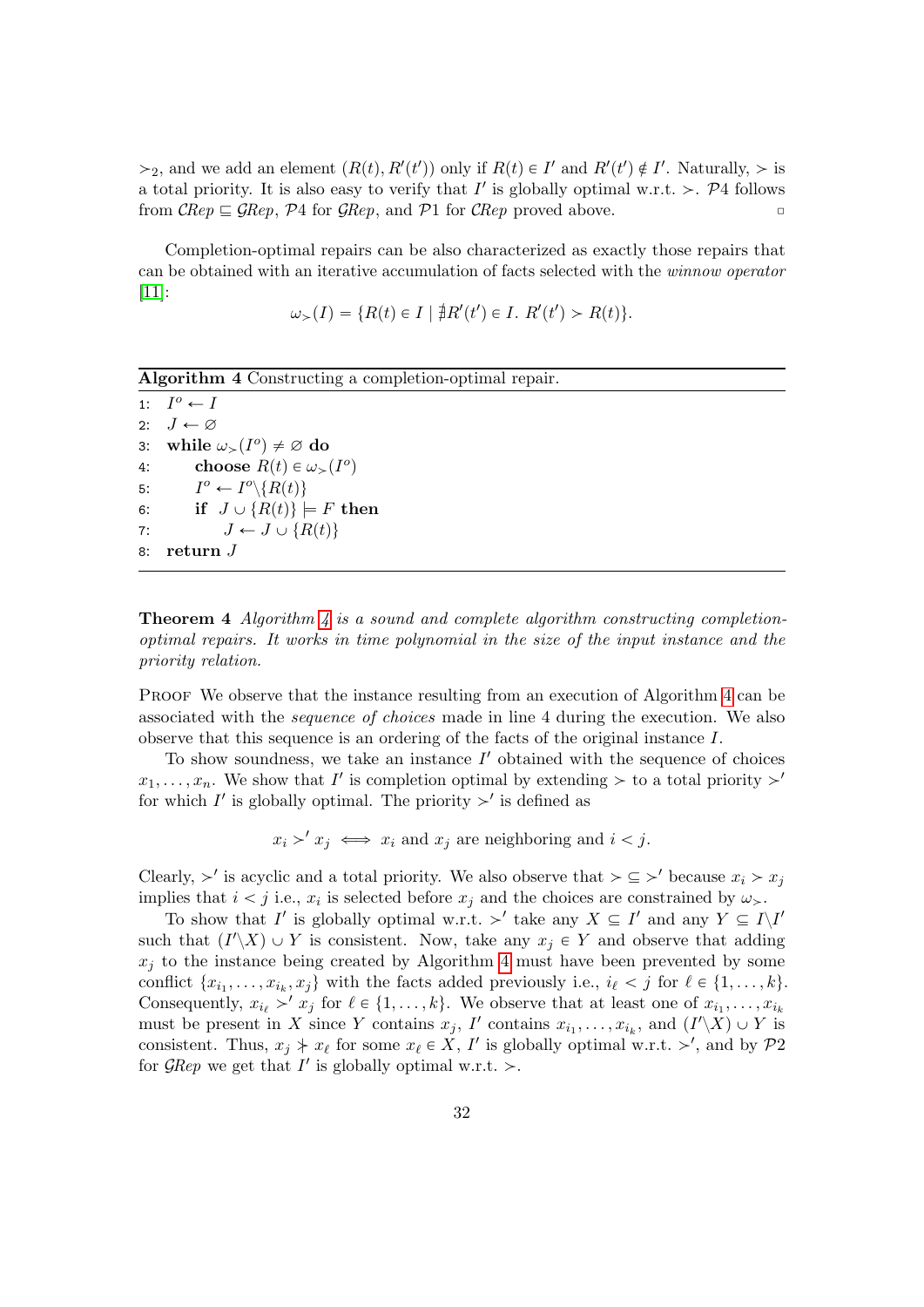To show completeness, we take a completion-optimal repair  $I'$  and the total priority  $>$ ' for which I' is globally optimal and use  $>$ ' to construct a valid sequence of choices yielding  $I'$ . Naturally, the same choice sequence is valid for an execution with  $\geq$  because  $>^{\prime}$  extends  $>$ .

Take an execution of Algorithm 4 on I with  $>$ ' that constructs some instance I'' with the sequence of choices  $x_1, \ldots, x_n$ . Note that if  $x_i$  and  $x_j$  are neighboring, then  $x_i >' x_j$  if and only if  $i < j$ . Suppose that  $I'' \neq I'$  and take the minimal index i of the element  $x_i$  on which I' and I'' differ. Note that  $I' \cap \{x_1, \ldots, x_{i-1}\} = I'' \cap \{x_1, \ldots, x_{i-1}\}$  and either  $x_i \in I'$ and  $x_i \notin I''$ , or  $x_i \notin I'$  and  $x_i \in I''$ . The first case is not possible because Algorithm 4 would have discarded  $x_i$  only if there had been a conflict involving  $x_i$  and some facts of  $I'' \cap \{x_1, \ldots, x_{i-1}\}.$  Then, however, the same conflict would have been included in  $I'$  i.e., I' would have not been consistent. Suppose then,  $x_i \notin I'$  and  $x_i \in I''$ . Let  $C_1, \ldots, C_k$ be all conflicts present in  $I' \cup \{x_i\}$  w.r.t. F, and since  $I' \cup \{x_i\}$  is not consistent, there exists at least one conflict in  $I' \cup \{x_i\}$ . Naturally,  $I' \cap \{x_1, \ldots, x_{i-1}\} \cup \{x_i\}$  is consistent, and thus for every  $j \in \{1, ..., k\}$  the conflict  $C_j$  contains a fact  $x_{i_j}$  such that  $i_j > i$ . Let  $X = \{x_{i_1}, \ldots, x_{i_k}\}\$ and  $Y = \{x_i\}$ , and observe that  $(I'\backslash X) \cup Y$  is consistent. Moreover, X and Y satisfy  $(\ast_{\mathcal{G}})$  (Definition 10) since  $i_j > i$  implies that  $x_i > x_{i_j}$ . Consequently, I' is not globally optimal; a contradiction.  $\Box$ 

**Corollary 4** C-preferred repair checking is in PTIME and C-preferred consistent query answering is coNP-complete.

PROOF To check if a repair  $I'$  is completion optimal we use Algorithm 4 to simulate the construction of I' by restricting the choice in line 4 to facts  $\omega_>(J) \cap I'$ . It can be easily shown that the repair  $I'$  is completion optimal if and only if such a simulation can be performed successfully (i.e., it produces  $I'$ ). Naturally,  $\mathcal{D}_{F,Q}^{\mathcal{C}}$  belongs to coNP and its  $coNP-completeness$  follows from Theorem 3.

The exact complexity of C-preferred repair checking, namely whether it is PTIMEcomplete or in LOGSPACE, remains an open question.

The introduced families of preferred repairs create a hierarchy:

$$
\mathcal{C} Rep \sqsubseteq \mathcal{G} Rep \sqsubseteq \mathcal{P} Rep.
$$

Recall from the previous section that  $\mathcal{P}Rep \neq \mathcal{G}Rep$  (cf. Figure 6). We note that in Example 5 all repairs are globally optimal but only  $I'_1$  and  $I'_2$  are completion optimal which shows that  $\mathcal{C}Rep \neq \mathcal{G}Rep$ . Thus, the hierarchy is proper. We observe, however, that under certain conditions this hierarchy collapses.

Proposition 10 PRep, GRep, and CRep coincide under one of the following conditions:

- $(i)$  the set of constraints F consists of one key dependency only:
- (ii) the priority  $> can be extended to acyclic priorities only.$

Moreover, GRep and CRep coincide if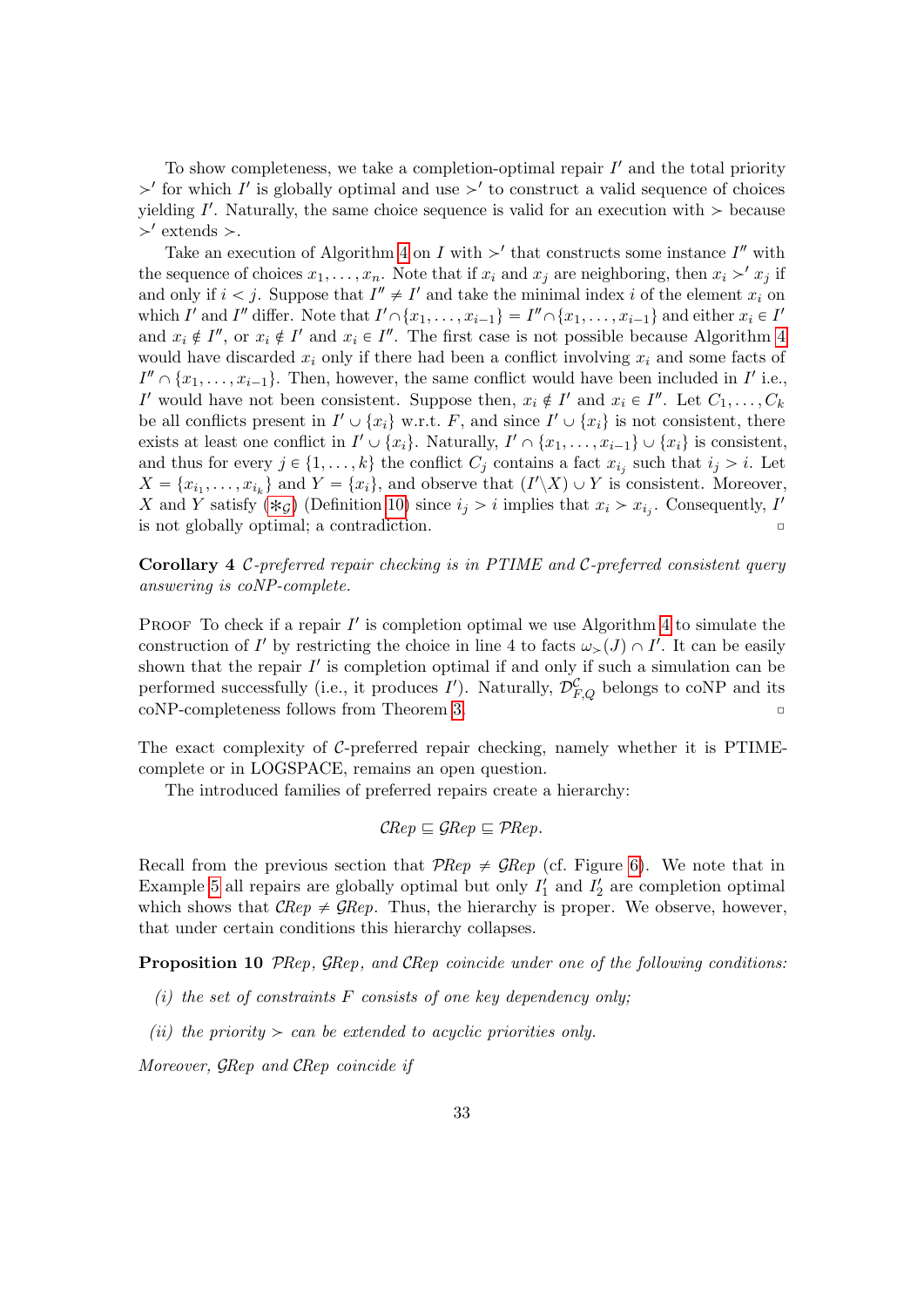#### (iii) the set of constraints  $F$  consists of one functional dependency only.

PROOF For (i) to show that  $P$ Rep  $\subseteq$  CRep in the presence of exactly one key dependency. we use the fact that the conflict graph is a union of pairwise disjoint cliques and every repair consists of exactly one element selected from each clique.

We fix an instance I, a key dependency F, and a priority  $\geq$ . Let  $C_1, \ldots, C_n$  be the cliques of  $G(I, F)$ . Take any  $I' \in \mathcal{P}Rep(I, F, >)$  and let  $R_1(t_1), \ldots, R_n(t_n)$  be the elements of I' such that  $R_i(t_i) \in C_i$ . Since I' is Pareto optimal, then for every i there is no  $y \in C_i \backslash \{R(t_i)\}$  such that  $y > R_i(t_i)$ , and consequently,  $R_i(t_i) \in \omega_>(C_i)$ . Hence,  $R_1(t_1), \ldots, R_n(t_n)$  is a proper choice sequence for Algorithm 4. Finally, we observe that if the fact  $R_i(t_i)$  has been added to the constructed repair, then none of the facts of  $C_i \backslash \{R_i(t_i)\}\$  can be further added.

For *(ii)* We take any  $I' \in \mathcal{P}Rep(I, F, \geq)$  and construct a total extension  $\geq'$  of  $\geq$  by prioritizing in favor of  $I'$  all conflicts unprioritized by  $\geq$  i.e.,  $\geq'$  is any total priority such that for any  $x \in I'$  and any y conflicting with x if  $y \nless x$  then  $x \nless y$ . Since  $\ge$  can be extended to acyclic orientations only,  $\geq'$  is acyclic. Clearly, I' is a Pareto-optimal repair w.r.t.  $>'$  and a unique one by P4 for PRep. Therefore  $I' \in \mathcal{C}Rep(I, F, >')$  and by P2 we get  $I' \in \mathcal{C}Rep(I, F, >)$ .

For *(iii)* we assume a single relation name R with the functional dependency  $X \to Y$ and use the notions of X-cluster and  $(X, Y)$ -cluster (Section 2.3, page 9). Let the instance I be the union of the X-clusters  $C_1, \ldots, C_n$ . Take any globally-optimal repair I' and let it be the union of the  $(X, Y)$ -clusters  $D_1, \ldots, D_n$   $(D_i \subseteq C_i$  for every  $i \in \{1, \ldots, n\})$ . By global optimality of  $I'$  we have that for every  $i \in \{1, \ldots, n\}$ 

$$
\exists R_i(t_i) \in D_i. \forall y \in C_i \backslash D_i. y \nless R_i(t_i).
$$

Therefore, Algorithm 4 can perform the first  $n$  iterations with a choice sequence beginning with  $R_i(t_1), \ldots, R_n(t_n)$ . Because  $n(R_i(t_i)) = C_i \backslash D_i$  and elements of  $D_i$  conflict only with elements of  $C_i \backslash D_i$ , the remaining choices can consist of any ordering of  $(D_1 \backslash \{R_i(t_1)\}) \cup$  $\ldots \cup (D_n \backslash \{R_i(t_n)\})$ . Consequently, I' is a result of Algorithm 4.

We note that the conditions are sufficient but not necessary e.g., the hierarchy trivially collapses for any set of denial constraints and an empty priority relation.

### 7 Tractable case

The intractability proofs for consistent query answering use at least 2 FDs. Next, we investigate the case when only one FD is present. We begin by considering queries that are conjunctions of ground literals, and next, we generalize this approach to arbitrary ground queries.

We observe that if only functional dependencies are considered, facts can create conflicts only with facts of the same relation, and therefore, we can limit our consideration to a schema consisting of one relation name only. Consequently, we assume a single relation name R with the FD  $R : X \to Y$  and use the notions of X-cluster and  $(X, Y)$ cluster (Section 2.3, page 9). We fix an instance I and a priority  $\geq$ . For every fact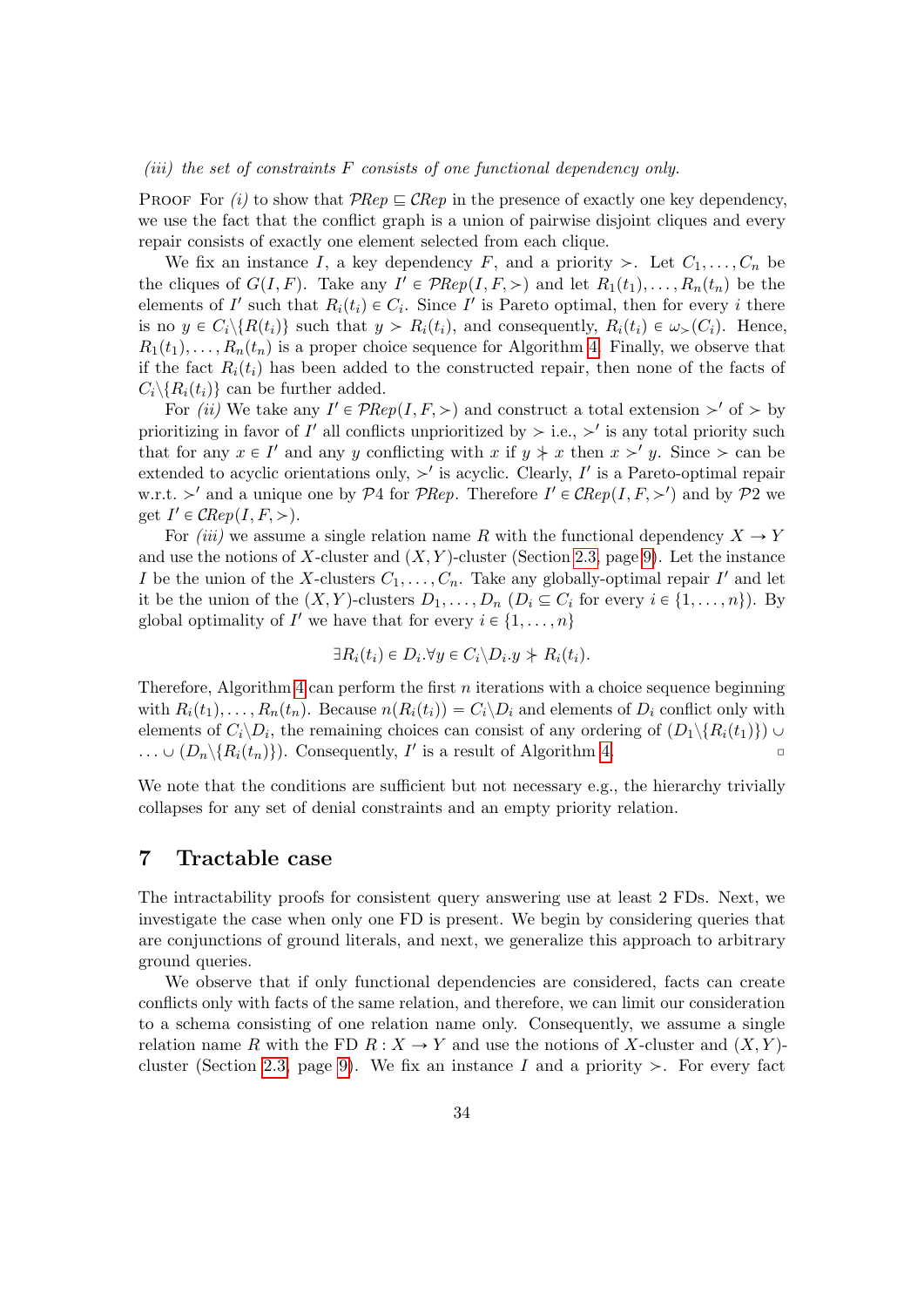$R(t) \in I$ , by  $C_{R(t)}$  we denote the X-cluster to which the fact  $R(t)$  belongs to and by  $D_{R(t)}$  we denote its  $(X, Y)$ -cluster. We also fix the query

$$
\Phi = R(t_1) \wedge \ldots \wedge R(t_k) \wedge \neg R(t_{k+1}) \wedge \ldots \wedge \neg R(t_m).
$$

We assume that the facts  $R(t_1), \ldots, R(t_k)$  belong to I; otherwise there is no repair satisfying  $\Phi$ . We assume that also the facts  $R(t_{k+1}), \ldots, R(t_n)$  belong to I; otherwise we can remove any negative literal from  $\Phi$  if it is not in I. We also recall that in the presence of one FD only, the family of globally-optimal and completion-optimal repairs coincide (Proposition 10).

**Lemma 5** A (completion-) globally-optimal repair  $I'$  satisfying  $\Phi$  exists if and only if the following conditions are satisfied:

- (i)  $\{R(t_1), \ldots, R(t_k)\}\$ is conflict-free;
- (ii)  $\{D_{R(t_1)}, \ldots, D_{R(t_k)}\} \cap \{D_{R(t_{k+1})}, \ldots, D_{R(t_m)}\} = \emptyset$ ;
- (iii)  $D_{R(t_j)} \cap \omega_>(C_{R(t_j)}) \neq \emptyset$  for every  $j \in \{1, \ldots, k\}.$
- (iv)  $\omega_{>}(C_{R(t_j)}) \setminus (D_{R(t_{k+1})} \cup \ldots \cup D_{R(t_n)}) \neq \emptyset$  for every  $j \in \{k+1, \ldots, m\}.$

PROOF For the only if part, we take any globally-optimal repair  $I'$  satisfying  $\Phi$ . (i) and  $(ii)$  are trivially satisfied. Assume that  $I'$  is the result of Algorithm 4 with a choice sequence  $R(s_1), \ldots, R(s_\ell)$ . Take any  $j \in \{1, \ldots, k\}$  and let  $j'$  be the smallest index of a fact from  $C_{R(t_j)}$  in the sequence. Clearly,  $R(s_{j'}) \in I'$ . Since  $R(t_j)$  also belongs to I', both  $R(s_{j'})$  and  $R(t_j)$  belong to the same  $(X, Y)$ -cluster i.e.,  $R(s_{j'}) \in D_{R(t_j)}$ . Also prior to selecting  $R(s_{j'})$  the temporary instance  $I^o$  contains  $C_{R(t_j)}$ . Therefore  $R(s_{j'}) \in \omega_>(C_{R(t_j)})$ which proves  $(iii)$ .

We show *(iv)* similarly. For any  $j \in \{k + 1, \ldots, m\}$  let j' be the smallest index of a fact from  $C_{R(t_j)}$  in the sequence of choices used to construct I'. Prior to making the choice  $R(s_{j'})$  the temporary instance  $I^o$  contains  $C_{R(t_j)}, R(s_{j'}) \in \omega_>(C_{R(t_j)}),$  and  $R(s_{j'})$ does not belong to any of  $D_{R(t_{k+1})}, \ldots, D_{R(t_n)}$ .

For the *if* part, we construct I' using Algorithm 4 with a choice sequence  $R(s_1), \ldots, R(s_\ell)$ defined as follows. By (i) and (iii), for  $j \in \{1, ..., k\}$  the choice  $R(s_j)$  is any fact from  $D_{R(t_j)} \cap \omega_>(C_{R(t_j)})$ . By *(ii)* and *(iv)*, for any  $j \in \{k+1, \ldots, m\}$  the choice  $R(s_j)$  is any fact from  $\omega>(C_{R(t_j)})\setminus (D_{R(t_{k+1})}\cup \ldots \cup D_{R(t_n)})$ . The remaining choices  $R(t_j)$  for  $j \in \{m + 1, \ldots, \ell\}$  are selected in an arbitrary way. We observe that the first k steps guarantees that the facts  $R(t_1), \ldots, R(t_k)$  belong to the repair instance I' (possibly placed there in later consecutive steps) and that  $I'$  does not contain any of the facts  $R(t_{k+1}), \ldots, R(t_m).$ 

**Lemma 6** A Pareto-optimal repair  $I'$  satisfying  $\Phi$  exists if and only if the following conditions are satisfied:

(i)  $\{R(t_1), \ldots, R(t_k)\}\$ is conflict-free;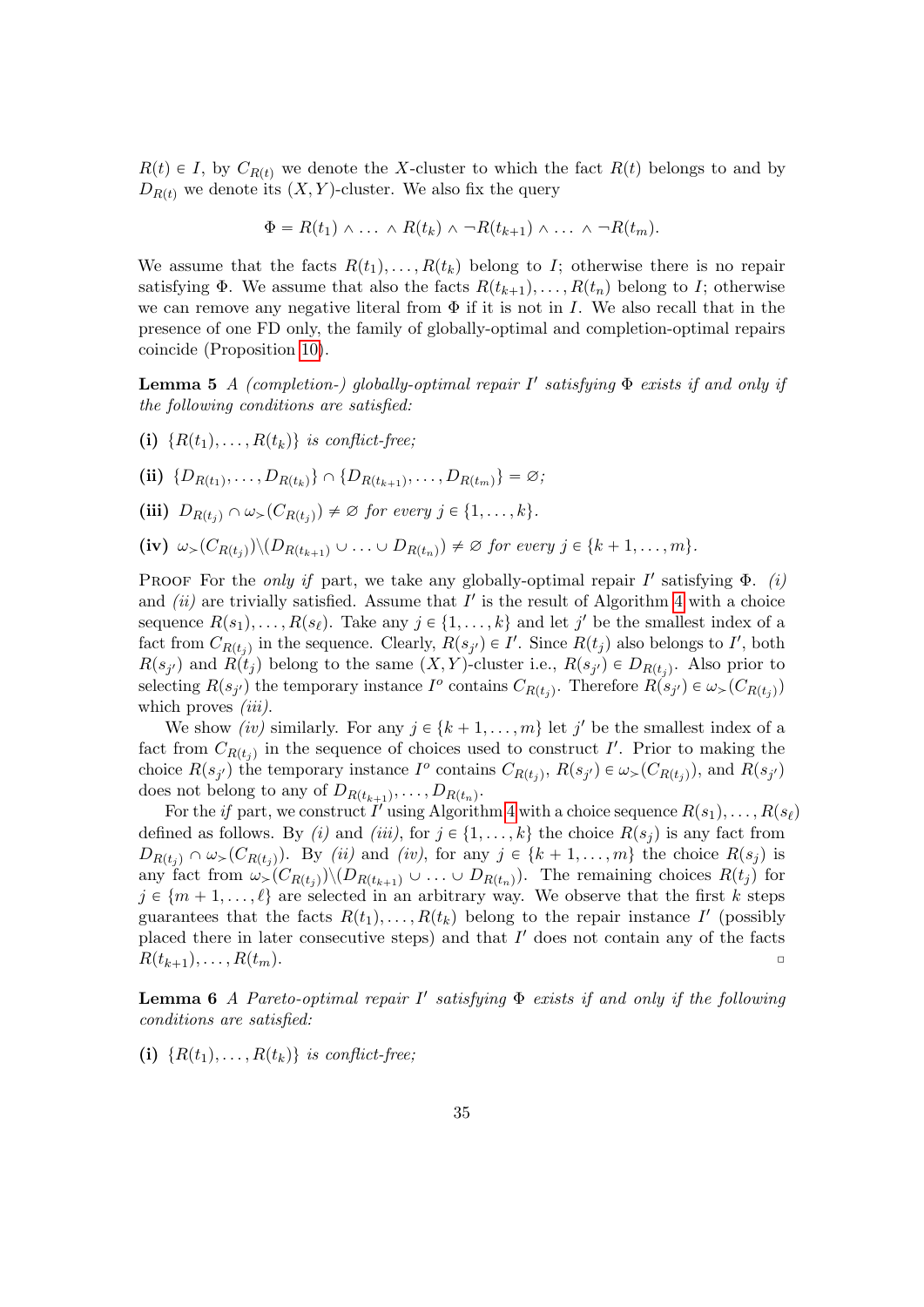- (ii)  $\{D_{R(t_1)}, \ldots, D_{R(t_k)}\} \cap \{D_{R(t_{k+1})}, \ldots, D_{R(t_m)}\} = \emptyset;$
- (iii) for every  $j \in \{1, ..., k\}$ , for every fact  $R(t) \in C_{R(t_j)} \backslash D_{R(t_j)}$  there exists  $R(t') \in$  $D_{R(t_j)}$  such that  $R(t) \nless R(t')$ .
- (iv) for every  $j \in \{k + 1, \ldots, m\}$  there exists an  $(X, Y)$ -cluster D of  $C_{R(t_i)}$  different from  $D_{R(t_{k+1})}, \ldots, D_{R(t_m)}$  such that for every  $t \in D_{R(t_{k+1})} \cup \ldots \cup D_{R(t_m)}$ , there exists  $R(t') \in D$  such that  $R(t) \nmid R(t')$ .

PROOF For the *only if* part, (*i*) and (*ii*) are trivially implied by  $I' \models \Phi$ . To show (*iii*) and  $(iv)$  we observe that a Pareto-optimal repair contains exactly one Pareto-optimal  $(X, Y)$ -cluster for every X-cluster. For clusters  $C_{R(t_1)}, \ldots, C_{R(t_k)}$  this together with the fact that  $\{R(t_1), \ldots, R(t_k)\} \subseteq I'$  implies *(iii)*. For clusters  $C_{R(t_{k+1})}, \ldots, C_{R(t_m)}$  this together with the fact that  $\{R(t_{k+1}), \ldots, R(t_m)\} \cap I' = \varnothing$  implies  $(iv)$ .

For the *if* part, we construct the repair  $I'$  by selecting an  $(X, Y)$ -cluster from every X-cluster. Because Pareto optimality is defined in terms of neighboring facts and for one FD conflicts can be present only inside an  $X$ -cluster, to show that the repair  $I'$  is Pareto optimal it is enough to show that for every X-cluster the selected  $(X, Y)$ -cluster is Pareto optimal (among all  $(X, Y)$ -clusters in the X-cluster).

For X-clusters  $C_{R(t_1)}, \ldots, C_{R(t_k)}$  we select  $D_{R(t_1)}, \ldots, D_{R(t_k)}$  resp. We note that by (i) the  $(X, Y)$ -clusters belong to different X-clusters and by  $(iii)$  we do not include any of the facts  $R(t_{k+1}), \ldots, R(t_m)$ . Pareto optimality is implied by *(iii)*. For X-clusters  $C_{R(t_{k+1})}, \ldots, C_{R(t_m)}$  we select the  $(X, Y)$ -clusters as described in *(iv)*. Pareto optimality of those clusters is also implied by *(iv)*. For an X-cluster other than  $C_1, \ldots, C_m$  we select any  $(X, Y)$ -cluster that is Pareto optimal (for the X-cluster). Since all selected  $(X, Y)$ -clusters are Pareto optimal, the instance I' is a Pareto-optimal repair such that  $I'$  $\models \Phi$ .

**Theorem 5** If the set of integrity constraints contains at most one functional dependency per relation name and no other constraints, then computing preferred consistent answers to quantifier-free queries is in PTIME for PRep, GRep, and CRep.

PROOF We adopt the algorithm from [13]. We assume that the query  $\Psi$  is in CNF i.e.,  $\Psi = \Psi_1 \wedge \ldots \wedge \Psi_n$ . By definition true is not a preferred consistent query answer to  $\Psi$ if and only if there exists a preferred repair  $I'$  and  $i \in \{1, ..., n\}$  such that  $I' \not\models \Psi_i$  i.e.,  $I' \models \neg \Psi_i$ . Note that the negation of  $\Psi_i$  is a conjunction of literals. Consequently, the algorithm attempts to verify for every  $i \in \{1, \ldots, n\}$  whether a preferred repair satisfying  $\neg \Psi_i$  exists using tests from Lemma 5 or 6 (depending on the class of preferred repairs considered) If this condition is satisfied for some  $i \in \{1, \ldots, n\}$ , then true is not the preferred consistent answer to  $\Psi$ . On the other hand, **true** is the preferred consistent answer if the test fails for every  $i \in \{1, \ldots, n\}$ . Finally, we remark that the test can be performed in time polynomial in the size of the instance  $I$  (the size of the query is assumed to be a constant)  $\Box$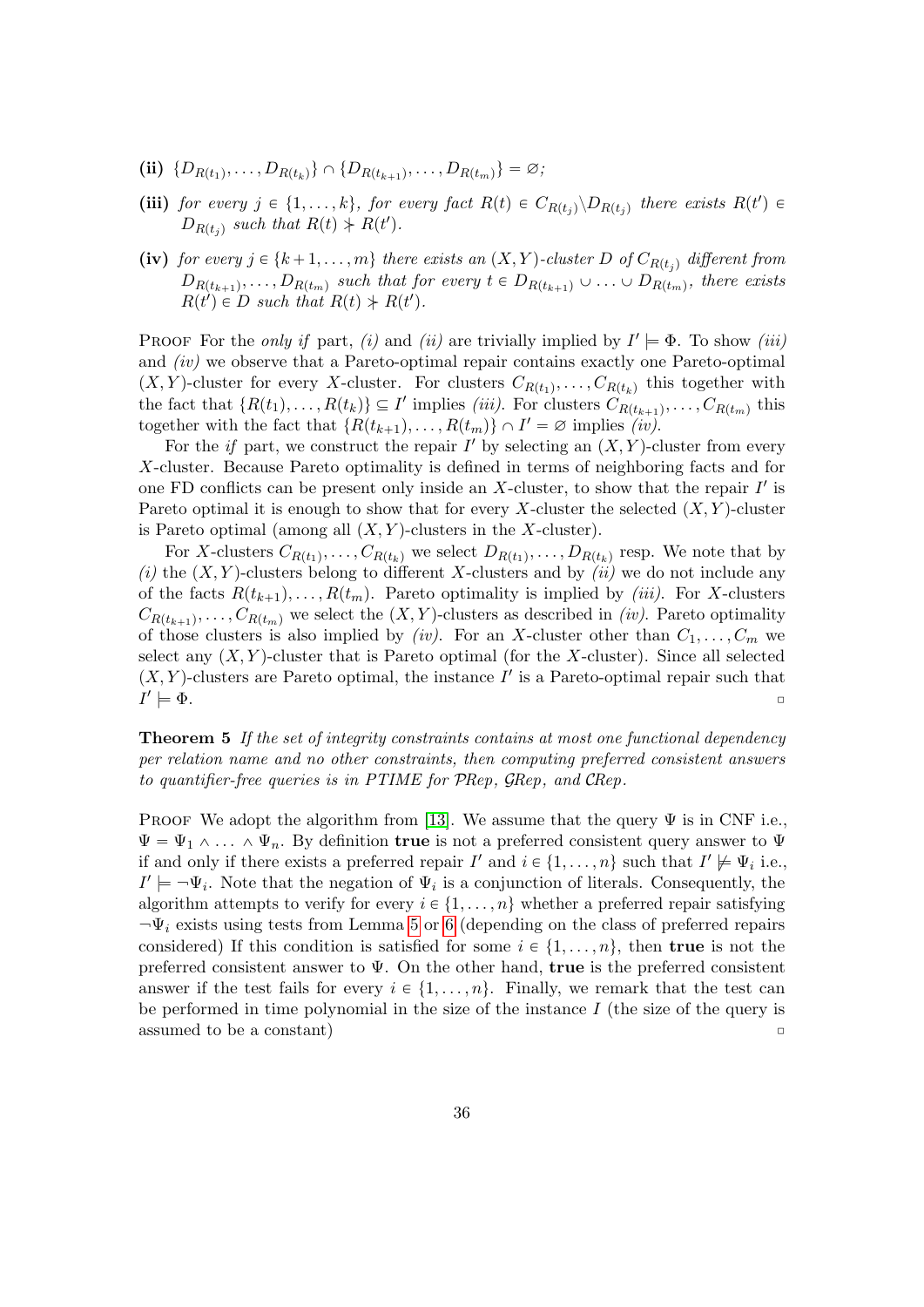## 8 Related work

We limit our discussion to the work on using priorities to maintain consistency and facilitate resolution of conflicts.

The first article to notice the importance of priorities in information systems is [16]. There, the problem of conflicting updates in (propositional) databases is solved in a manner similar to CRep. The considered priorities are transitive, which is more restrictive than acyclicity and does not bring any computational benefits in our framework: our reductions can be modified to use only transitive priorities. [9] is another example of CRep-like prioritized conflict resolution of first-order theories. The basic framework is defined for priorities which are weak orders. A partial order is handled by considering every extension to weak order. This approach also assumes transitivity of the priority.

In the context of logic programs, priorities among rules can be used to handle inconsistent logic programs (where rules imply contradictory facts). More important rules are satisfied, possibly at the cost of violating less important ones. In a manner analogous to Proposition 3, [30] lifts a total order on rules to a preference on (extended) answers sets. When computing answers only maximally preferred answers sets are considered.

In [22], Grosof presents a simpler approach to handling of inconsistent logic programs with user priorities. Conflicting facts are removed from the model unless the priority specifies how to resolve the conflict. Because only programs without disjunction are considered, this approach always returns exactly one model of the input program. Constructing preferred repairs in a corresponding fashion (by removing all conflicts unless the priority indicates a resolution) would similarly return exactly one database instance (fulfillment of  $\mathcal{P}1$  and  $\mathcal{P}4$ ). However, if the priority is not total, the returned instance is not a repair and therefore  $P5$  is not satisfied. Such an approach leads to a loss of (disjunctive) information and does not satisfy  $P2$  and  $P3$ .

In [10], Caroprese et al. propose the framework of *conditioned active integrity con*straints, which allows the user to specify the way some of the conflicts created with a constraint can be resolved. This framework satisfies properties  $P1$  and  $P2$  but not  $P3$  and  $P4$ . The authors also describe how to translate conditioned active integrity constraints into a prioritized logic program [27], whose preferred models correspond to maximally preferred repairs.

In [26], Motro et al. use ranking functions on facts to resolve conflicts by taking only the fact with highest rank and removing others. This approach constructs a unique repair under the assumption that no two different facts are of equal rank (satisfaction of  $\mathcal{P}4$ ). If this assumption is not satisfied and the facts contain numeric values, a new value, called the fusion, can be calculated from the conflicting facts (then, however, the constructed instance is not necessarily a repair in the sense of Definition 3 which means a possible loss of information).

In [21], Greco et al. study a different approach based on ranking is studied. The authors consider polynomial functions that are used to rank repairs. When computing preferred consistent query answers, only repairs with the highest rank are considered. The properties  $\mathcal{P}2$  and  $\mathcal{P}5$  are trivially satisfied, but because this form of preference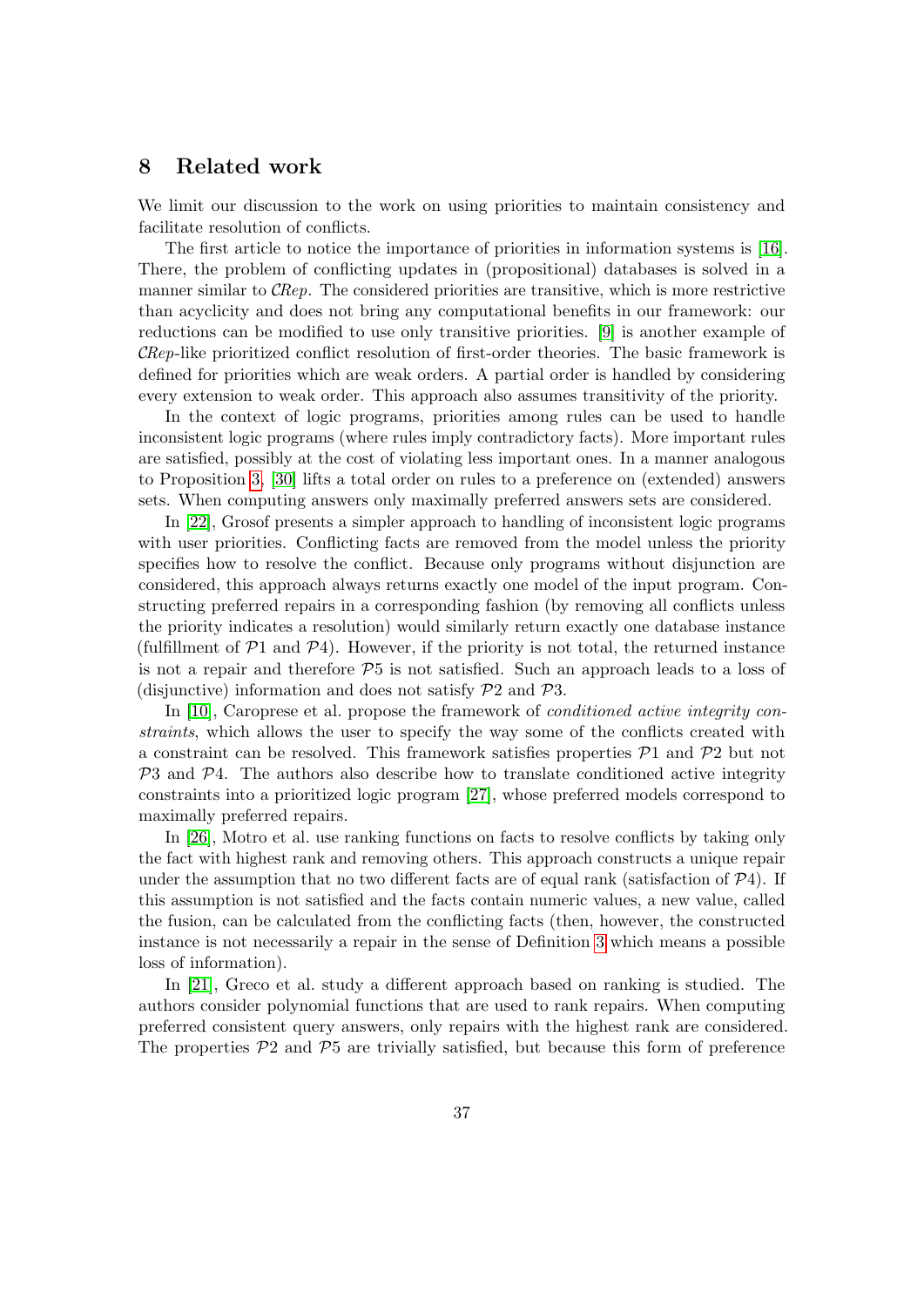information does not have natural notions of extensions and maximality, it is hard to discuss postulates  $\mathcal{P}3$  and  $\mathcal{P}4$ . Also, the preference among repairs in this method is not based on the way in which the conflicts are resolved.

In [20], Greco and Lenbo study an approach where the user has a certain degree of control over the way the conflicts are resolved. Using repair constraints the user can restrict considered repairs to those where facts from one relation have been removed only if similar facts have been removed from some other relation. This approach satisfies  $\mathcal{P}3$  but not  $\mathcal{P}1$ . A method of weakening the repair constraints is proposed to get  $\mathcal{P}1$ . however this comes at the price of losing  $\mathcal{P}3$ .

In [3], Andritsos et al. extend the framework of consistent query answers with techniques of probabilistic databases. Essentially, only one key dependency per relation is considered and user preference is expressed by assigning a probability value to each of mutually conflicting facts. The probability values must sum to 1 over every clique in the conflict graphs. This framework generalizes the standard framework of consistent query answers: the repairs correspond to possible worlds and have an associated probability. We also note that no repairs are removed from consideration (unless the probability of the world is 0). The query is evaluated over all repairs and the probability assigned to an answer is the sum of probabilities of worlds in which the answer is present. Although the considered databases are repairs, the use of the associated probability values makes it difficult to compare this framework with ours.

In [19], Gatterbauer and Suciu study the problem of conflict resolution in the setting of community databases, where a group of users, each having their own database over the same schema, consolidate their knowledge of facts using mappings. This is essentially a simplified peer-to-peer data exchange setting [18]: the schema consists of one relation with a key dependency and mappings permit to import facts not present in the database of one user from the databases of other users. Facts imported from different users may be conflicting and the authors propose to use a total trust ordering on the mappings to resolve the conflicts. If the mapping network is acyclic, then there exists a unique solution (for every user), and in fact, this solution can be obtained using for instance Algorithm 4 with a specially precomputed, total priority and an instance containing the union of all (accessible) facts. The main challenge addressed by the paper is the setting where the mapping network is cyclic, which may yield several solutions. Furthermore the users are allowed to specify negative facts i.e., facts that are not believed to be true. These two features render the setting incomparable with our approach: cyclic mappings may possibly lead to a cyclic priority relation and conflicts between negative and positive facts cannot be captured with denial constraints.

In [25], Martinez et al. present an interesting framework of inconsistency management policies (IMPs) incorporating several complementary approaches to handling inconsistencies in relational databases. An IMP permits to resolve a group of applicable conflicts using general actions: deleting all but one tuple from a *culprit*, a set of tuples forming a connected component in the conflict graph, or fusing their values with an aggregate functions. Additionally, user priorities can be incorporated into IMPs allowing to chose the appropriate actions depending on the source of the tuples, their values etc. IMPs need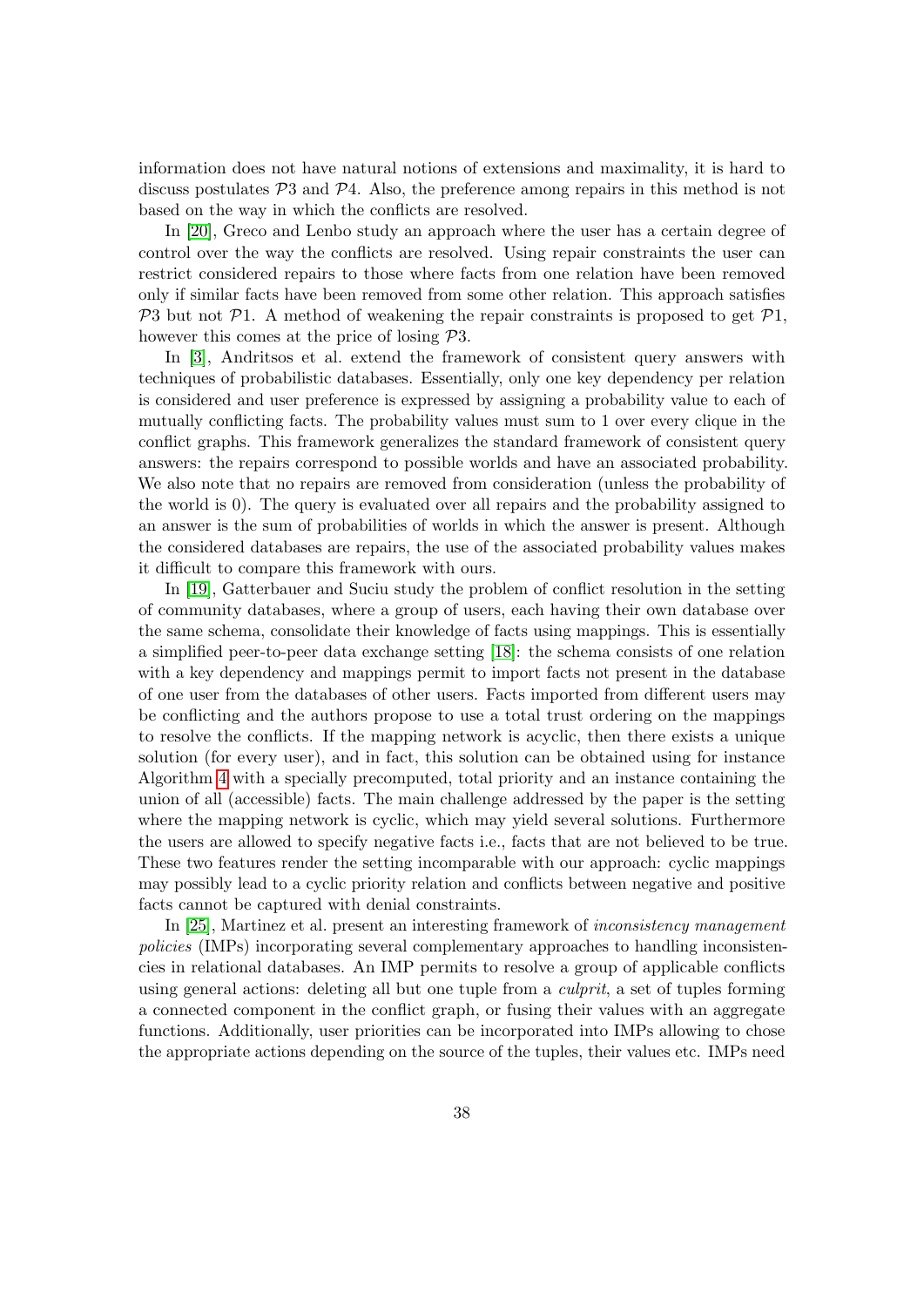|                   | Repair Check    | Consistent Answers to               |                     |
|-------------------|-----------------|-------------------------------------|---------------------|
|                   |                 | $\{\forall,\exists\}$ -free queries | conjunctive queries |
| Rep               | <b>PTIME</b>    | <b>PTIME</b>                        | $co-NP$ -complete   |
| $\mathcal{G}$ Rep | co-NP-complete  | $\Pi_{2}^{p}$ -complete             |                     |
| $P$ Rep           | <b>LOGSPACE</b> | co-NP-complete                      |                     |
| $\mathcal{C}$ Rep | <b>PTIME</b>    | co-NP-complete                      |                     |

Figure 9: Summary of complexity results.

not, however, specify the resolution of all conflicts and the result of their application is a database that might continue to be inconsistent but on a smaller scale. This framework is much different form the framework of repairs: because the resolution is focused on culprits and not individual conflicts, the produced instances, even if consistent, need not be repairs of the original database instance. On the other hand, the mechanisms allowing to express user priorities are powerful enough to capture, in specific settings, the Pareto-optimal semantics of priorities.

## 9 Conclusions and future work

In this paper we have proposed a general framework of preferred repairs and preferred consistent query answers. We have also proposed a set of desirable properties of a family of preferred repairs. We have presented three families of preferred repairs:  $P$ Rep,  $\mathcal{G}$ Rep, and CRep based on different notions of optimality of compliance with the priority. For every repair family we have presented a sound and complete database repairing algorithm. Figure 9 summarizes the computational complexity results; its first row is taken from [13].

We envision several directions for further work. We plan to investigate other interesting ways of selecting preferred repairs with priorities. Also, extending our approach to cyclic priorities is an intriguing and challenging issue. Including priorities in similar frameworks of preferences [20] leads to losing monotonicity i.e., the property  $\mathcal{P}5$  of the resulting family of preferred repairs. A modified, conditional, version of monotonicity may be necessary to capture non-trivial families of repairs.

Along the lines of [5], the computational complexity results could be further studied, by assuming the conformance of functional dependencies with BCNF. Finally, the class of constraints can be extended to universal constraints [28]. This class of constraints allows to express conflicts caused not only by the presence of some facts but also by simultaneous absence of other facts. Conflict hypergraphs can be generalized to extended conflict hypergraphs which include negative facts.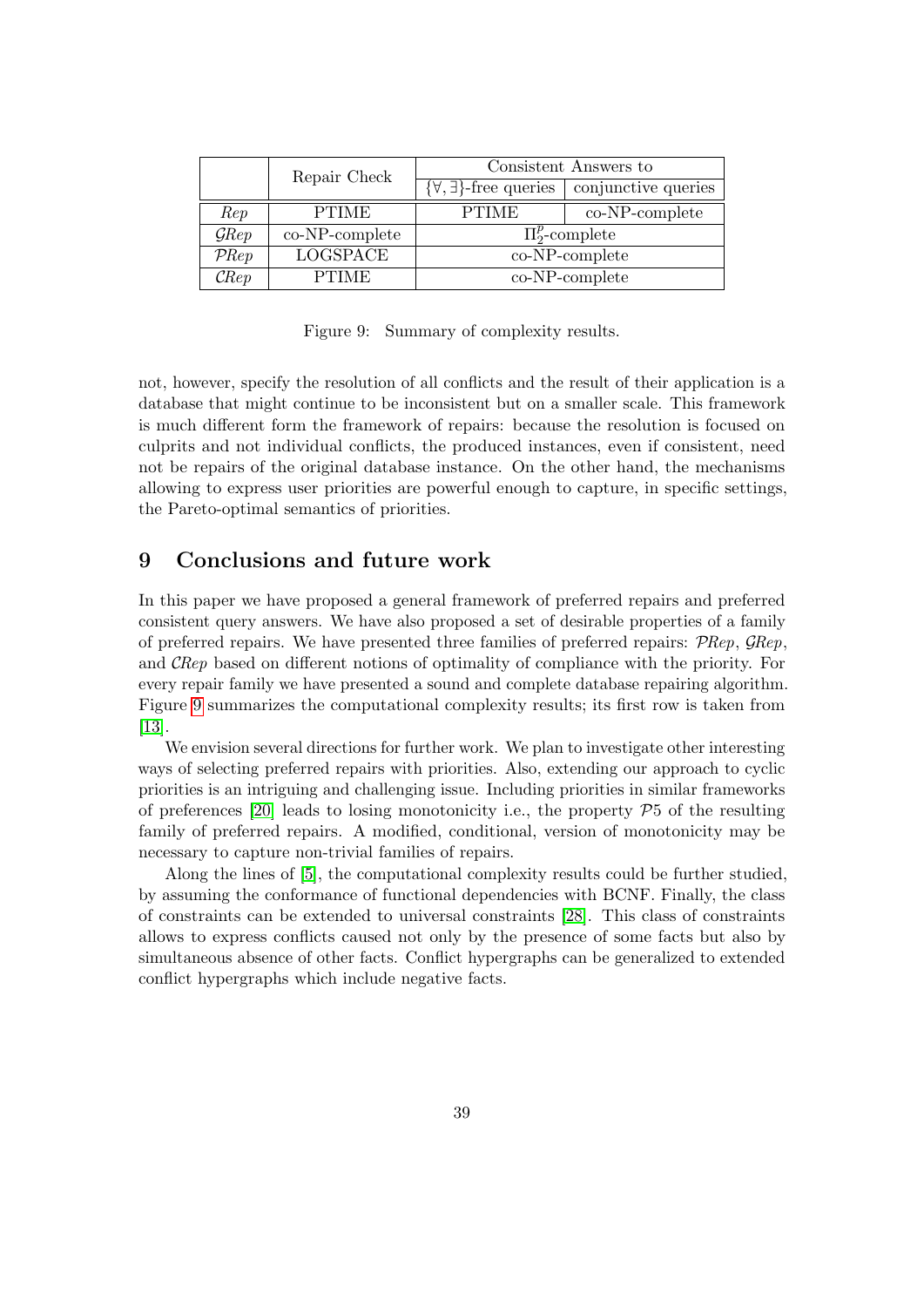## References

- [1] S. Abiteboul, R. Hull, and V Vianu. Foundations of Databases. Addison-Wesley, 1995.
- [2] F. Afrati and P. Kolaitis. Repair checking in inconsistent databases: Algorithms and complexity. In International Conference on Database Theory (ICDT), pages 31–41. ACM, March 2009.
- [3] P. Andritsos, A. Fuxman, and R. J. Miller. Clean answers over dirty databases: A probabilistic approach. In International Conference on Data Engineering (ICDE), page 30, 2006.
- [4] M. Arenas, L. Bertossi, and J. Chomicki. Consistent query answers in inconsistent databases. In ACM Symposium on Principles of Database Systems (PODS), pages 68–79, 1999.
- [5] M. Arenas, L. Bertossi, J. Chomicki, X. He, V. Raghavan, and J. Spinrad. Scalar aggregation in inconsistent databases. Theoretical Computer Science (TCS), 296(3):405– 434, 2003.
- [6] L. Bertossi. Consistent query answering in databases. SIGMOD Record, 35(2):68–76, June 2006.
- [7] L. Bertossi and J. Chomicki. Query answering in inconsistent databases. In J. Chomicki, R. van der Meyden, and G. Saake, editors, Logics for Emerging Applications of Databases, pages 43–83. Springer-Verlag, 2003.
- [8] Leopoldo Bertossi. Database Repairing and Consistent Query Answering. Synthesis Lectures on Data Management, 3(5):1–121, August 2011.
- [9] G. Brewka. Preferred subtheories: An extended logical framework for default reasoning. In International Joint Conference on Artificial Intelligence (IJCAI), pages 1043–1048, 1989.
- [10] L. Caroprese, S. Greco, and E. Zumpano. Active integrity constraints for database consistency maintenance. IEEE Transactions on Knowledge and Data Engineering, 21(7):1042–1058, 2009.
- [11] J. Chomicki. Preference formulas in relational queries. ACM Transactions on Database Systems (TODS), 28(4):427–466, December 2003.
- [12] J. Chomicki. Consistent query answering: Five easy pieces. In International Conference on Database Theory (ICDT), pages 1–17, 2007.
- [13] J. Chomicki and J. Marcinkowski. Minimal-change integrity maintenance using tuple deletions. Information and Computation, 197(1-2):90–121, February 2005.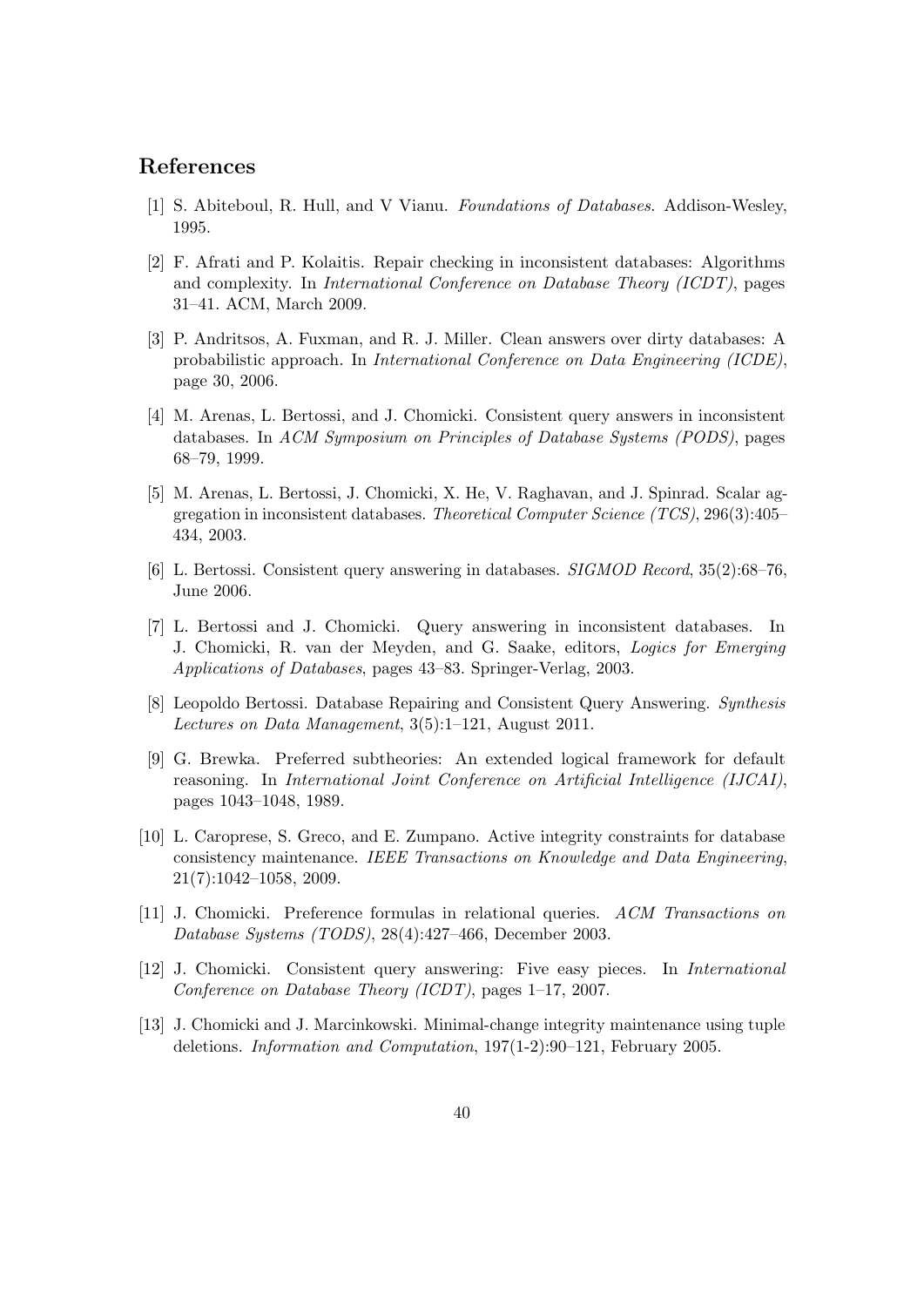- [14] J. Chomicki and J. Marcinkowski. On the computational complexity of minimalchange integrity maintenance in relational databases. In L. Bertossi, A. Hunter, and T. Schaub, editors, Inconsistency Tolerance, pages 119–150. Springer LNCS 3300, 2005.
- [15] J. Chomicki, J. Marcinkowski, and S. Staworko. Computing consistent query answers using conflict hypergraphs. In International Conference on Information and Knowledge Management (CIKM), pages 417–426. ACM Press, November 2004.
- [16] R. Fagin, J. D. Ullman, and M. Y. Vardi. On the semantics of updates in databases. In ACM Symposium on Principles of Database Systems (PODS), pages 352–356, 1983.
- [17] W. Fan. Dependencies revisited for improving data quality. In ACM Symposium on Principles of Database Systems (PODS), pages 159–170, 2008.
- [18] A. Fuxman, P. Kolaitis, R. Miller, and W.-C. Tan. Peer data exchange. ACM Transactions on Database Systems (TODS), 31(4):1454–1498, 2006.
- [19] W. Gatterbauer and D. Suciu. Data conflict resolution using trust mappings. In ACM SIGMOD International Conference on Management of Data, pages 219–230, 2010.
- [20] G. Greco and D. Lembo. Data integration with preferences among sources. In International Conference on Conceptual Modeling (ER), pages 231–244. Springer, November 2004.
- [21] S. Greco, C. Sirangelo, I. Trubitsyna, and E. Zumpano. Feasibility conditions and preference criteria in quering and repairing inconsistent databases. In International Conference on Database and Expert Systems Applications (DEXA), pages 44–55, 2004.
- [22] B. N. Grosof. Prioritized conflict handling for logic programs. In International Logic Programming Symposium, pages 197–211, 1997.
- [23] J. Y. Halpern. Defining relative likehood in partially-ordered preferential structures. Journal of Artificial Intelligence Research, 7:1–24, 1997.
- [24] V. Koltun and C. Papadimitriou. Approximately dominating representatives. Theoretical Computer Science (TCS), 371(3):148–154, 2007.
- [25] M. V. Martinez, F. Parisi, A. Pugliese, G. I. Simari, and V. S. Subrahmanian. Inconsistency management policies. In International Conference on Principles of Knowledge Representation and Reasoning (KR), pages 367–377, 2008.
- [26] A. Motro, P. Anokhin, and A. C. Acar. Utility-based resolution of data inconsistencies. In International Workshop on Information Quality in Information Systems (IQIS), pages 35–43. ACM, 2004.